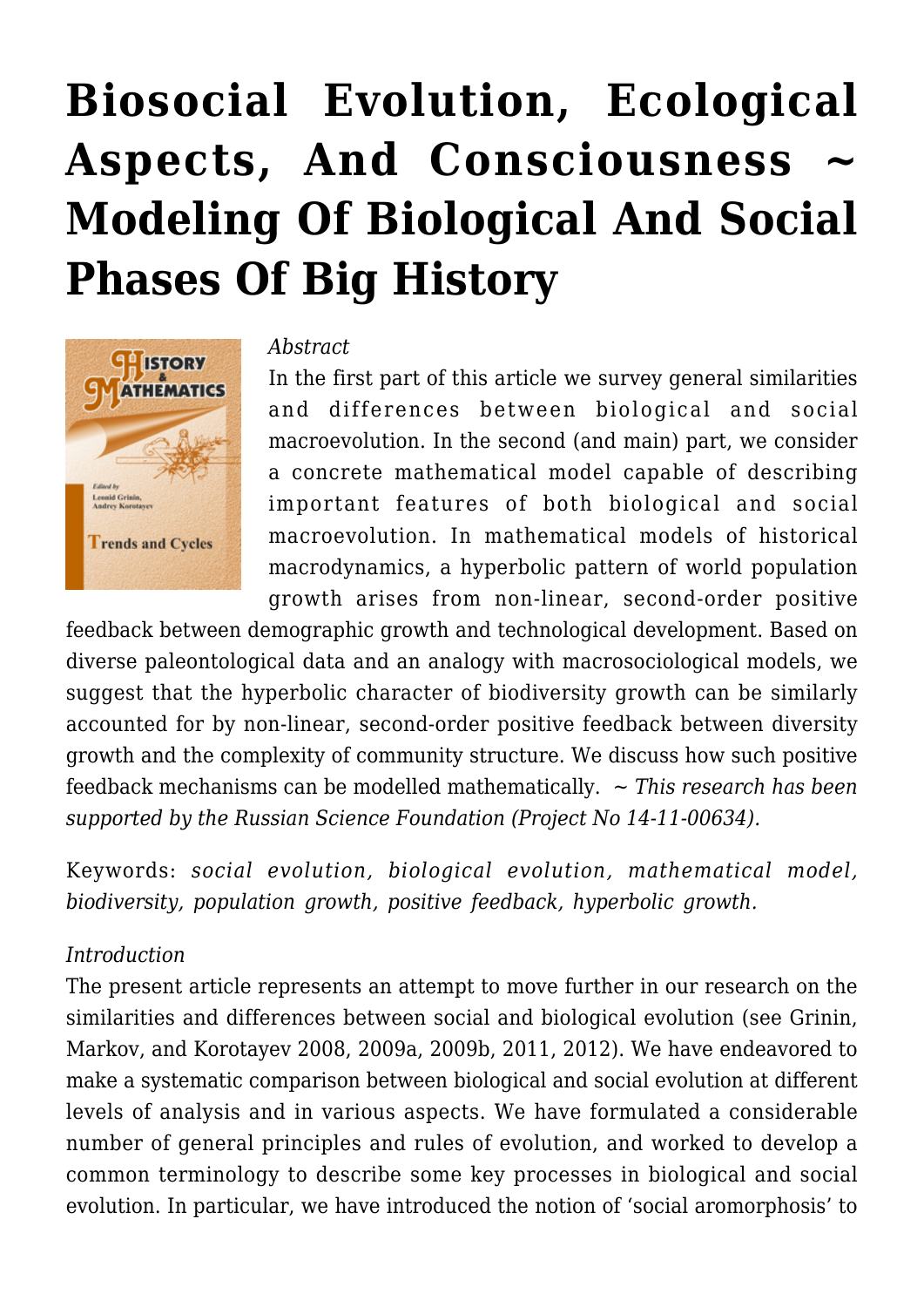describe the process of widely diffused social innovation that enhances the complexity, adaptability, integrity, and interconnectedness of a society or social system (Grinin, Markov, and Korotayev 2008, 2009a, 2009b). This work has convinced us that it might be possible to find mathematical models that can describe important features of both biological and social macroevolution. In the first part of this article we survey general similarities and differences between the two types of macroevolution. In the second (and main) part, we consider a concrete mathematical model that we deem capable of describing important features of both biological and social macroevolution.

The comparison of biological and social evolution is an important but (unfortunately) understudied subject. Students of culture still vigorously debate the applicability of Darwinian evolutionary theory to social/cultural evolution. Unfortunately, the result is largely a polarization of views. On the one hand, there is a total rejection of Darwin's theory of social evolution (see, *e.g.*, Hallpike 1986). On the other hand, there are arguments that cultural evolution demonstrates all of the key characteristics of Darwinian evolution (Mesoudi *et al.* 2006).

We believe that, instead of following the outdated objectivist principle of 'either or', we should concentrate on the search for methods that could allow us to apply the achievements of evolutionary biology to understanding social evolution and *vice versa*. In other words, we should search for productive generalizations and analogies for the analysis of evolutionary mechanisms in both contexts. The Universal Evolution approach aims for the inclusion of all mega-evolution within a single paradigm (discussed in Grinin, Carneiro, *et al.* 2011). Thus, this approach provides an effective means by which to address the above-mentioned task.

It is not only systems that evolve, but also mechanisms of evolution (see Grinin, Markov, and Korotayev 2008). Each sequential phase of macroevolution is accompanied by the emergence of new evolutionary mechanisms. Certain prerequisites and preadaptations can, therefore, be detected within the previous phase, and the development of new mechanisms does not invalidate the evolutionary mechanisms that were active during earlier phases. As a result, one can observe the emergence of a complex system of interaction composed of the forces and mechanisms that work together to shape the evolution of new forms.

Biological organisms operate in the framework of certain physical, chemical and geological laws. Likewise, the behaviors of social systems and people have certain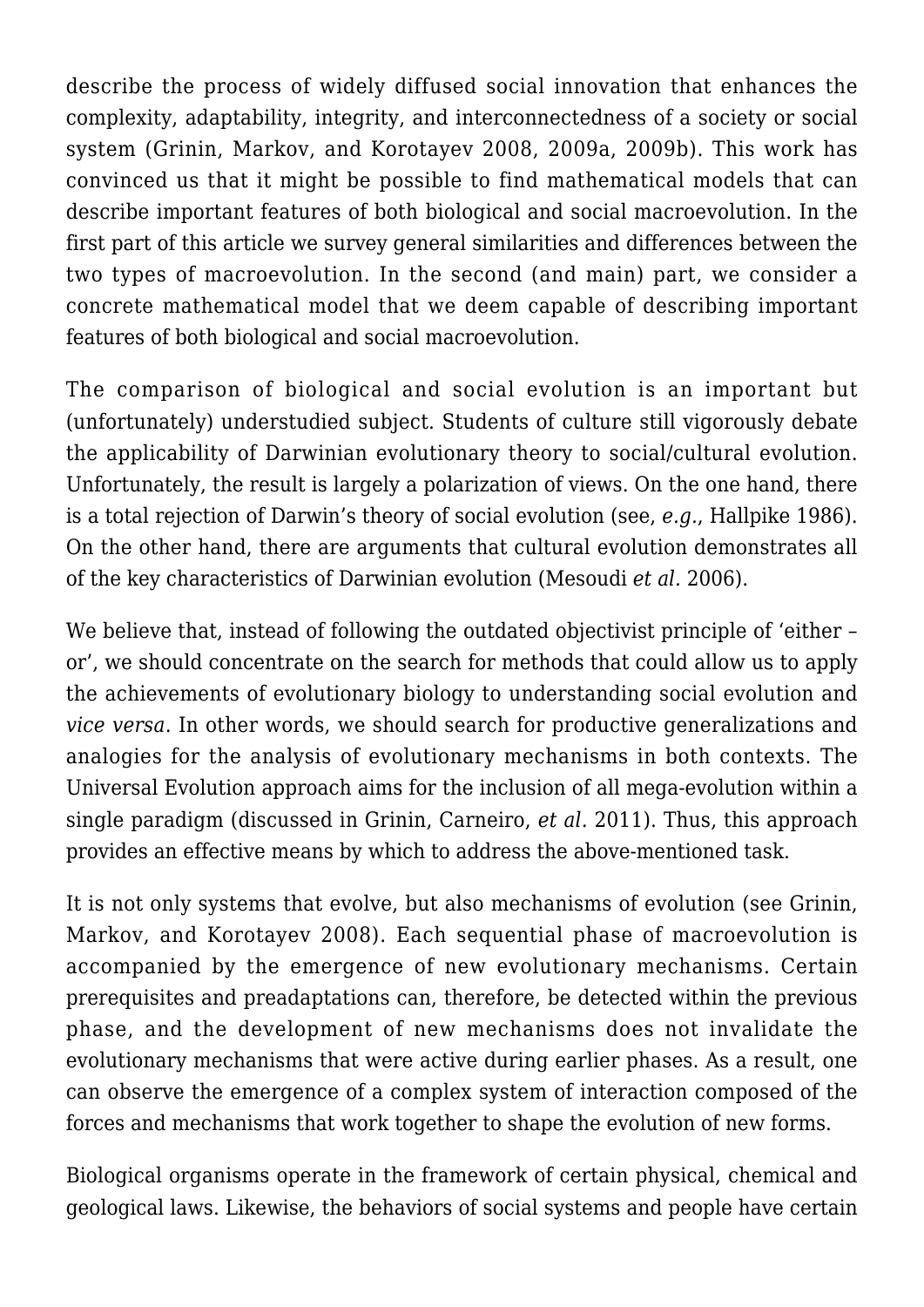biological limitations (naturally, in addition to various social-structural, historical, and infrastructural limitations). From the standpoint of Universal Evolution, new forms of evolution that determine phase transitions may result from activities going in different directions. Some forms that are similar in principle may emerge at breakthrough points, but may also result in evolutionary dead-ends. For example, social forms of life emerged among many biological phyla and classes, including bacteria, insects, birds, and mammals. Among insects, in particular, one finds rather highly developed forms of socialization (see, *e.g.*, Robson and Traniello 2002; Ryabko and Reznikova 2009; Reznikova 2011). Yet, despite the seemingly common trajectory and interrelation of social behaviors among these various life forms, the impacts that each have had on the Earth are remarkably different.

Further, regarding information transmission mechanisms, it appears possible to speak about certain 'evolutionary freaks'. Some of these mechanisms were relatively widespread in the biological evolution of simple organisms, but later became less so. Consider, for example, the horizontal exchange of genetic information (genes) among microorganisms, which makes many useful genetic 'inventions' available in a sort of 'commons' for microbe communities. Among bacteria, the horizontal transmission of genes contributes to the rapid development of antibiotic resistance (*e.g.*, Markov and Naymark 2009). By contrast, this mechanism of information transmission became obsolete or was

transformed into highly specialized mechanisms (*e.g.*, sexual reproduction) in the evolution of more complex organisms. Today, horizontal transmission is mostly confined to the simplest forms of life.

<span id="page-2-0"></span>These examples suggest that an analysis of the similarities and differences between the mechanisms of biological and social evolution may help us to understand the general principles of megaevolution<sup>[\[1\]](#page-32-0)</sup> in a much fuller way. These similarities and differences may also reveal the driving forces and supraphase mechanisms (*i.e.*, mechanisms that operate in two or more phases) of megaevolution. One of our previous articles was devoted to the analysis of one such mechanism: *aromorphosis*, the process of widely diffused social innovation that enhances the complexity, adaptability, integrity, and interconnectedness of a society or social system (Grinin, Markov, and Korotayev 2011; see also Grinin and Korotayev 2008, 2009a, 2009b; Grinin, Markov, and Korotayev 2009a, 2009b).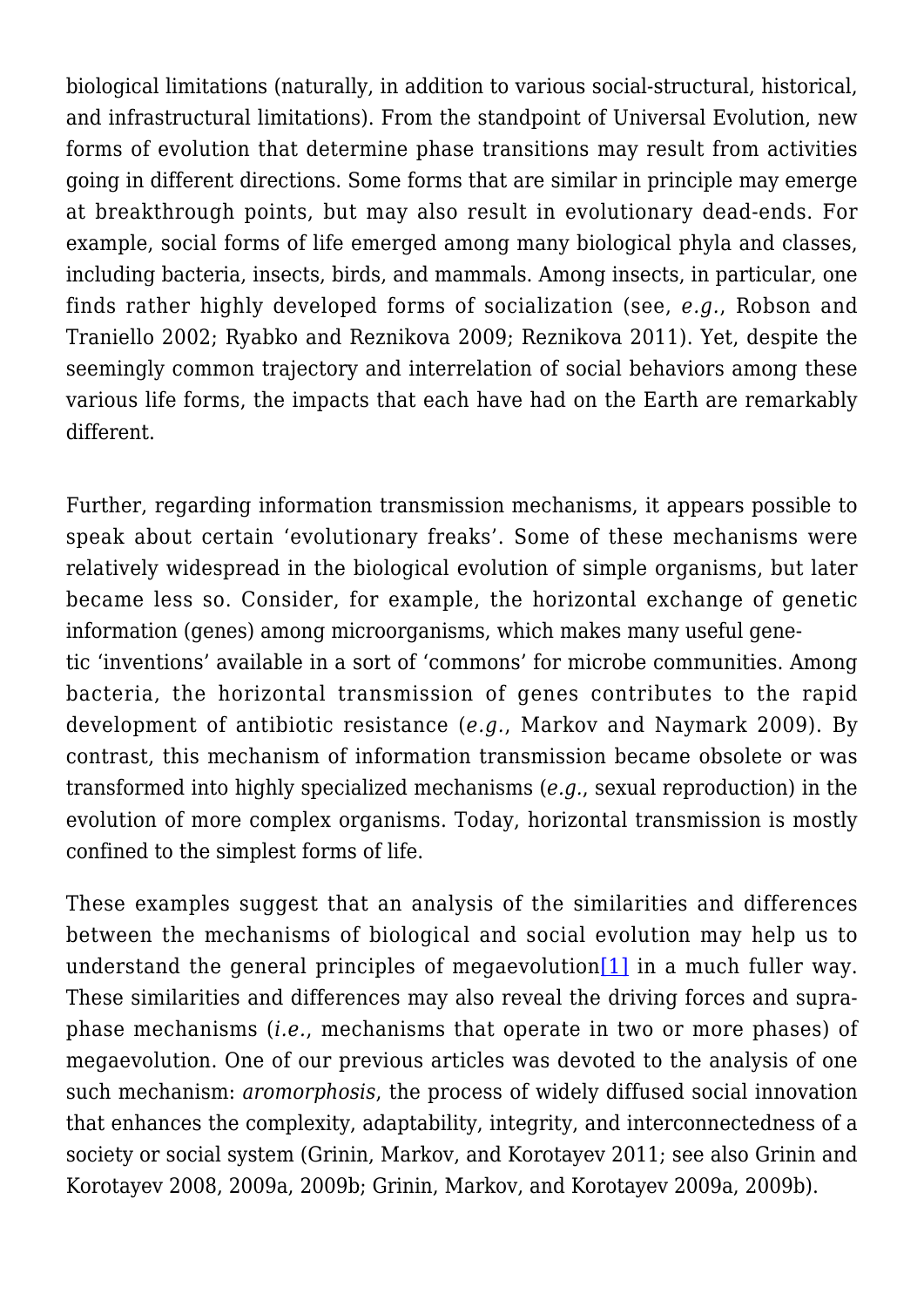It is important to carefully compare the two types of macroevolution (*i.e.*, biological and social) at various levels and in various aspects. This is necessary because such comparisons often tend to be incomplete and deformed by conceptual extremes. These limitations are evident, for example, in the abovereferenced paper by Mesoudi *et al.* (2006), which attempts to apply a Darwinian method to the study of social evolution. Unfortunately, a failure to recognize or accept important differences between biological and social evolution reduces the overall value of the method that these authors propose. Christopher Hallpike's rather thorough monograph, *Principles of Social Evolution* (1986), provides another illustration of these limitations. Here, Hallpike offers a fairly complete analysis of the similarities and differences between social and biological organisms, but does not provide a clear and systematic comparison between social and biological evolution. In what follows, we hope to avoid similar pitfalls.

#### *Biological and Social Evolution: A Comparison at Various Levels*

There are a few important differences between biological and social macroevolution. Nonetheless, it is possible to identify a number of fundamental similarities, including at least three basic sets of shared factors. First, we are discussing very complex, non-equilibrium, but stable systems whose function and evolution can be described by General Systems Theory, as well as by a number of cybernetic principles and laws. Second, we are not dealing with isolated systems, but with the complex interactions between organisms and their external environments. As a result, the reactions of systems to 'external' challenges can be described in terms of general principles that express themselves within a biological reality and a social reality. Third (and finally), a direct 'genetic' link exists between the two types of macroevolution and their mutual influence.

We believe that the laws and forces driving the biological and social phases of Big History can be comprehended more effectively if we apply the concept of biological and social aromorphosis (Grinin, Markov, and Korotayev 2011). There are some important similarities between the evolutionary algorithms of biological and social aromorphoses. Thus, it has been noticed that the basis of biological aromorphosis is usually formed by some partial evolutionary change that… creates significant advantages for an organism, puts it in more favorable conditions for reproduction, multiplies its numbers and its changeability…, thus accelerating the speed of its further evolution. In those favorable conditions, the total restructurization of the whole organization takes place afterwards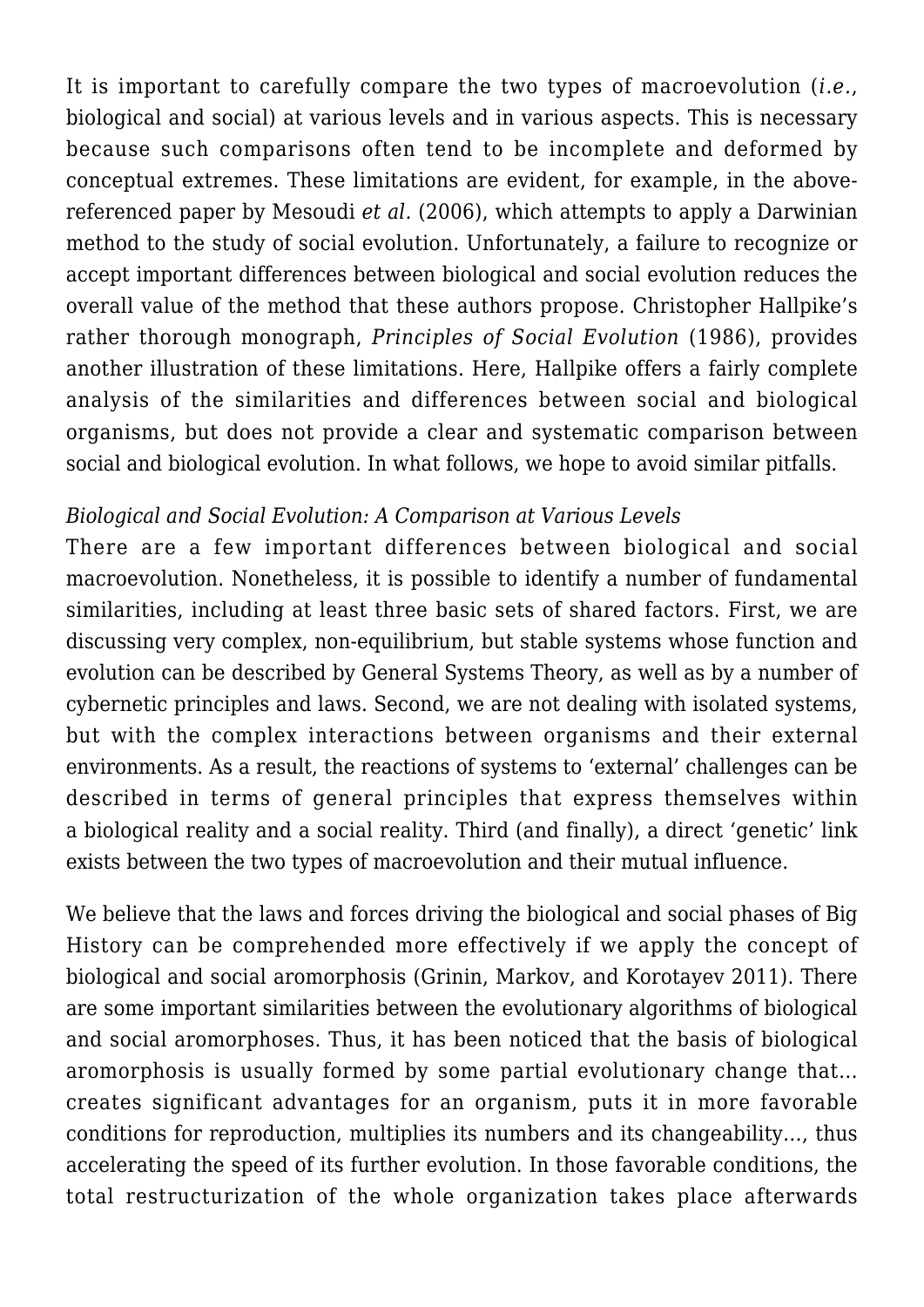(Shmal'gauzen 1969: 410; see also Severtsov 1987: 64–76).

During the course of adaptive radiation, such changes in organization diffuse more or less widely (frequently with significant variations).

A similar pattern is observed within social macroevolution. An example is the invention and diffusion of iron metallurgy. Iron production was practiced sporadically in the  $3<sup>rd</sup>$  millennium BCE, but regular production of low-grade steel did not begin until the mid-2nd millennium BCE in Asia Minor (see, *e.g.*, Chubarov 1991: 109). At this point, the Hittite kingdom guarded its monopoly over the new technology. The diffusion of iron technology led to revolutionary changes in different spheres of life, including a significant advancement in plough agriculture and, consequently, in the agrarian system as a whole (Grinin and Korotayev 2006); an intensive development of crafts; an increase in urbanism; the formation of new types of militaries, armed with relatively cheap but effective iron weapons; and the emergence of significantly more developed systems of taxation, as well as information collection and processing systems, that were necessary to support these armies (*e.g.*, Grinin and Korotayev 2007a, 2007b). Ironically, by introducing cheaply made weapons and other tools into the hands of people who might resist the Hittite state, this aromorphosis not only supported the growth of that kingdom, it also laid the groundwork for historical phase shifts.

Considering such cases through the lens of aromorphosis has helped us to detect a number of regularities and rules that appear to be common to biological and social evolution (Grinin, Markov, and Korotayev 2011). Such rules and regularities (*e.g.*, payment for arogenic progress, special conditions for the emergence of aromorphosis, *etc.*) are similar for both biological and social macroevolution. It is important to emphasize, however, that similarity between the two types of macroevolution does not imply commonality. Rather, significant similarities are frequently accompanied by enormous differences. For example, the genomes of chimpanzees and the humans are 98 per cent similar, yet there are enormous intellectual and social differences between chimpanzees and humans that arise from the apparently 'insignificant' variations between the two genomes (see Markov and Naymark 2009).

Despite its aforementioned limitations, it appears reasonable to continue the comparison between the two types of macroevolution following the analysis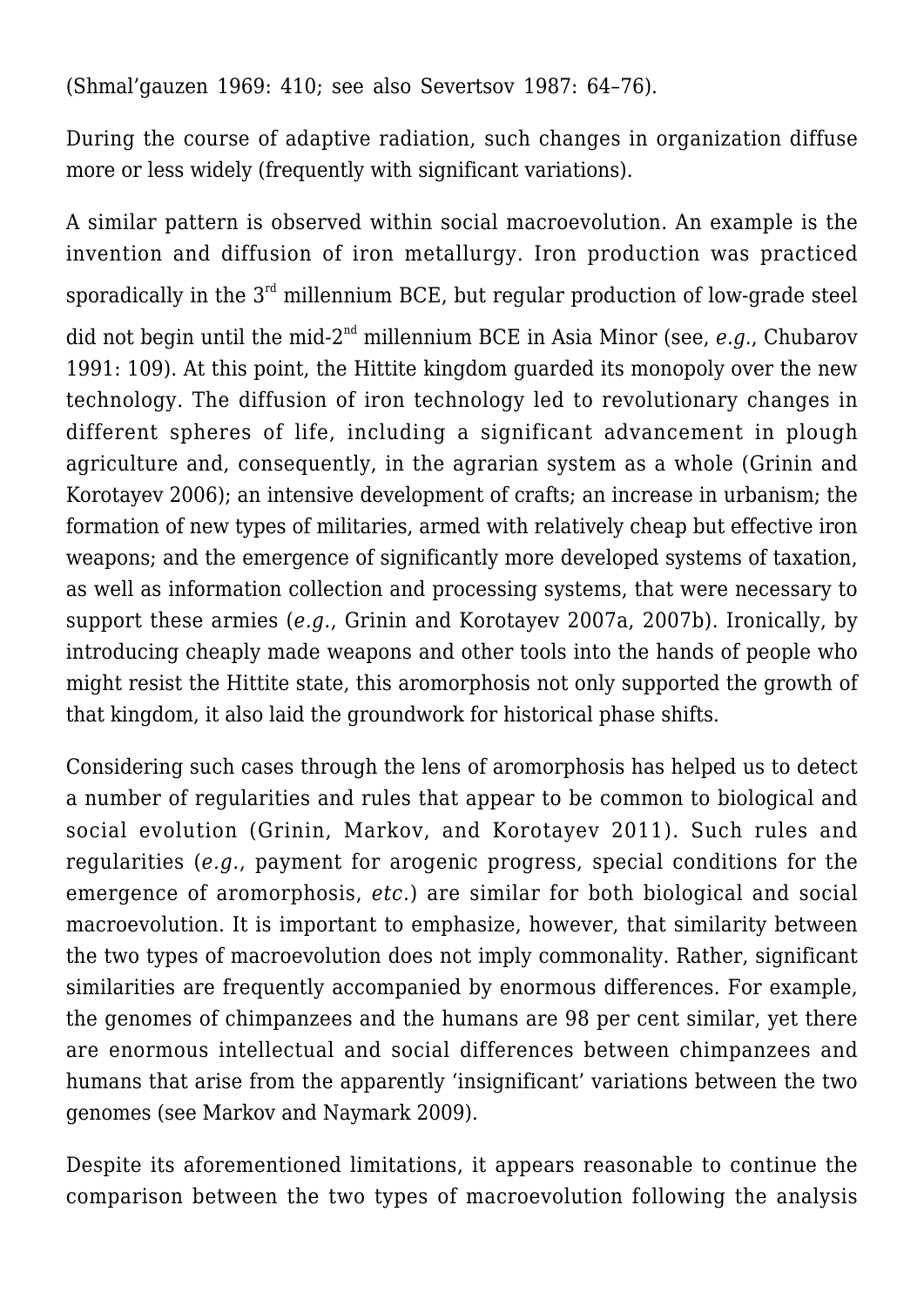offered by Hallpike (1986). Therefore, it may prove useful to revisit the pertinent observations of this analysis here. Table 1 summarizes the similarities and differences that Hallpike (*Ibid.*: 33–34) finds between social and biological *organisms*.

While we do not entirely agree with all of his observations – for example, the establishment of colonies could be seen as a kind of social reproduction akin to organic reproduction – we do feel that Hallpike comes to a sound conclusion: that similarities between social and biological organisms are, in general, determined by similarities in organization and structure (we would say similarities between different types of systems). As a result, Hallpike believes that one can use certain analogies in which institutions are similar to some organs. In this way, cells may be regarded as similar to individuals, central government similar to the brain, and so on. Examples of this kind of thinking can be found in the classic texts of social theory (see, *e.g.*, Spencer 1898 and Durkheim 1991 [1893]), as well as in more recent work (see, *e.g.*, Heylighen 2011).

| <b>Similarities</b>                                                                                                                                                                                                                                          | <b>Differences</b>                                                                                                                                       |
|--------------------------------------------------------------------------------------------------------------------------------------------------------------------------------------------------------------------------------------------------------------|----------------------------------------------------------------------------------------------------------------------------------------------------------|
| Social institutions are interrelated in a man-<br>ner analogous to the organs of the body.                                                                                                                                                                   | Individual societies do not have clear<br>boundaries. For example, two societies<br>may be distinct politically, but not cul-<br>turally or religiously. |
| Despite charges in membership, social Unlike organic cells, the individuals<br>institutions maintain continuity, as do within a society have agency and are<br>biological organs when individual cells eagable of learning from experience.<br>are replaced. |                                                                                                                                                          |
| The social division of labor is analogous<br>to the specialization of organic functions.                                                                                                                                                                     | Social structure and function are far less.<br>closely related than in organic structure<br>and function.                                                |
| Self-maintenance and feedback process-<br>es characterize both kinds of system.                                                                                                                                                                              | Societies do not reproduce. Cultural<br>transmission between generations can-<br>not be distinguished from the processes<br>of system maintenance.       |
| Adaptive responses to the physical envi-<br>romment characterize both kinds of sys-<br>tem.                                                                                                                                                                  | Societies are more mutable than organ-<br>isms, displaying a capacity for meta-<br>morphosis only seen in organic phylog-<br>cm.                         |
| The trade, communication, and other<br>transmission processes that cheracterize<br>social systems are analogous to the pro-<br>cesses that transmit matter, energy, and<br>information in biological organisms.                                              | Societies are not physical entities, rather<br>their individual members are linked by<br>information bonds.                                              |

When comparing biological *species* and societies, Hallpike (1986: 34) singles out the following similarities:

- (1) that, like societies, species do not reproduce;
- (2) that both have phylogenies reflecting change over time; and
- (3) that both are made up of individuals who compete against one another.

Importantly, he also indicates the following *difference*: '[S]ocieties are organized systems, whereas species are simply collections of individual organisms' (Hallpike 1986: 34).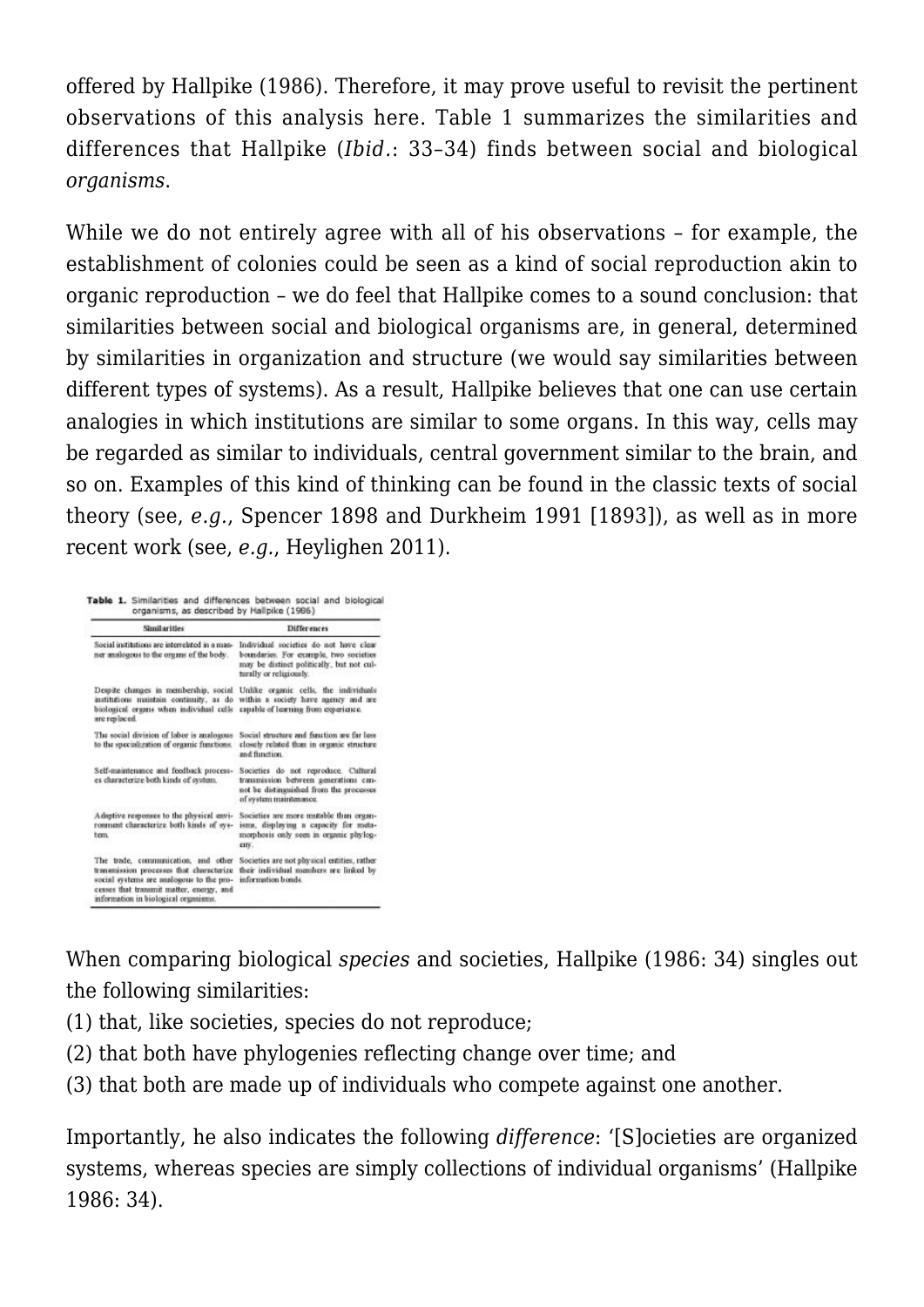Hallpike tries to demonstrate that, because of the differences between biological and social organisms, the very idea of natural selection does not appear to apply to social evolution. However, we do not find his proofs very convincing on this account, although they do make sense in certain respects. Further, his analysis is confined mainly to the level of the individual organism and the individual society. He rarely considers interactions at the supra-organism level (though he does, of course, discuss the evolution of species). His desire to demonstrate the sterility of Darwinian theory to discussions of social evolution notwithstanding, it seems that Hallpike involuntarily highlights the similarity between biological and social evolution. As he, himself, admits, the analogy between the biological organism and society is quite noteworthy.

Just as he fails to discuss interactions and developments at the level of the supraorganism in great detail, Hallpike does not take into account the point in social evolution where new supra-societal developments emerge (up to the level of the emergence of the World System [*e.g.*, Korotayev 2005, 2007, 2008, 2012; Grinin and Korotayev 2009b]). We contend that it is very important to consider not only evolution at the level of a society but also at the level above individual societies, as well as the point at which both levels are interconnected. The supra-organism level is very important to understanding biological evolution, though the differences between organisms and societies make the importance of this supralevel to understanding social evolution unclear. Thus, it might be more productive to compare societies with ecosystems rather than with organisms or species. However, this would demand the development of special methods, as it would be necessary to consider the society not as a social organism, but as a part of a wider system, which includes the natural and social environment (*cf.,* Lekevičius 2009, 2011).

In our own analysis, we seek to build on the observations of Hallpike while, at the same time, providing a bit more nuance and different scales of analysis. Viewing each as a process involving selection (natural, social, or both), we identify the differences between social and biological evolution at the level of the individual biological organism and individual society, as well as at the supra-organismic and supra-societal level.

### *Natural and Social Selection*

Biological evolution is more additive (cumulative) than substitutive. Put another way: the new is added to the old. By contrast, social evolution (especially over the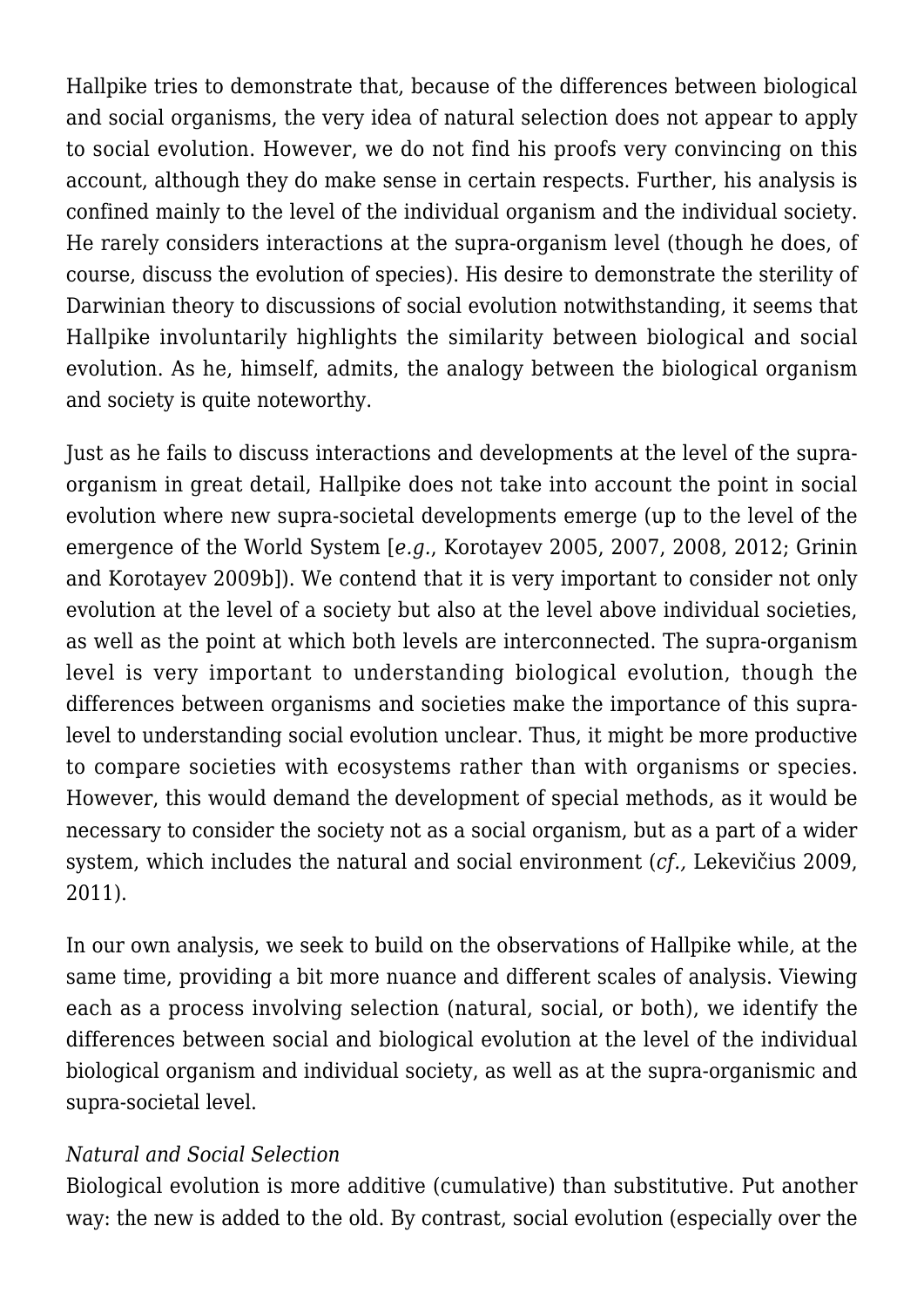two recent centuries) is more substitutive than additive: the new replaces the old (Grinin, Markov, and Korotayev 2008, 2011).

Further, the mechanisms that control the emergence, fixation, and diffusion of evolutionary breakthroughs (aromorphoses) differ between biological and social evolution. These differences lead to long-term restructuring in the size and complexity of social organisms. Unlike biological evolution, where some growth of complexity is also observed, social reorganization becomes continuous. In recent decades, societies that do not experience a constant and significant evolution look inadequate and risk extinction.

In addition, the size of societies (and systems of societies) tends to grow constantly through more and more tightly integrative links (this trend has become especially salient in recent millennia), whereas the trend towards increase in the size of biological organisms in nature is rather limited and far from general. At another level of analysis, one can observe the formation of special suprasocietal systems that also tend to grow in size. This is one of the results of social evolution and serves as a method of aromorphosis fixation and diffusion.

## *The Individual Biological Organism and the Individual Society*

It is very important to note that, although biological and social organisms are significantly (actually 'systemically') similar, they are radically different in their capacities to evolve. For example, as indicated by Hallpike (see above), societies are capable of rapid evolutionary metamorphoses that were not observed in the pre-human organic world. In biological evolution, the characteristics acquired by an individual are not inherited by its offspring; thus, they do not influence the very slow process of change.

There are critical differences in how biological and social information are transmitted during the process of evolution. Social systems are not only capable of rapid transformation, they are also able to borrow innovations and new elements from other societies. Social systems may also be transformed consciously and with a certain purpose. Such characteristics are absent in natural biological evolution.

The biological organism does not evolve by itself: evolution may only take place at a higher level (*e.g.*, population, species, *etc.*). By contrast, social evolution can often be traced at the level of the individual social organism (*i.e.*, society).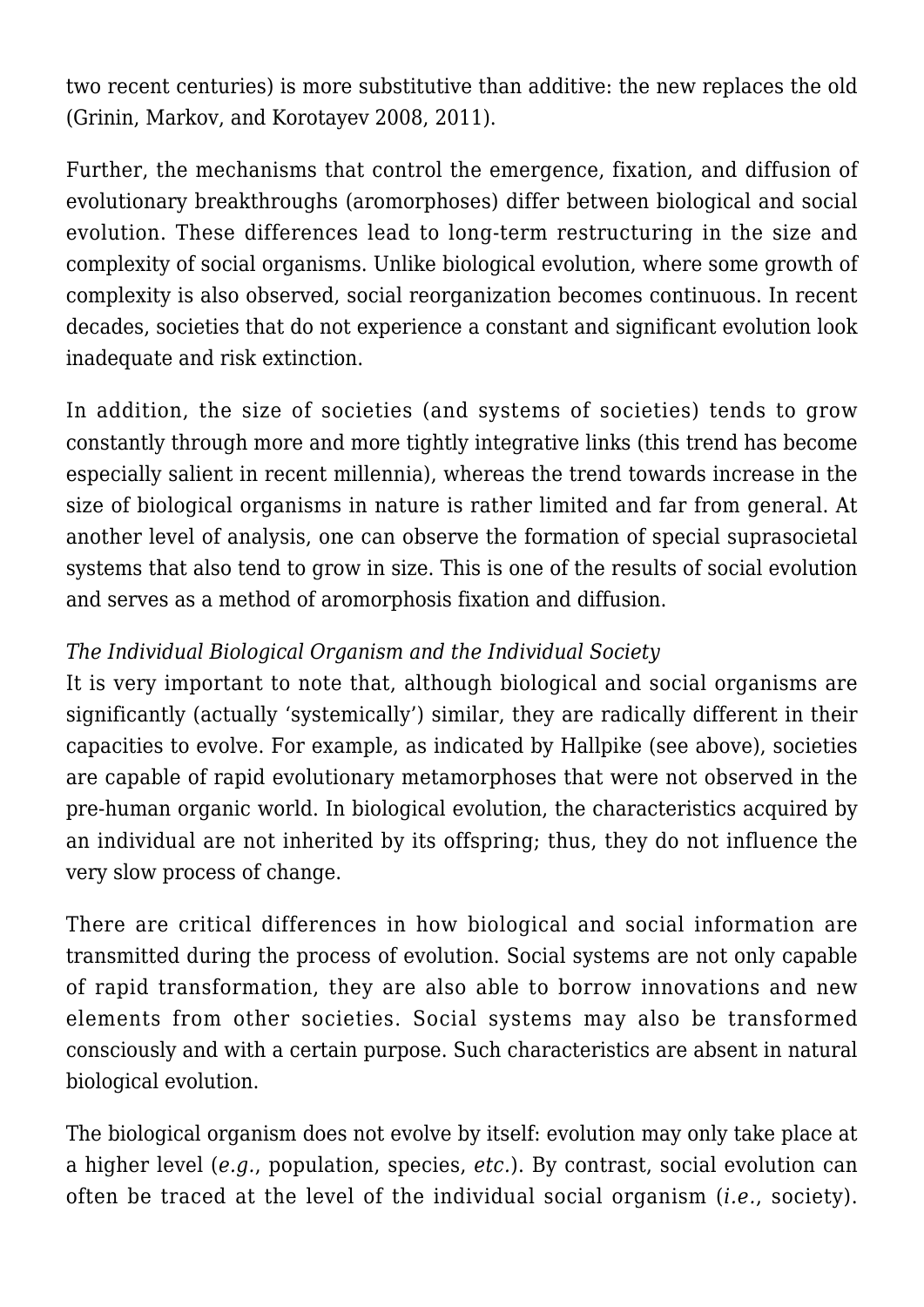Moreover, it is frequently possible to trace the evolution of particular institutions and subsystems within a social organism. In the process of social evolution the same social organism or institution may experience radical transformation more than once.

## *The Supra-organic and Supra-societal Level*

Given the above-mentioned differences, within the process of social evolution we observe the formation of two types of special supra-societal entity:

(1) amalgamations of societies with varieties of complexity that have analogues in biological evolution, and (2) elements and systems that do not belong to any particular society and lack many analogues in biological evolution.

The first type of amalgamation is rather typical, not only in social but also in biological evolution. There is, however, a major difference between the two kinds of evolution. Any large society usually consists of a whole hierarchy of social systems. For example, a typical agrarian empire might include nuclear families, extended families, clan communities, village communities, primary districts, secondary districts, and provinces, each operating with their own rules of interaction but at the same time interconnected. This kind of supra-societal amalgamation can hardly be compared with a single biological organism (though both systems can still be compared functionally, as is correctly noted by Hallpike [1986]). Within biological evolution, amalgamations of organisms with more than one level of organization (as found in a pack or herd) are usually very unstable and are especially unstable among highly organized animals. Of course, analogues do exist within the communities of some social animals (*e.g.*, social insects, primates). Neither should we forget that scale is important: while we might compare a society with an individual biological organism, we must also consider groups of organisms bound by cooperative relationships (see, *e.g.*, Boyd and Richerson 1996; Reeve and Hölldobler 2007). Such groups are quite common among bacteria and even among viruses. These caveats aside, it remains the case that within social evolution, one observes the emergence of more and more levels: from groups of small sociums to humankind as a whole.

The multiplication of these levels rapidly produces the second kind of amalgamation. It is clear that the level of analysis is very important for comparison of biological and social evolution. Which systems should be compared? Analogues appear to be more frequent when a society (a social organism) is compared to a biological organism or species. However, in many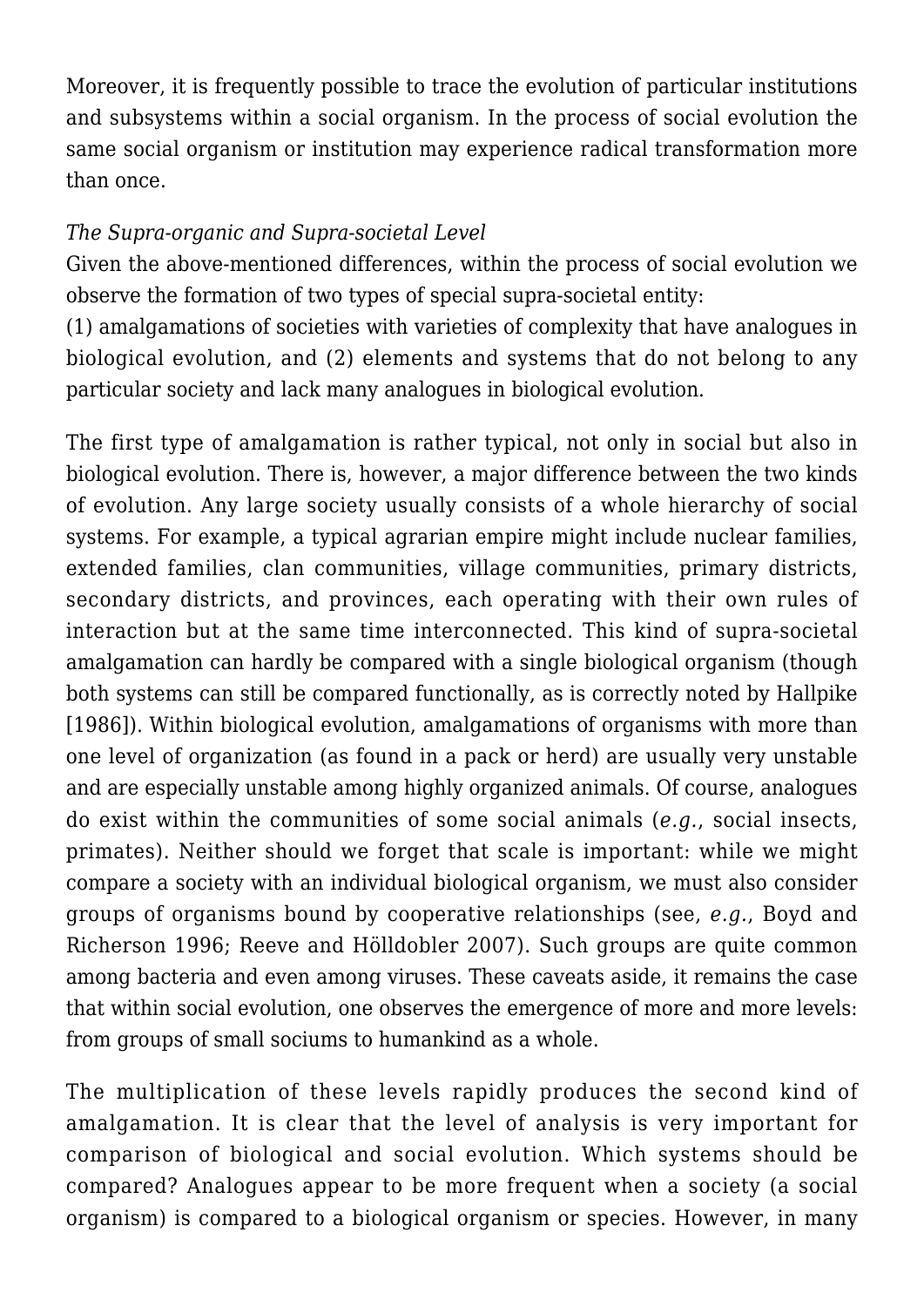cases, it may turn out to be more productive to compare societies with other levels of the biota's systemic organization. This might entail comparisons with populations, ecosystems and communities; with particular structural elements or blocks of communities (*e.g.*, with particular fragments of trophic networks or with particular symbiotic complexes); with colonies; or with groups of highly organized animals (*e.g.*, cetaceans, primates, and other social mammals or termites, ants, bees and other social insects).

Thus, here we confront a rather complex and rarely studied methodological problem: which levels of biological and social process are most congruent? What are the levels whose comparison could produce the most interesting results? In general, it seems clear that such an approach should not be a mechanical equation of 'social organism = biological organism' at all times and in every situation. The comparisons should be operational and instrumental. This means that we should choose the scale and level of social and biological phenomena, forms, and processes that are adequate for and appropriate to our intended comparisons.

Again, it is sometimes more appropriate to compare a society with an individual biological organism, whereas in other cases it could well be more appropriate to compare the society with a community, a colony, a population, or a species. At yet another scale, as we will see below, in some cases it appears rather fruitful to compare the evolution of the biosphere with the evolution of the anthroposphere.



# *Mathematical Modeling of Biological and Social Macroevolution*

The authors of this article met for the first time in 2005, in the town of Dubna (near Moscow), at what seems to have been the first ever international conference dedicated specifically to Big History studies. Without advance knowledge of one another, we found ourselves in a single session. During the course of the session, we presented two different

diagrams. One illustrated population dynamics in China between 700 BCE and 1851 CE, the other illustrated the dynamics of marine Phanerozoic biodiversity over the past 542 million years (Fig. 1).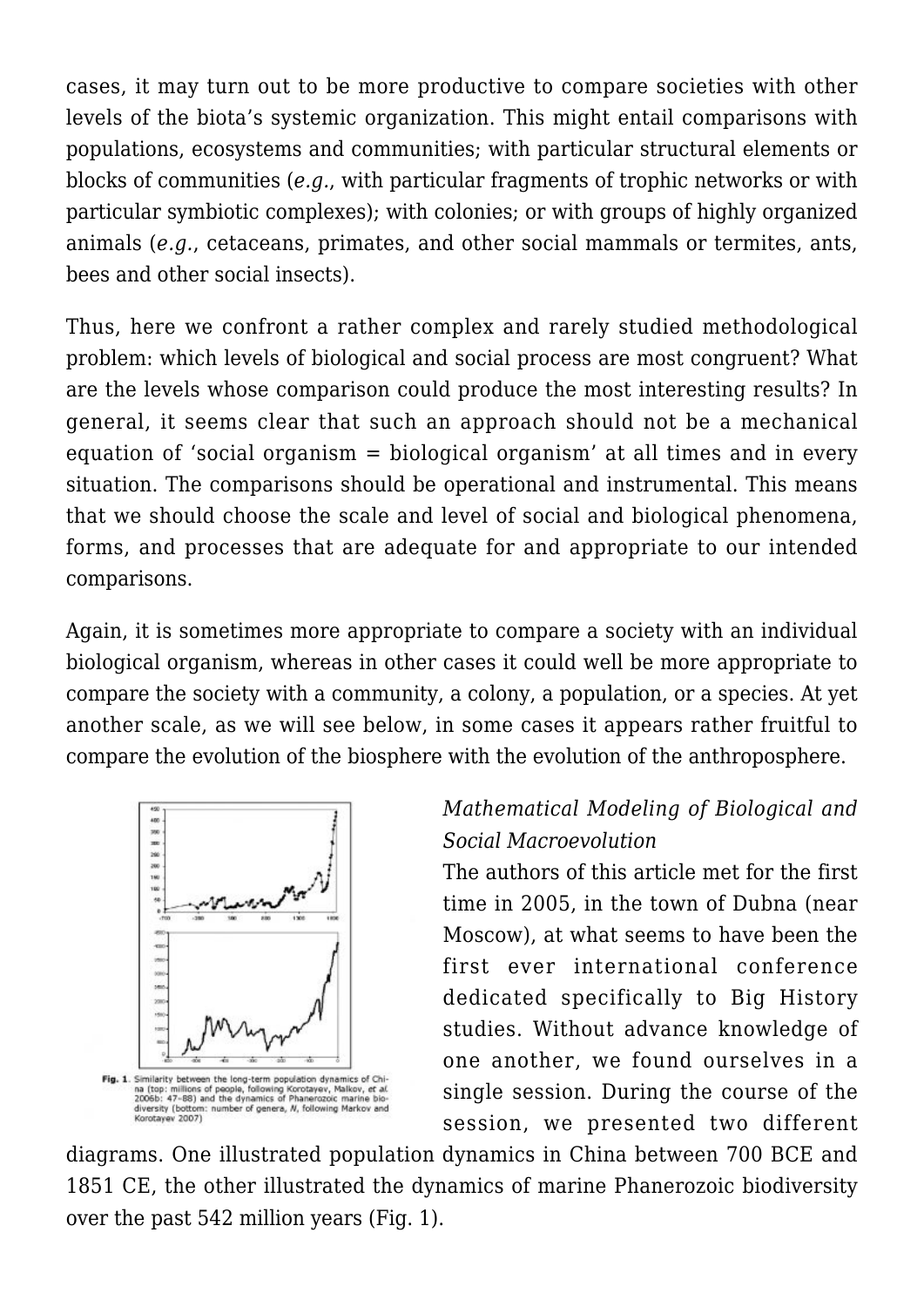The similarity between the two diagrams was striking. This, despite the fact that they depicted the development of very different systems (human population *vs.* biota) at different time scales (hundreds of years *vs.* millions of years), and had been generated using the methods of different sciences (historical demography *vs.* paleontology) with different sources (demographic estimates *vs.* paleontological data). What could have caused similarity of developmental dynamics in very different systems?

\* \* \*

<span id="page-10-0"></span>In 1960, von Foerster *et al.* published a striking discovery in the journal *Science*. They showed that between 1 and 1958 CE, the world's population (*N*) dynamics could be described in an extremely accurate way with an astonishingly simple equation:[\[2\]](#page-32-1)

$$
N_t = \frac{C}{(t_a - t)},
$$
 (Eq. 1)

where  $N_t$  is the world population at time  $t$ , and  $C$  and  $t_0$  are constants, with  $t_0$ corresponding to an absolute limit ('singularity' point) at which *N* would become infinite. Parameter  $t_0$  was estimated by von Foerster and his colleagues as 2026.87, which corresponds to November 13, 2026; this made it possible for them to supply their article with a title that was a public-relations masterpiece: 'Doomsday: Friday, 13 November, A.D. 2026'.

Of course, von Foerster and his colleagues did not imply that the world population on that day could actually become infinite. The real implication was that the world population growth pattern that operated for many centuries prior to 1960 was about to end and be transformed into a radically different pattern. This prediction began to be fulfilled only a few years after the 'Doomsday' paper was published as World System growth (and world population growth in particular) began to diverge more and more from the previous blow-up regime. Now no longer hyperbolic, the world population growth pattern is closer to a logistic one (see, *e.g.*, Korotayev, Malkov *et al.* 2006a; Korotayev 2009).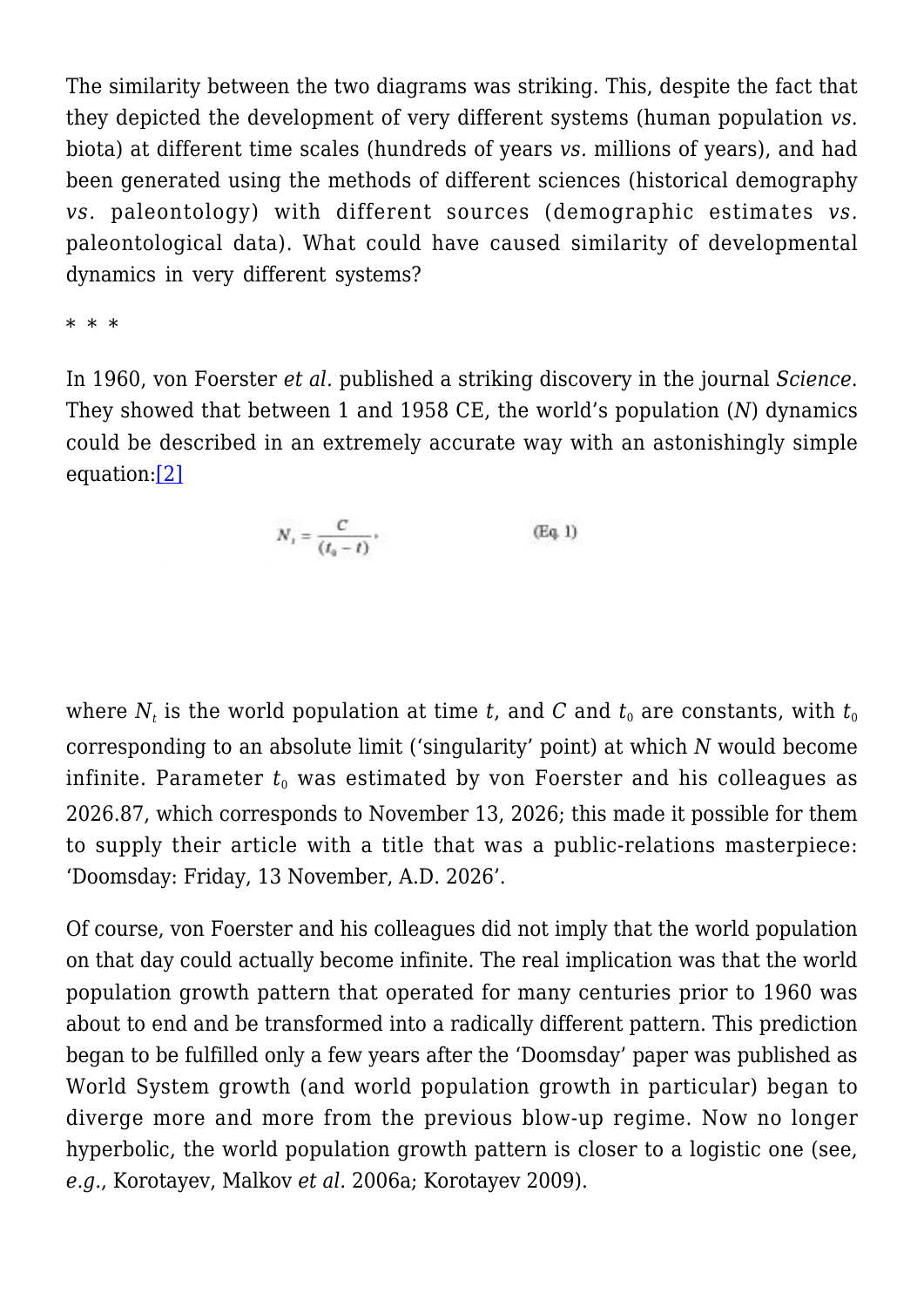

are:

Fig. 2 presents the overall correlation between the curve generated by von Foerster *et al.*'s equation and the most detailed series of empirical estimates of world population (McEvedy and Jones 1978, for the period 1000–1950; U.S. Bureau of the Census 2013, for 1950–1970). The formal characteristics

 $R = 0.998; \, R^2 = 0.996; \, p = 9.4 \times 10^{-17} \approx 1 \times 10^{-16}.$  For readers unfamiliar with

mathematical statistics:  $R^2$  can be regarded as a measure of the fit between the dynamics generated by a mathematical model and the empirically observed situation, and can be interpreted as the proportion of the variation accounted for by the respective equation. Note that 0.996 also can be expressed as 99.6 per cent[.\[3\]](#page-32-2) Thus, von Foerster *et al.*'s equation accounts for an astonishing 99.6 per cent of all the macrovariation in world population, from 1000 CE through 1970, as estimated by McEvedy and Jones (1978) and the U.S. Bureau of the

<span id="page-11-1"></span><span id="page-11-0"></span>Census  $(2013)$ .<sup>[\[4\]](#page-33-0)</sup> Note also that the empirical estimates of world population find themselves aligned in an extremely neat way along the hyperbolic curve, which convincingly justifies the designation of the pre-1970s world population growth pattern as 'hyperbolic'.

The von Foerster *et al.'s* equation, , is the solution for the following differential equation (see, *e.g.*, Korotayev, Malkov *et al.* 2006a: 119–120):

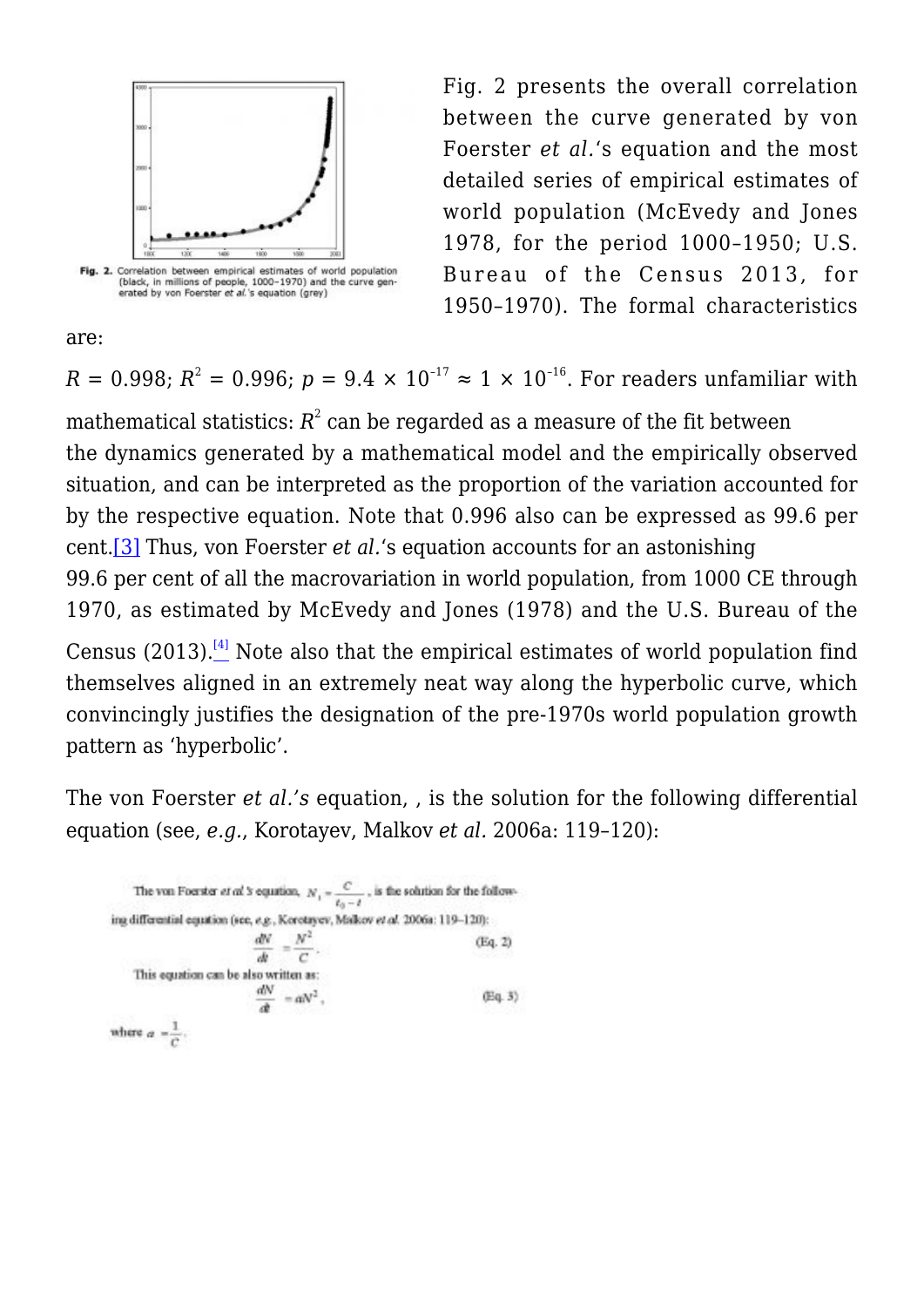What is the meaning of this mathematical expression? In our context, *dN/dt* denotes the absolute population growth rate at a certain moment in time. Hence, this equation states that the absolute population growth rate at any moment in time should be proportional to the square of world population at this moment. This significantly demystifies the problem of hyperbolic growth. To explain this hyperbolic growth, one need only explain why for many millennia the world population's absolute growth rate tended to be proportional to the square of the population.

The main mathematical models of hyperbolic growth in the world population (Taagapera 1976, 1979; Kremer 1993; Cohen 1995; Podlazov 2004; Tsirel 2004; Korotayev 2005, 2007, 2008, 2009, 2012; Korotayev, Malkov *et al.* 2006a: 21–36; Golosovsky 2010; Korotayev and Malkov 2012) are based on the following two assumptions:

*'the Malthusian (Malthus 1978 [1798]) assumption that population is limited by the available technology, so that the growth rate of population is proportional to the growth rate of technology' (Kremer 1993: 681–682)[,\[5\]](#page-33-1) and*

<span id="page-12-0"></span>*the idea that '[h]igh population spurs technological change because it increases the number of potential inventors… In a larger population there will be proportionally more people lucky or smart enough to come up with new ideas', thus, 'the growth rate of technology is proportional to total population'(Kremer 1993: 685)[.\[6\]](#page-33-2)*

<span id="page-12-1"></span>Here Kremer uses the main assumption of Endogenous Technological Growth theory (see, *e.g.*, Kuznets 1960; Grossman and Helpman 1991; Aghion and Howitt 1998; Simon 1977, 2000; Komlos and Nefedov 2002; Jones 1995, 2005).

The first assumption looks quite convincing. Indeed, throughout most of human history the world population was limited by the technologically determined ceiling of the carrying capacity of land. For example, with foraging subsistence technologies the Earth could not support more than 8 million people because the amount of naturally available useful biomass on this planet is limited. The world population could only grow over this limit when people started to apply various means to artificially increase the amount of available biomass that is with the transition from foraging to food production. Extensive agriculture is also limited in terms of the number of people that it can support. Thus, further growth of the world population only became possible with the intensification of agriculture and other technological improvements (see, *e.g.*, Turchin 2003; Korotayev, Malkov *et*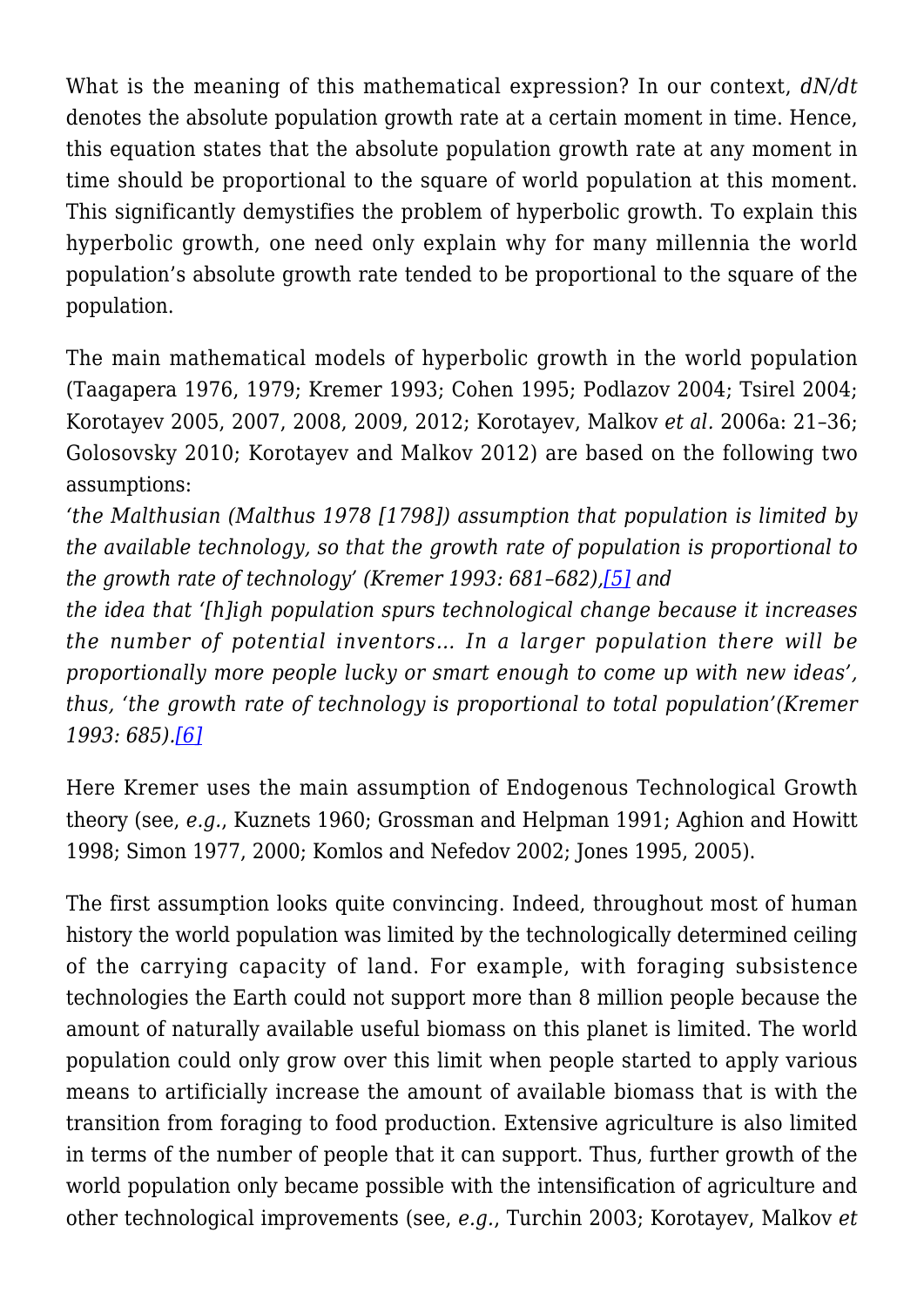*al.* 2006a, 2006b; Korotayev and Khaltourina 2006). However, as is well known, the technological level is not constant, but variable (see, *e.g.*, Grinin 2007a, 2007b, 2012), and in order to describe its dynamics the second basic assumption is employed.

As this second supposition was, to our knowledge, first proposed by Simon Kuznets (1960), we shall denote the corresponding type of dynamics as 'Kuznetsian'. (The systems in which the Kuznetsian population-technological dynamics are combined with Malthusian demographic dynamics will be denoted as 'Malthusian-Kuznetsian'.) In general, we find this assumption rather plausible – in fact, it is quite probable that, other things being equal, within a given period of time, five million people will make approximately five times more inventions than one million people.

This assumption was expressed mathematically by Kremer in the following way:



高川 ())

This equation simply says that the absolute technological growth rate at a given moment in time (*dT*/*dt*) is proportional to the technological level (*T*) observed at this moment (the wider the technological base, the higher the number of inventions that can be made on its basis). On the other hand, this growth rate is also proportional to the population (*N*): the larger the population, the larger the number of potential inventors[.\[7\]](#page-33-3)

<span id="page-13-0"></span>When united in one system, Malthusian and Kuznetsian equations account quite well for the hyperbolic growth of the world population observed before the early 1990s (see, *e.g.*, Korotayev 2005, 2007, 2008, 2012; Korotayev, Malkov *et al.* 2006a). The resultant models provide a rather convincing explanation of *why,* throughout most of human history, the world population followed the hyperbolic

pattern with the absolute population growth rate tending to be proportional to  $N^2$ *.* For example, why would the growth of population from, say, 10 million to 100 million, result in the growth of *dN/dt* 100 times? The above mentioned models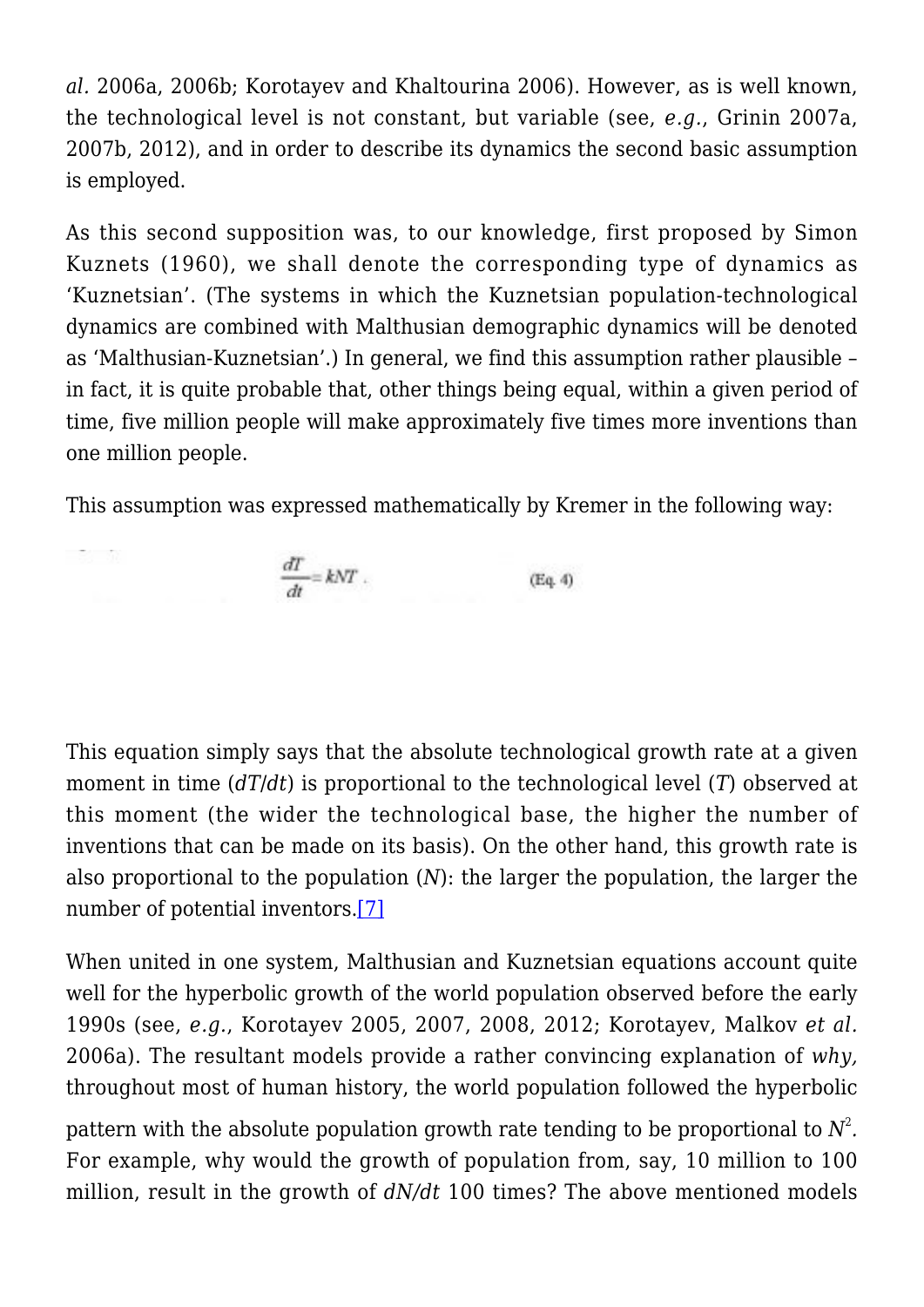explain this rather convincingly. The point is that the growth of world population from 10 to 100 million implies that human subsistence technologies also grew approximately 10 times (given that it will have proven, after all, to be able to support a population ten times larger). On the other hand, the tenfold population growth also implies a tenfold growth in

the number of potential inventors, and, hence, a tenfold increase in the relative technological growth rate. Thus, the absolute technological growth rate would expand  $10 \times 10 = 100$  times as, in accordance with Eq. 4, an order of magnitude higher number of people having at their disposal an order of magnitude wider technological base would tend to make two orders of magnitude more inventions. If, as throughout the Malthusian epoch, the world population (*N*) tended toward the technologically determined carrying capacity of the Earth*,* we have good reason to expect that *dN/dt* should also grow just by about 100 times.



In fact, it can be shown (see, *e.g.*, Korotayev, Malkov *et al.* 2006a, 2006b; Korotayev and Khaltourina 2006) that the hyperbolic pattern of the world's population growth could be accounted for by a nonlinear second-order positive

feedback mechanism that was long ago shown to generate just the hyperbolic growth, also known as the 'blow-up regime' (see, *e.g.*, Kurdyumov 1999). In our case, this nonlinear second-order positive feedback looks as follows: more people – more potential inventors – faster technological growth – faster growth of the Earth's carrying capacity – faster population growth – more people allow for more potential inventors – faster technological growth, and so on (see Fig. 3).

Note that the relationship between technological development and demographic growth cannot be analyzed through any simple cause-and-effect model, as we observe a true dynamic relationship between these two processes – each of them is both the cause and the effect of the other.

The feedback system described here should be identified with the process of 'collective learning' described, principally, by Christian (2005: 146–148). The mathematical models of World System development discussed in this article can be interpreted as models of the influence that collective learning has on global social evolution (*i.e.*, the evolution of the World System). Thus, the rather peculiar hyperbolic shape of accelerated global development prior to the early 1970s may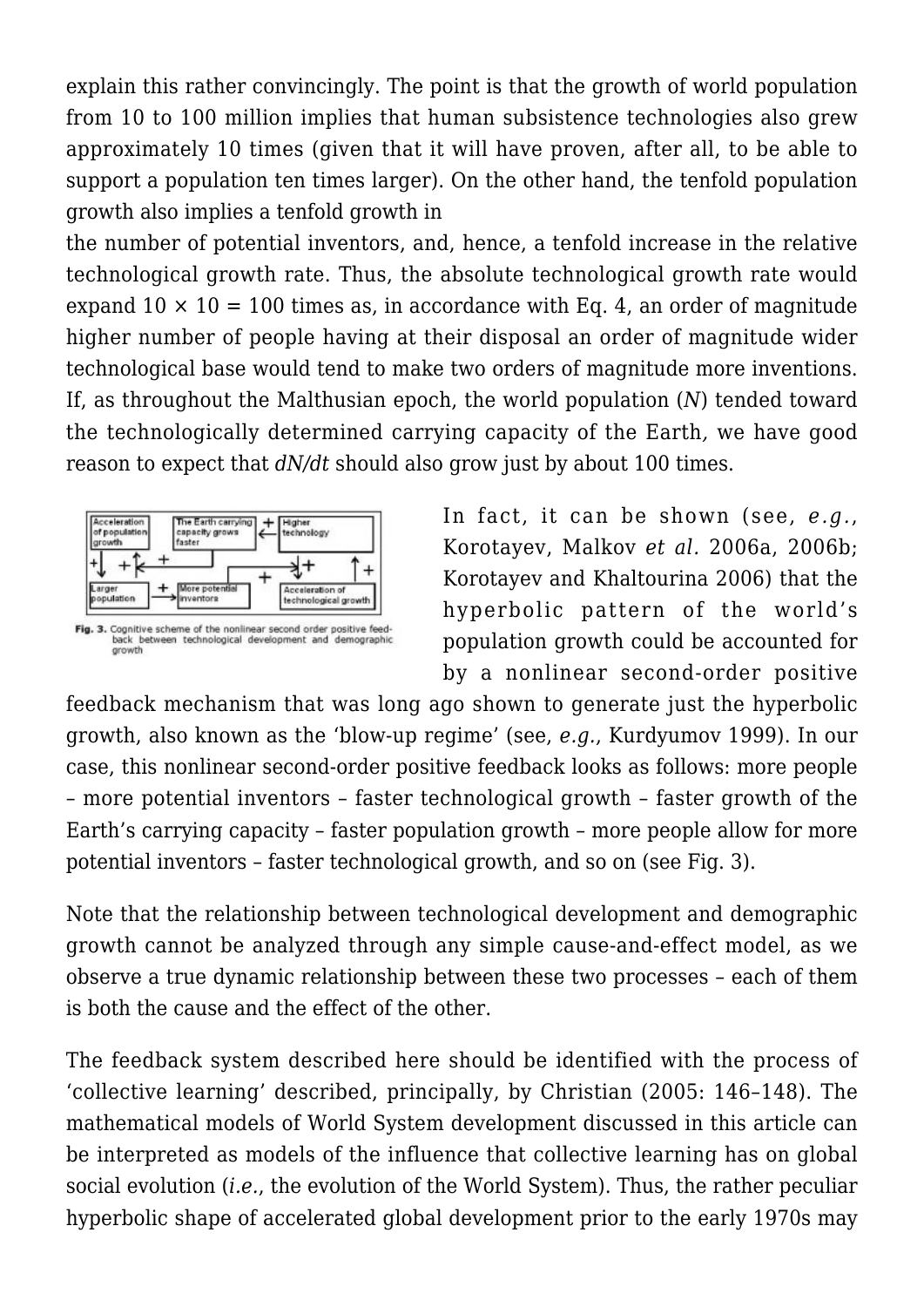be regarded as a product of global collective learning. We have also shown (Korotayev, Malkov *et al.* 2006a: 34–66) that, for the period prior to the 1970s, World System economic and demographic macrodynamics, driven by the abovementioned positive feedback loops, can simply and accurately be described with the following model:

$$
\frac{dN}{dt} = aSV, \qquad (Eq. 5)
$$
  

$$
\frac{dS}{dt} = bNS.
$$
 (Eq. 6)

The world GDP (*G*) can be calculated using the following equation:

| $G = mN + SN$ , | (Eq. 7) |
|-----------------|---------|
|-----------------|---------|

where *G* is the world GDP, *N* is population, and *S* is the produced surplus per capita, over the subsistence amount (*m*) that is minimally necessary to reproduce the population with a zero growth rate in a Malthusian system (thus,  $S = q - m$ , where *g* denotes per capita GDP); *a* and *b* are parameters.

The mathematical analysis of the basic model (not described here) suggests that up to the 1970s, the amount of *S* should be proportional, in the long run, to the World System's population:  $S = kN$ . Our statistical analysis of available empirical data has confirmed this theoretical proportionality (Korotayev, Malkov *et al.* 2006a: 49–50). Thus, in the right-hand side of Eq. 6, *S* can be replaced with *kN*, resulting in the following equation: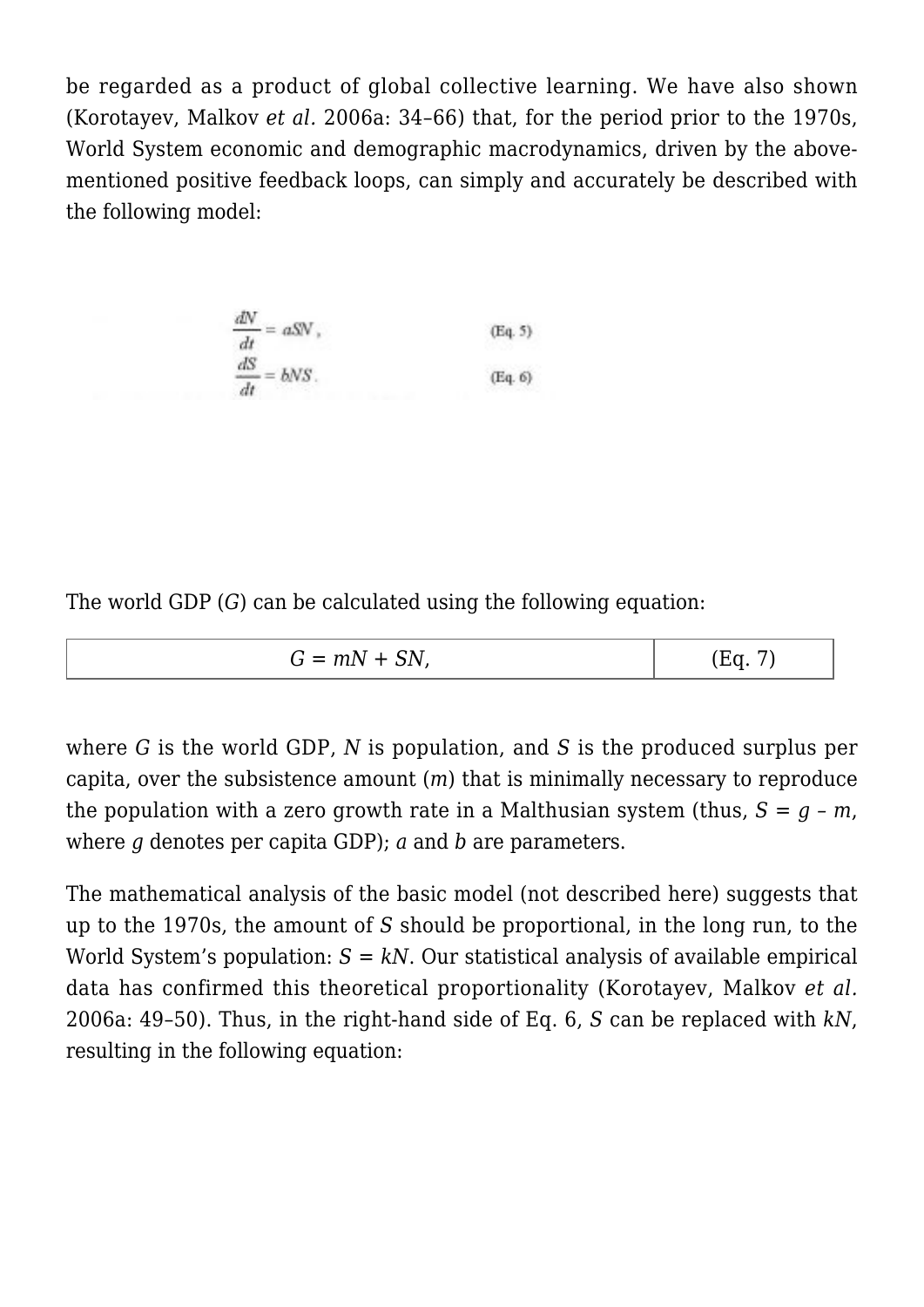$$
\frac{dN}{dt} = kaN^2.
$$

Recall that the solution of this type of differential equations is:

$$
N_{t} = \frac{C}{(t_{0}-t)}
$$

which produces a simple hyperbolic curve.

As, according to our model,  $S$  can be approximated as  $kN_i$  its long-term dynamics can be approximated with the following equation:

$$
S = \frac{kC}{t_0 - t} \, . \tag{Eq. 8}
$$

Thus, the long-term dynamics of the most dynamic component of the world GDP, *SN*, the 'world surplus product', can be approximated as follows:

$$
SN = \frac{kc^{-2}}{(t_0 - t)^2}.
$$
 (Eq. 9)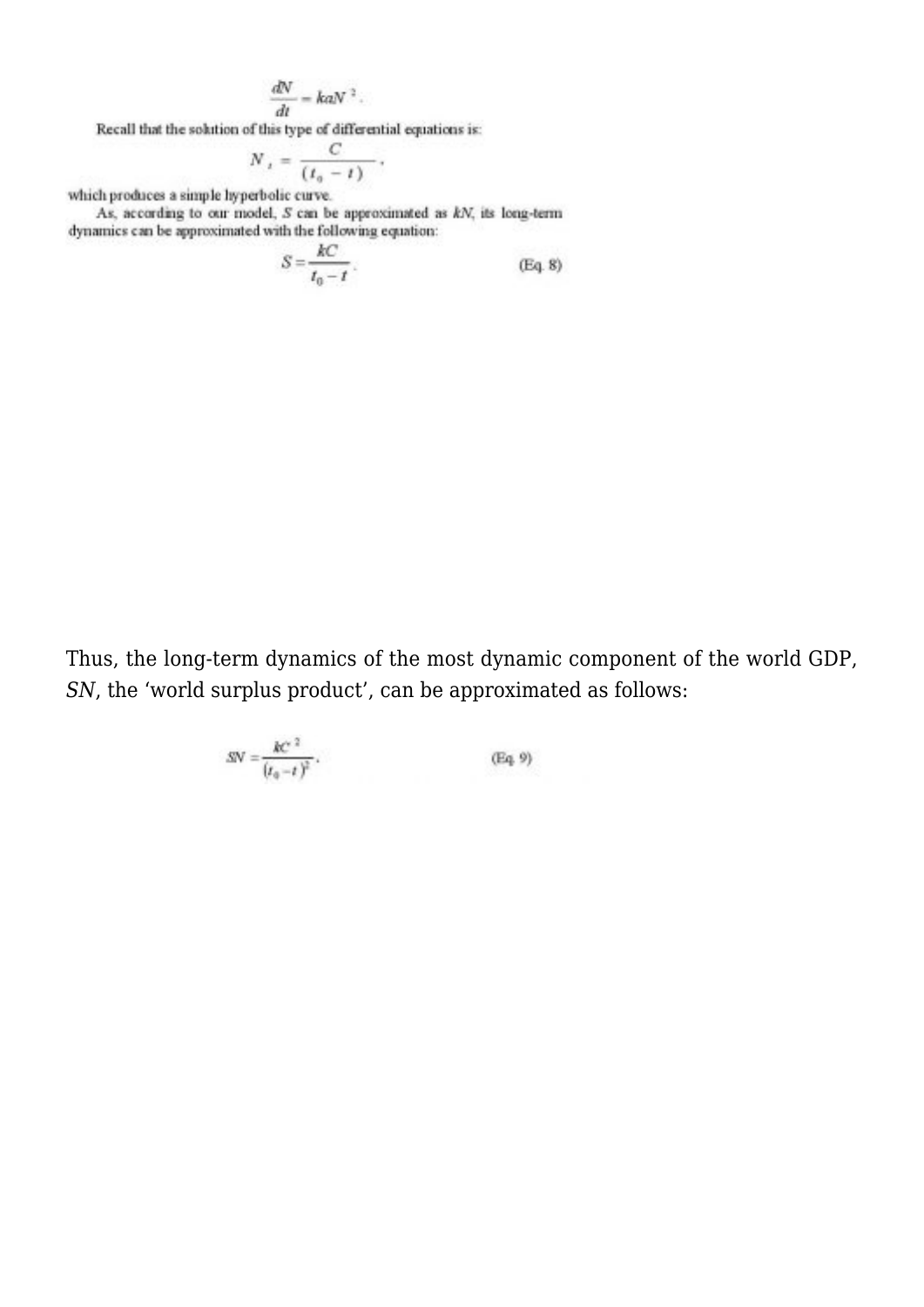

Thus, up to the 1970s the hyperbolic growth of the world population was accompanied by the quadratic-hyperbolic growth of the world GDP, as suggested by our model. Note that the hyperbolic growth of the world population and the quadratic-hyperbolic growth of the world GDP are very tightly connected processes, actually two sides of the same coin, two dimensions of one process propelled by

nonlinear second-order positive feedback loops between the technological development and demographic growth (see Fig. 5).



Fig. 5. Cognitive scheme of the world economic growth generated by nonlinear second-order positive feedback<br>cal development and demographic growth between technolog

We have also demonstrated (Korotayev, Malkov *et al.* 2006a: 67–80) that the World System population's literacy (*l*) dynamics are rather accurately described by the following differential equation: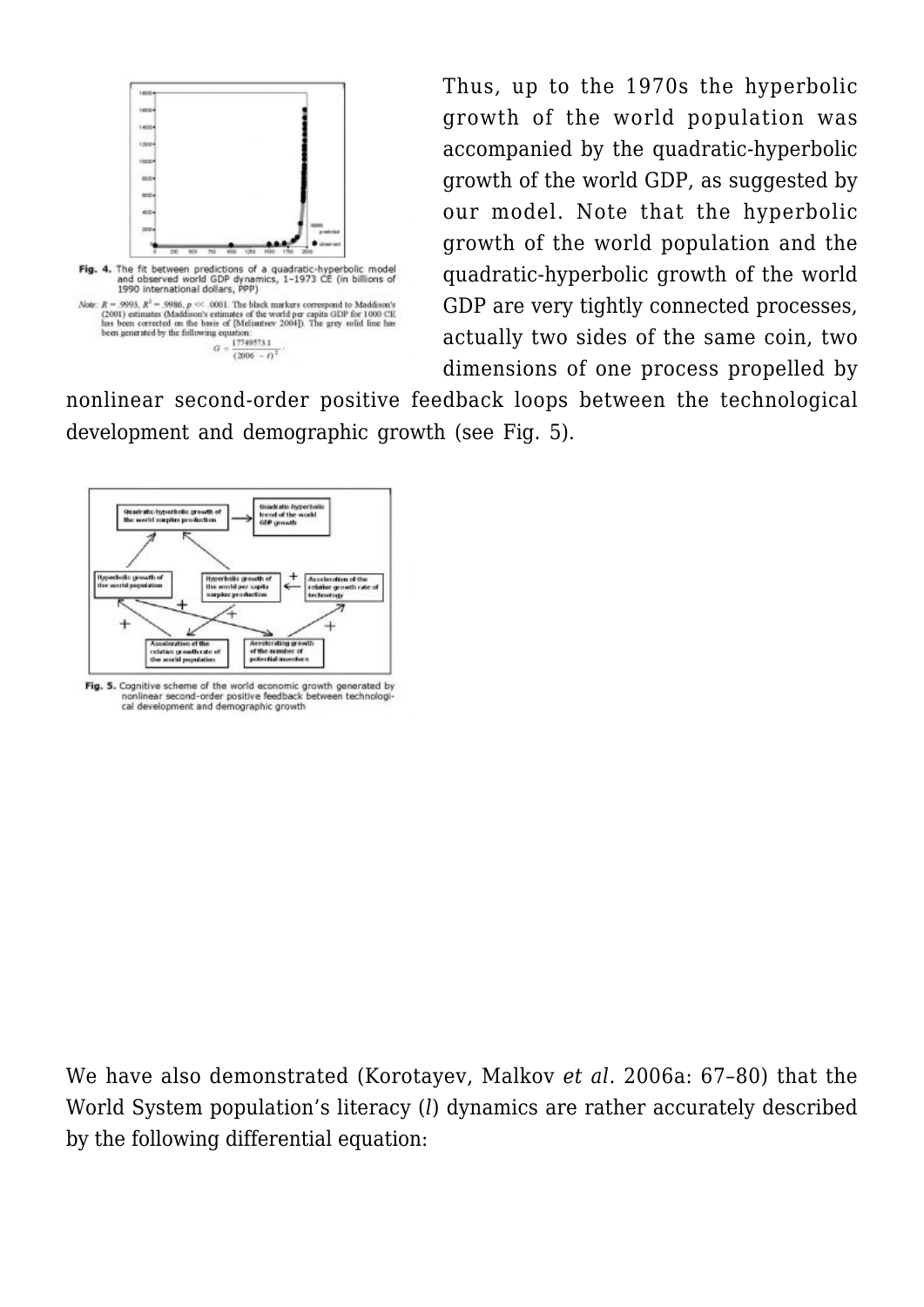$$
\frac{dl}{dt} = aSI \ (1 - I), \qquad (Eq. 10)
$$

where *l* is the proportion of the population that is literate, *S* is per capita surplus, and *a* is a constant. In fact, this is a version of the autocatalytic model. Literacy growth is proportional to the fraction of the population that is literate,

*l* (potential teachers), to the fraction of the population that is illiterate,  $(1 - l)$ (potential pupils), and to the amount of per capita surplus *S*, since it can be used to support educational programs. (Additionally, *S* reflects the technological level *T* that implies, among other things, the level of development of educational technologies.) From a mathematical point of view, Eq. 9 can be regarded as logistic where saturation is reached at literacy level  $l = 1$ . *S* is responsible for the speed with which this level is being approached.



It is important to stress that with low values of *l* (which correspond to most of human history, with recent decades being the exception), the rate of increase in world literacy generated by this model (against the background of hyperbolic growth of *S*) can be approximated rather accurately as hyperbolic (see Fig. 6).

The overall number of literate people is proportional both to the literacy level and to the overall population. As both of these variables experienced hyperbolic growth until the 1960s/1970s, one has sufficient grounds to expect that until

<span id="page-18-0"></span>recently the overall number of literate people in the world (L)<sup>[\[8\]](#page-33-4)</sup> was growing not just hyperbolically, but rather in a quadratic-hyperbolic way (as was world GDP). Our empirical test has confirmed this – the quadratic-hyperbolic model describes the growth of the literate population of this planet with an extremely good fit indeed (see Fig. 7).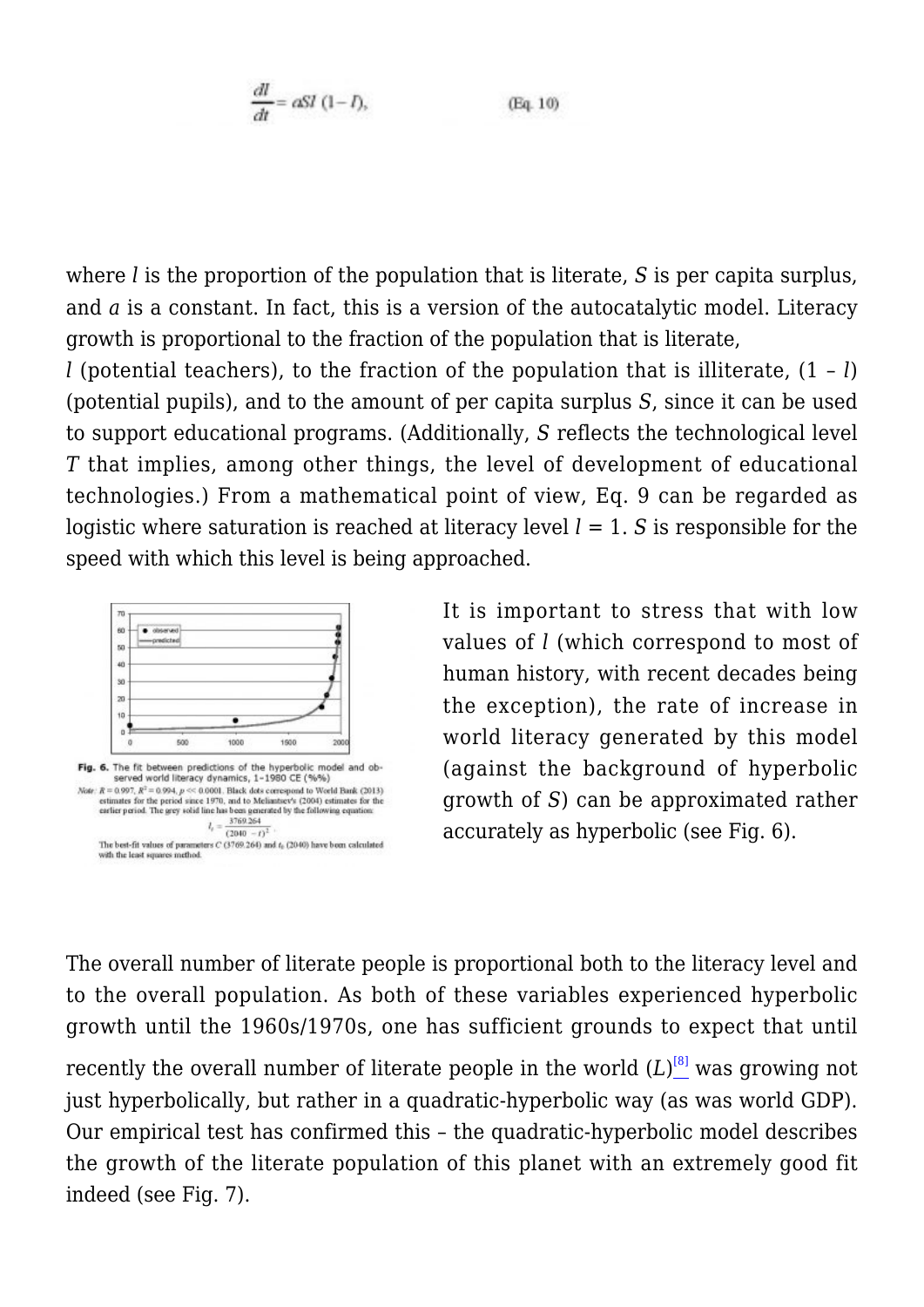



The best-fit values of parameters C (4958551) and L (2035) have been calculated with the least squares method.

Similar processes are observed with respect to world urbanization, the macrodynamics of which appear to be described by the differential equation:

$$
\frac{du}{dt} = b\delta u \left( u_{\text{in}} - u \right), \tag{Eq. 11}
$$

where *u* is the proportion of the population that is urban, *S* is per capita surplus produced with the given level of the World System's technological development, *b* is a constant, and  $u_{\text{lim}}$  is the maximum possible proportion of the population that can be urban. Note that this model implies that during the Malthusian-Kuznetsian era of the blow-up regime, the hyperbolic growth of world urbanization must have been accompanied by a quadratic-hyperbolic growth of the urban population of the world, as supported by our empirical tests (see Figs 8–9).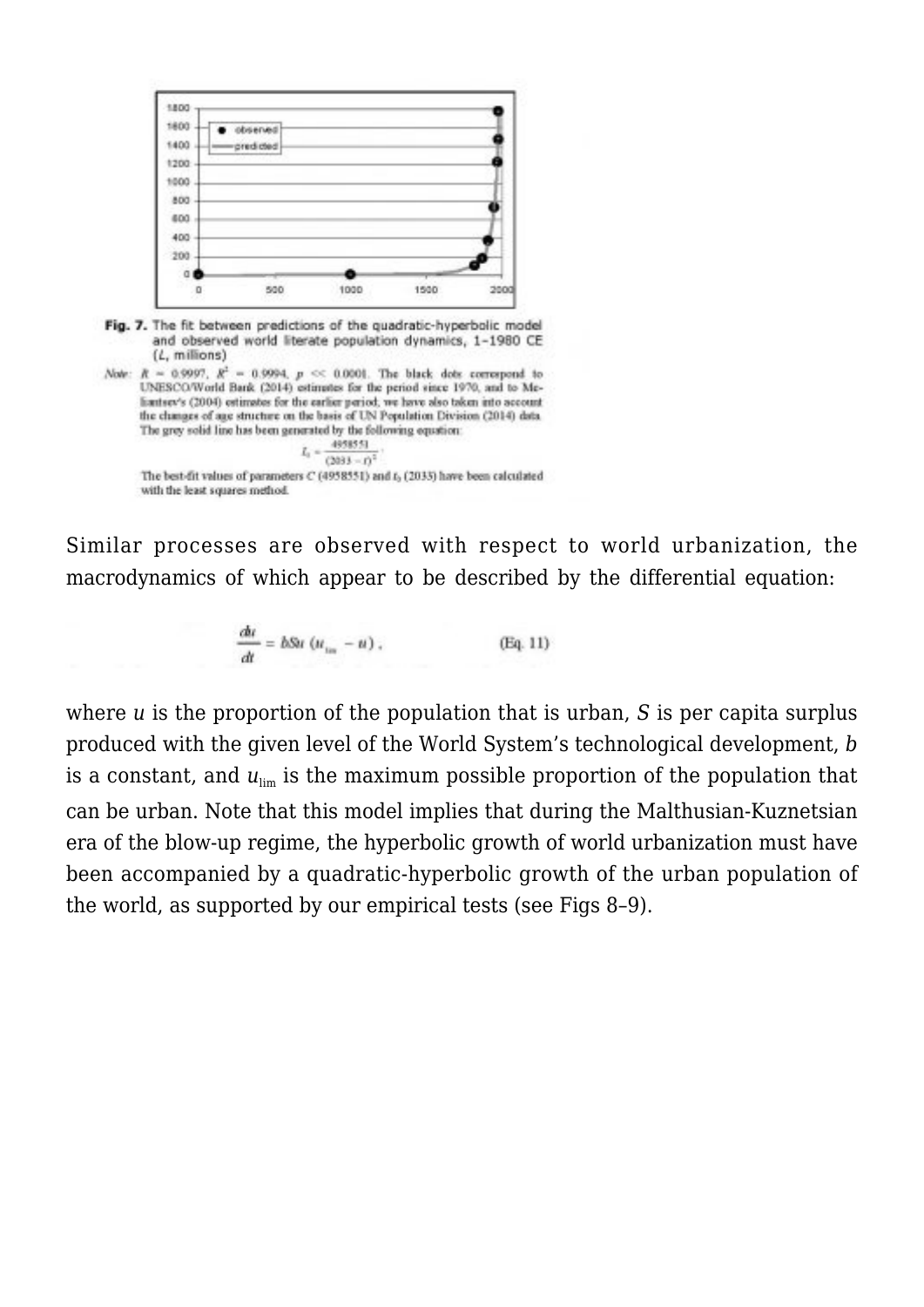

- Fig. 8. The fit between predictions of the hyperbolic model and empirical estimates of world megaurbanization dynamics (% of the world population living in cities with  $> 250,000$  inhabitants),  $10,000$  BCE -  $1960$  CE
- Now:  $R=0.987,\,R^2=0.974,\,p\ll 0.0004.$  The black dots correspond to Chandler's (1987) estimates, UN Population Division (2014), Modelski (2003), and Gruebler (2006). The grey solid line has been generated by the following equation:

$$
n_c = \frac{400.012}{(1990 - t)}
$$

The best-fit values of parameters  $C$  (403.012) and  $t_0$  (1990) have been calculated with the least squares method. For comparison, the best fit  $(R^2)$  obtained here for the exponential model is 0.492.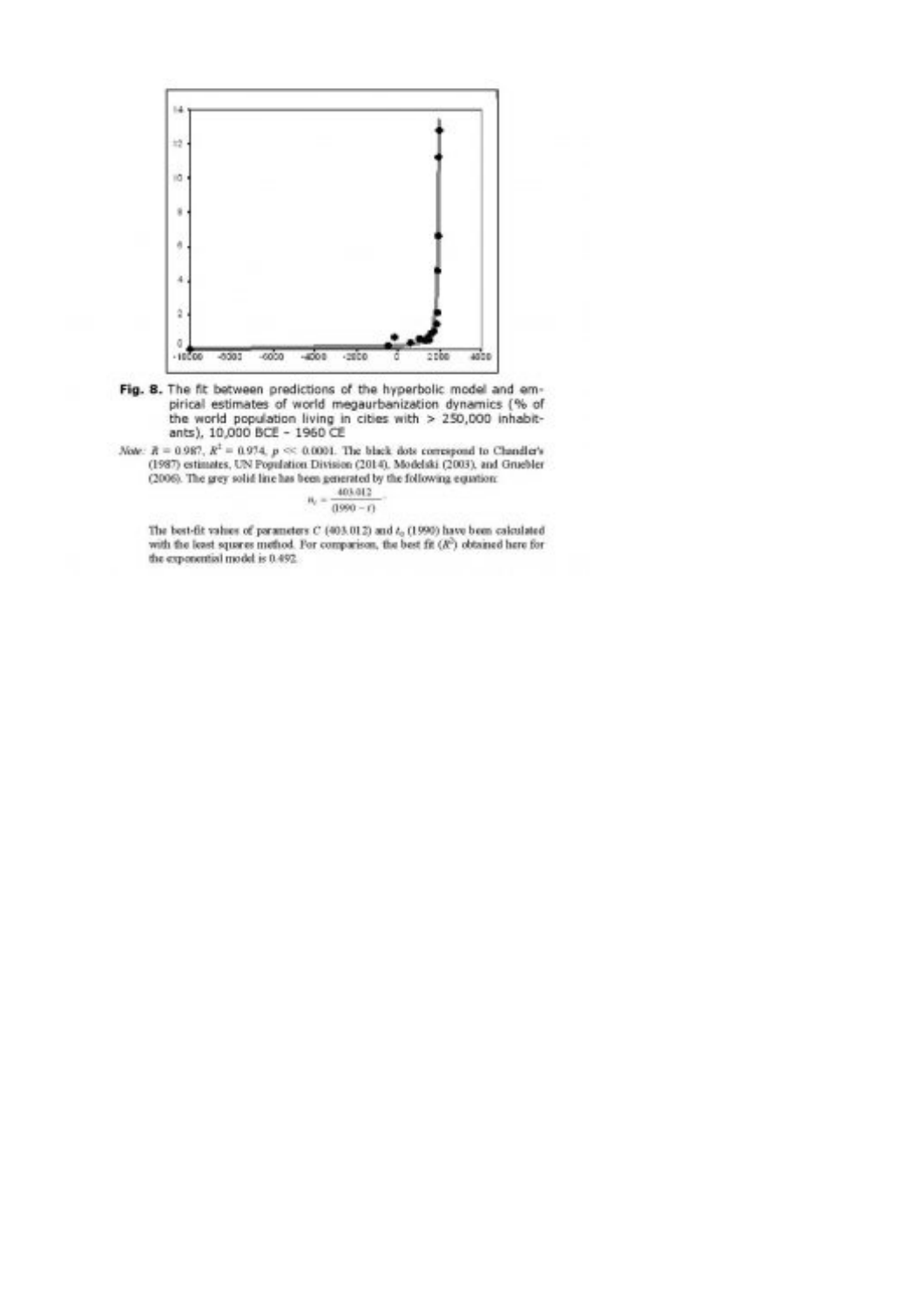

Within this context it is hardly surprising to find that the general macrodynamics of largest settlements within the World System are also quadratic-hyperbolic (see Fig. 10).

As has been demonstrated by socio-cultural anthropologists working across cultures (see, *e.g.*, Naroll and Divale 1976; Levinson and Malone 1980: 34), for pre-agrarian, agrarian, and early industrial cultures the size of the largest settlement is a rather effective indicator of the general sociocultural complexity of a social system. This, of course, suggests that the World System's general sociocultural complexity also grew, in the Malthusian-Kuznetsian era, in a generally quadratic-hyperbolic way.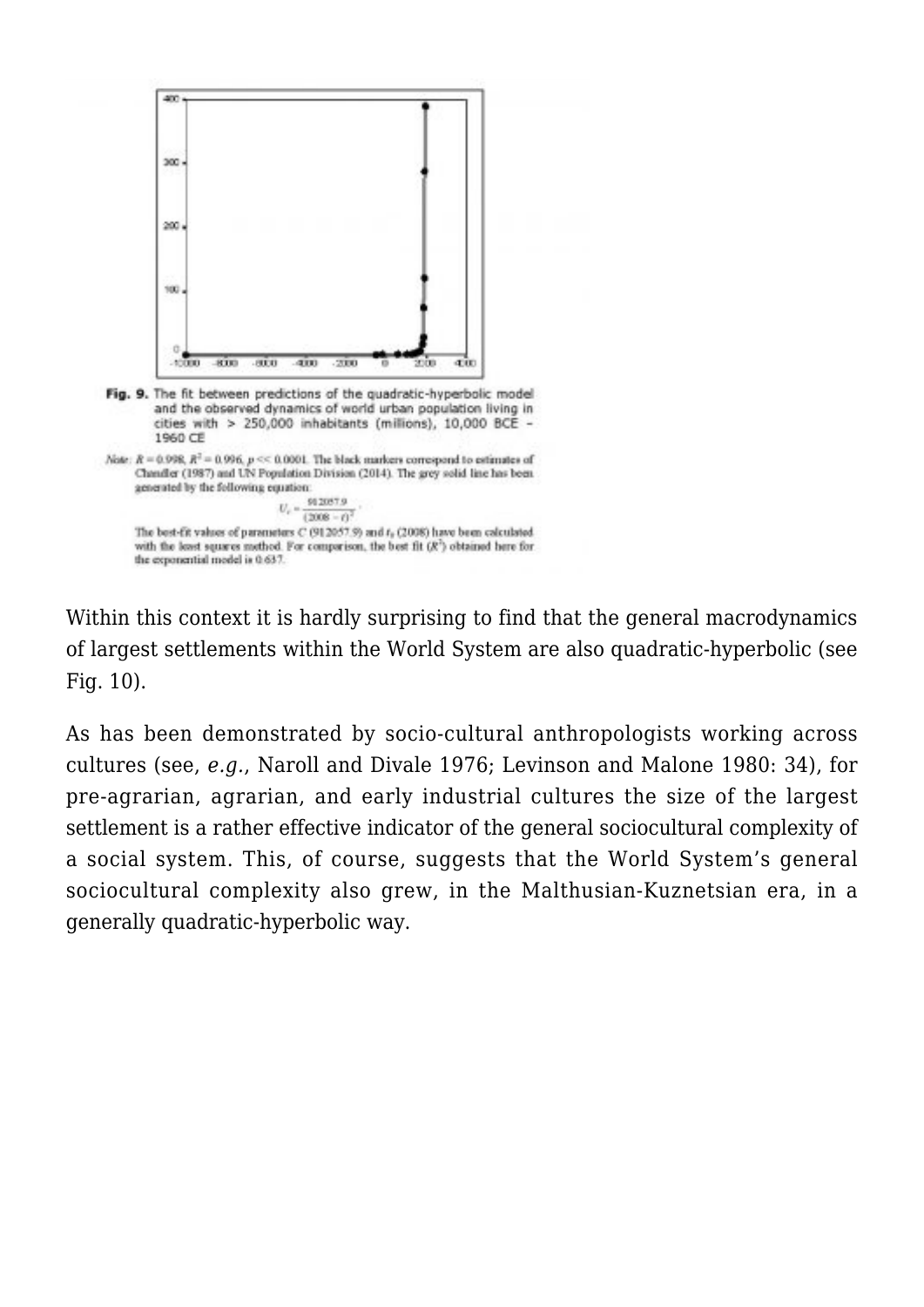

Turning to a more concrete case study, as suggested at the beginning of this section, the hyperbolic model is particularly effective for describing the long-term population dynamics of China, the country with the bestknown demographic history. The Chinese population curve reflects not only a hyperbolic

trend, but also cyclical and stochastic dynamics. These components of long-term population dynamics in China, as well as in other complex agrarian societies, have been discussed extensively (see, *e.g.*, Braudel 1973; Abel 1980; Usher 1989; Goldstone 1991; Chu and Lee 1994; Komlos and Nefedov 2002; Turchin 2003, 2005a, 2005b; Nefedov 2004; Korotayev 2006; Korotayev and Khaltourina 2006; Korotayev, Malkov *et al.* 2006b; Turchin and Korotayev 2006; Korotayev, Komarova *et al.* 2007; Grinin, Korotayev *et al.* 2008; Grinin, Malkov *et al.* 2009; Turchin and Nefedov 2009; van Kessel-Hagesteijn 2009; Korotayev, Khaltourina, Malkov *et al.* 2010; Korotayev, Khaltourina *et al.* 2010; Grinin and Korotayev 2012).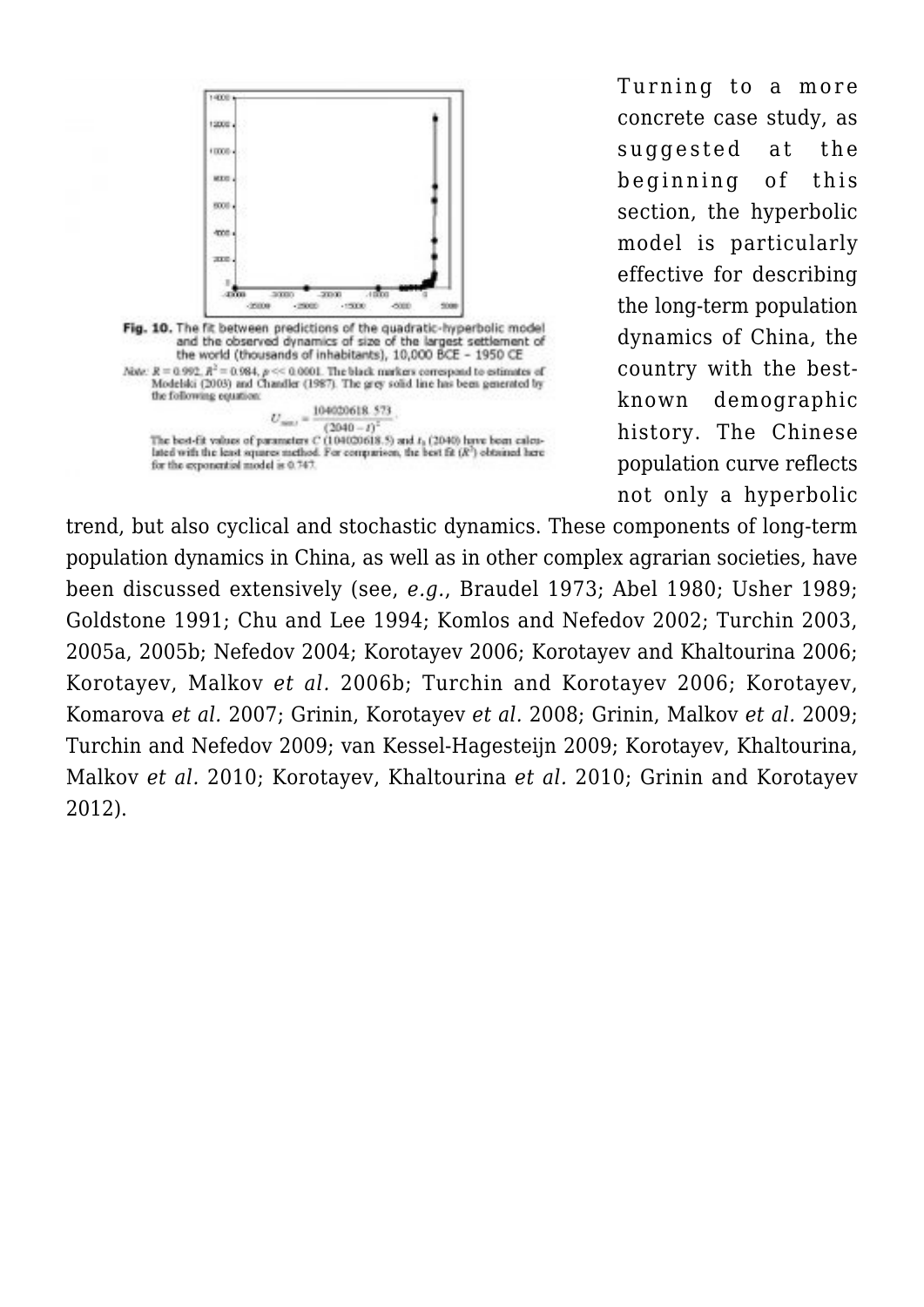

Fig. 11. Population dynamics of China (million people, following Koro-tayer, Malkov, et al. 2006b: 47-88), 57-1851 CE. Fit with Linear and Exponential Models

Now: Linear model:  $R^2 = 0.469$ . Exponential model:  $R^2 = 0.600$ .



Fig. 12. Fit between a hyperbolic model and observed population dy-<br>namics of China (million people), 57-1851 CE Note:  $R^2 = 0.884$ . The grey solid line has been generated by the following equation:

33431  $N_{\rm c}$  .  $1915 - t$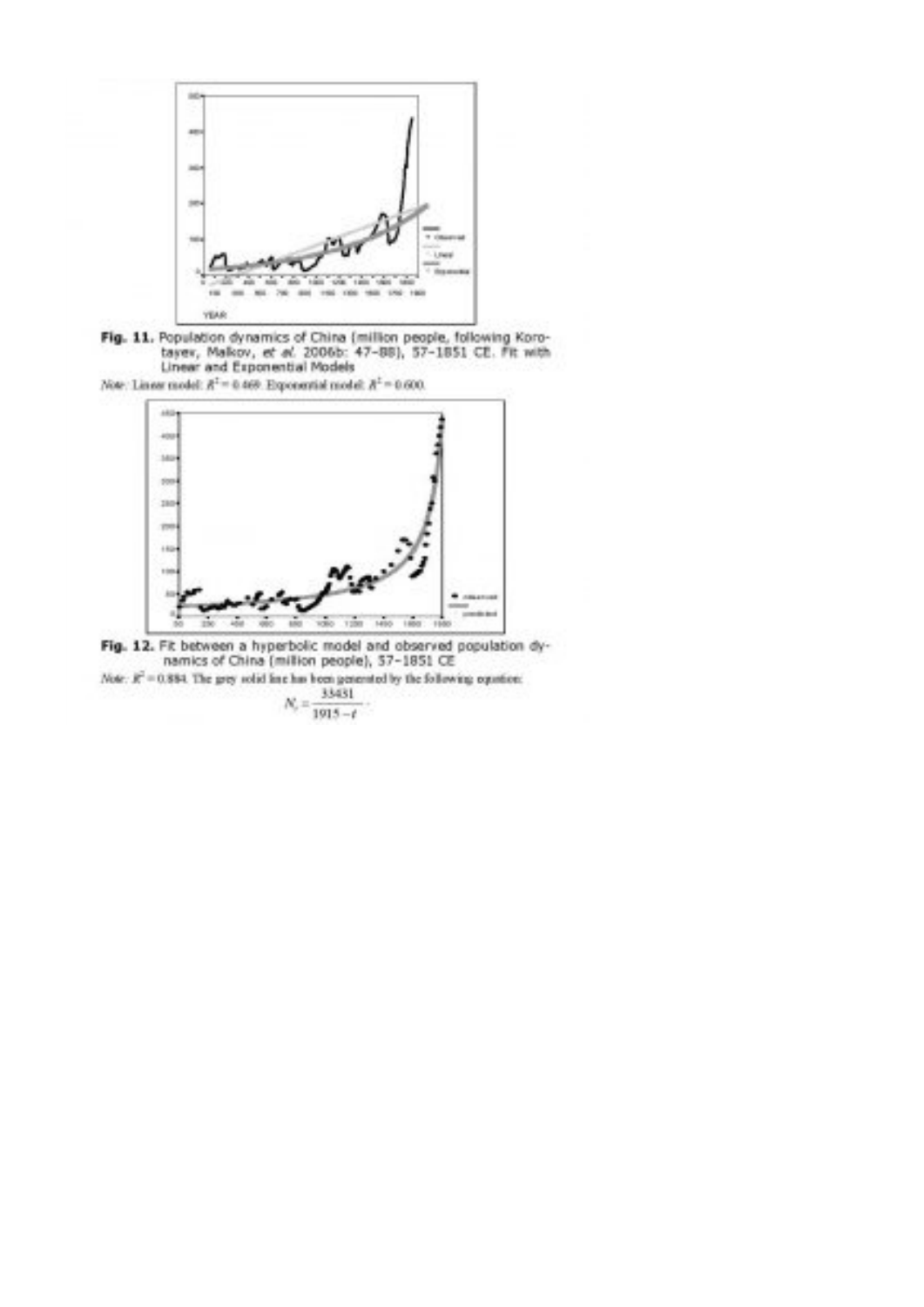As we have observed with respect to world population dynamics, even before the start of its intensive modernization, the population dynamics of China were characterized by a pronounced hyperbolic trend (Figs 11 and 12).

The hyperbolic model describes traditional Chinese population dynamics *much* more accurately than either linear or exponential models.



Fig. 13. Fit between a hyperbolic model and observed population dynamics of China (million people, following Korotayev, Malkov, et al. 2006b: 47-88), 57-2003 CE

Note:  $R^2 = 0.968$ . The grey solid line has been generated by the following equation:

$$
N_c = \frac{63150}{2050 - t}
$$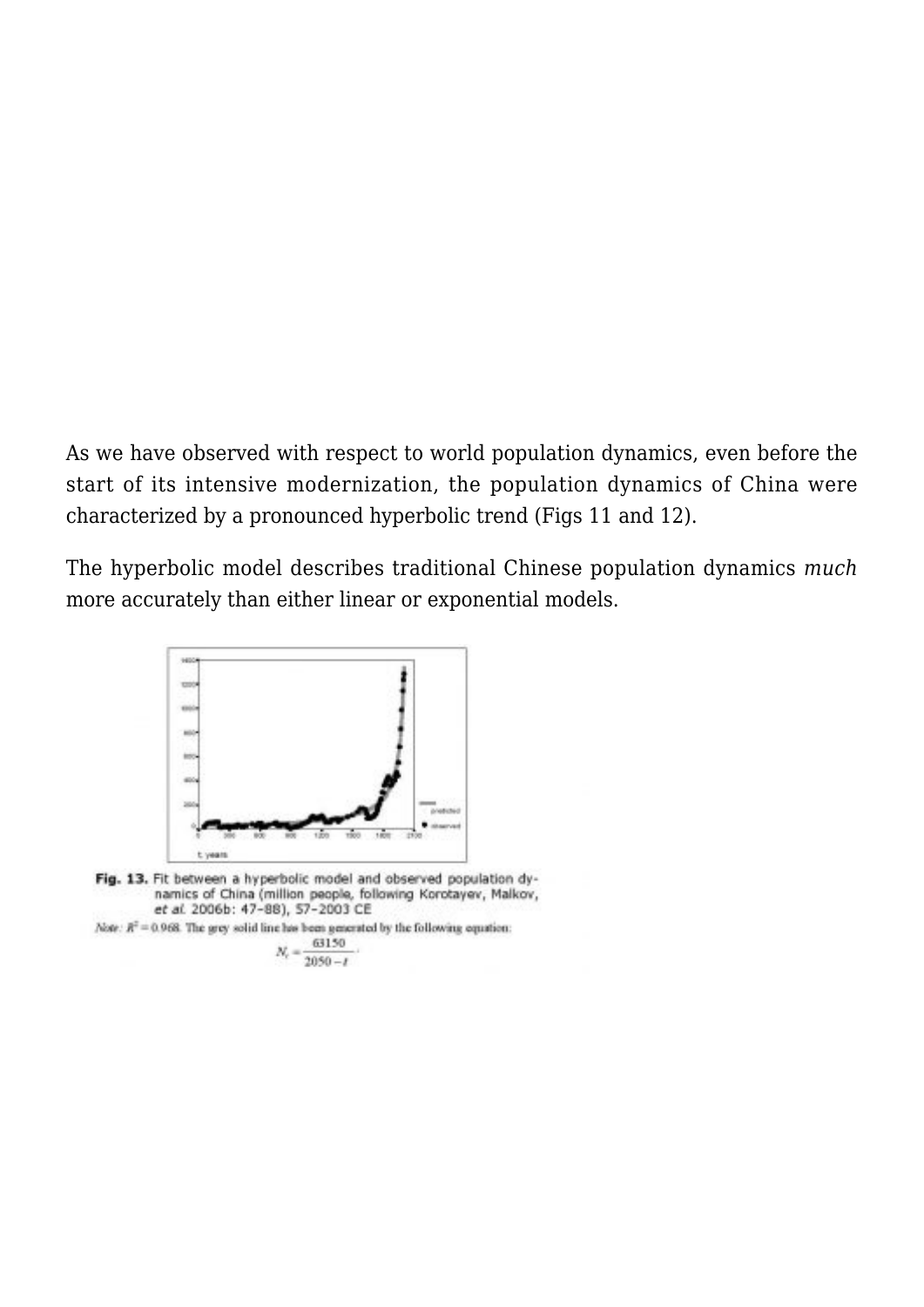The hyperbolic model describes the population dynamics of China in an especially accurate way if we take the modern period into account (Fig. 13).

It is curious that, as we noted above, the dynamics of marine biodiversity are strikingly similar to the population dynamics of China. The similarity probably derives from the fact that both curves are produced by the interference of the same three components (the general hyperbolic trend, as well as cyclical and stochastic dynamics). In fact, there is a lot of evidence that some aspects of biodiversity dynamics are stochastic (Raup *et al.* 1973; Sepkoski 1994; Markov 2001; Cornette and Lieberman 2004), while others are periodic (Raup and Sepkoski 1984; Rohde and Muller 2005). In any event, the hyperbolic model describes marine biodiversity (measured by number of genera) through the Phanerozoic much more accurately than an exponential model (Fig. 14).

When measured by number of species, the fit between the empirically observed marine biodiversity dynamics and the hyperbolic model becomes even better (Fig. 15).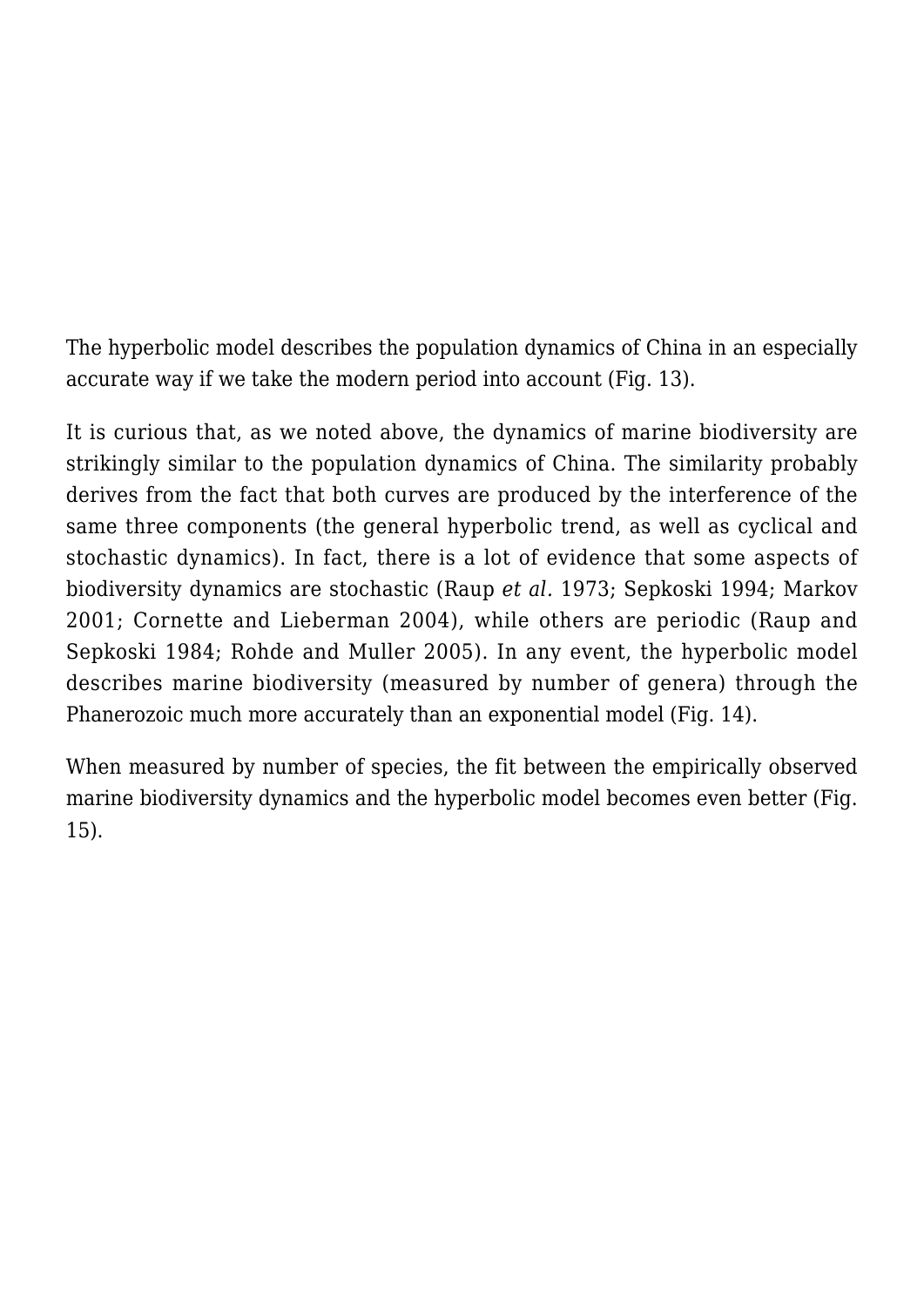





Fig. 15. Clobal change in marine biodiversity (number of species, /t) through the Phanenszoic (following Markov and Korotayev 2008) Through the Phanerozon: (rolewing Markov and Korotayev 2008)<br>Note: Expositiol model:  $R^2 = 0.51$ . Hyperbolic model:  $R^2 = 0.91$ . The hyperbolic line<br>has been generated by the following equation:<br> $N_c = \frac{8003874}{N}$ .





Fig. 16. Global change in continental biodiversity (number of genera,<br>
N) through the Phanerozoic (following Markov and Korotayev  $2008$ 

Now: Exponential model:  $R^2 = 0.86$ . Hyperbolic model:  $R^2 = 0.94$ . The hyperbolic line has been generated by the following opustion:

 $N_c = \frac{272095}{30}$  $29 - i$ 

Likewise, the hyperbolic model describes continental biodiversity in an especially accurate way (Fig. 16).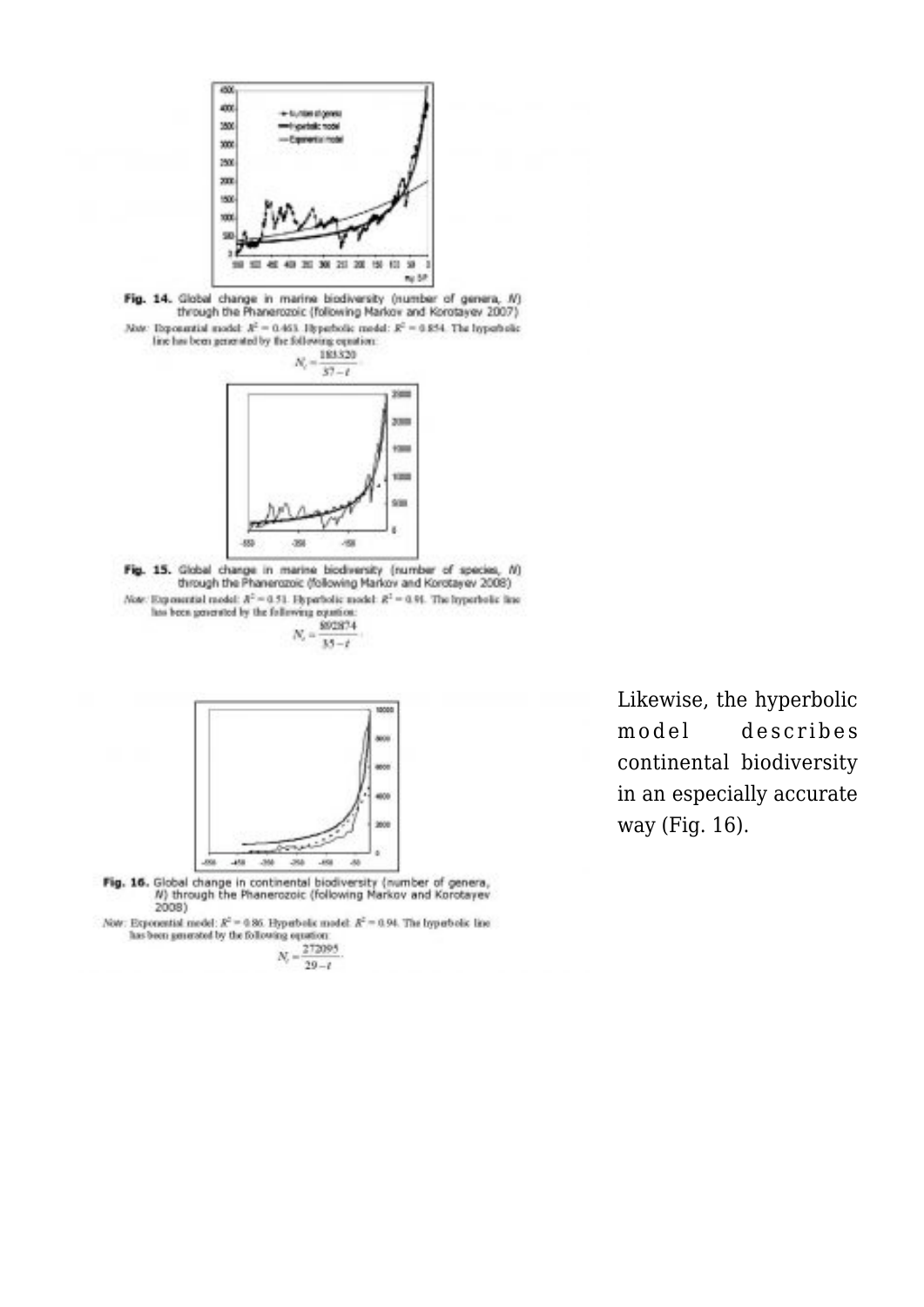

The hyperbolic dynamics are most prominent when both marine and continental biotas are considered together. This fact can be interpreted as a proof of the integrated nature of the biosphere. But why, throughout the Phanerozoic, did global biodiversity tend to follow a hyperbolic trend similar to that which we observed for the World System in general and China in particular?

As we have noted above, in sociological models of macrohistorical dynamics, the hyperbolic pattern of world population growth arises from non-linear secondorder positive feedback (more or less identical with the mechanism of collective learning) between demographic growth and technological development. Based on analogy with these sociological models and diverse paleontological data, we suggest that the hyperbolic character of biodiversity growth can be similarly accounted for by non-linear second-order positive feedback between diversity growth and the complexity of community structure: more genera – higher alpha diversity – enhanced stability and 'buffering' of communities – lengthening of average life span of genera, accompanied by a decrease in the extinction rate – faster diversity growth – more genera – higher alpha diversity, and so on. Indeed, this begins to appear as a (rather imperfect) analogue of the collective learning mechanism active in social macroevolution.

The growth of genus richness throughout the Phanerozoic was mainly due to an increase in the average longevity of genera and a gradual accumulation of longlived (stable) genera in the biota. This pattern reveals itself in a decrease in the extinction rate. Interestingly, in both biota and humanity, growth was facilitated by a decrease in mortality rather than by an increase in the birth rate. The longevity of newly arising genera was growing in a stepwise manner. The most short-lived genera appeared during the Cambrian; more long-lived genera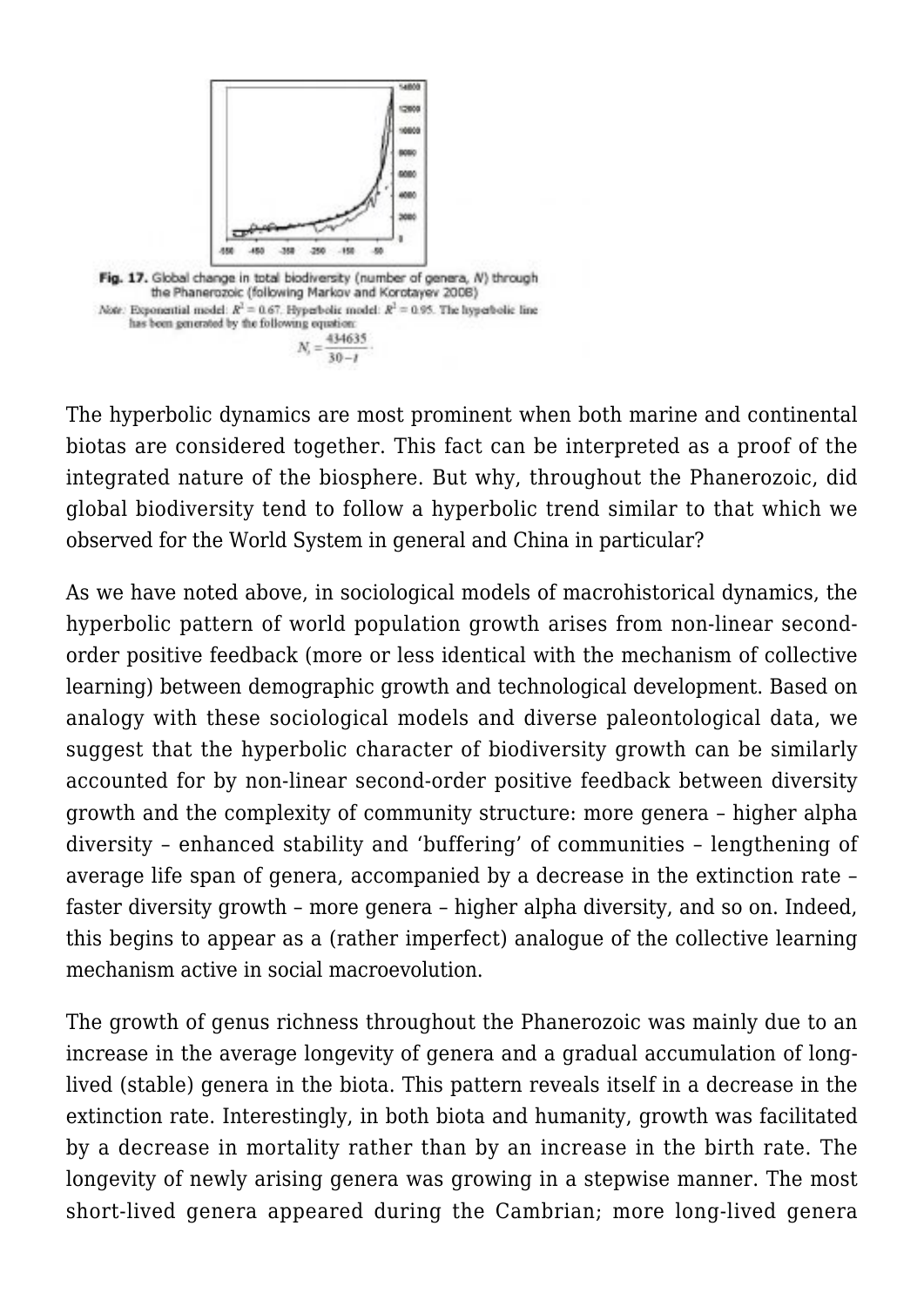appeared in Ordovician to Permian; the next two stages correspond to the Mesozoic and Cenozoic (Markov 2001, 2002). We suggest that diversity growth can facilitate the increase in genus longevity via progressive stepwise changes in the structure of communities.

Most authors agree that three major biotic changes resulted in the fundamental reorganization of community structure during the Phanerozoic: Ordovician radiation, end-Permian extinction, and end-Cretaceous extinction (Bambach 1977; Sepkoski *et al.* 1981; Sepkoski 1988, 1992; Markov 2001; Bambach *et al.* 2002). Generally, after each major crisis, the communities became more complex, diverse, and stable. The stepwise increase of alpha diversity (*i.e.,* the average number of species or genera in a community) through the Phanerozoic was demonstrated by Bambach (1977) and Sepkoski (1988). Although Powell and Kowalewski (2002) have argued that the observed increase in alpha diversity might be an artifact caused by several specific biases that influenced the taxonomic richness of different parts of the fossil record, there is evidence that these biases largely compensated for one another so that the observed increase in alpha diversity was probably underestimated rather than overestimated (Bush and Bambach 2004).

Another important symptom of progressive development of communities is an increase in the evenness of species (or genus) abundance distribution. In primitive, pioneer, or suppressed communities, this distribution is strongly uneven: the community is overwhelmingly dominated by a few very abundant species. In more advanced, climax, or flourishing communities, this distribution is more even (Magurran 1988). The former type of community is generally more vulnerable. The evenness of species richness distribution in communities increased substantially during the Phanerozoic (Powell and Kowalewski 2002; Bush and Bambach 2004). It is most likely there was also an increase in habitat utilization, total biomass, and the rate of trophic flow in biota through the Phanerozoic (Powell and Kowalewski 2002).

The more complex the community, the more stable it is due to the development of effective interspecies interactions and homeostatic mechanisms based on the negative feedback principle. In a complex community, when the abundance of a species decreases, many factors arise that facilitate its recovery (*e.g.*, food resources rebound while predator populations decline). Even if the species becomes extinct, its vacant niche may 'recruit' another species, most probably a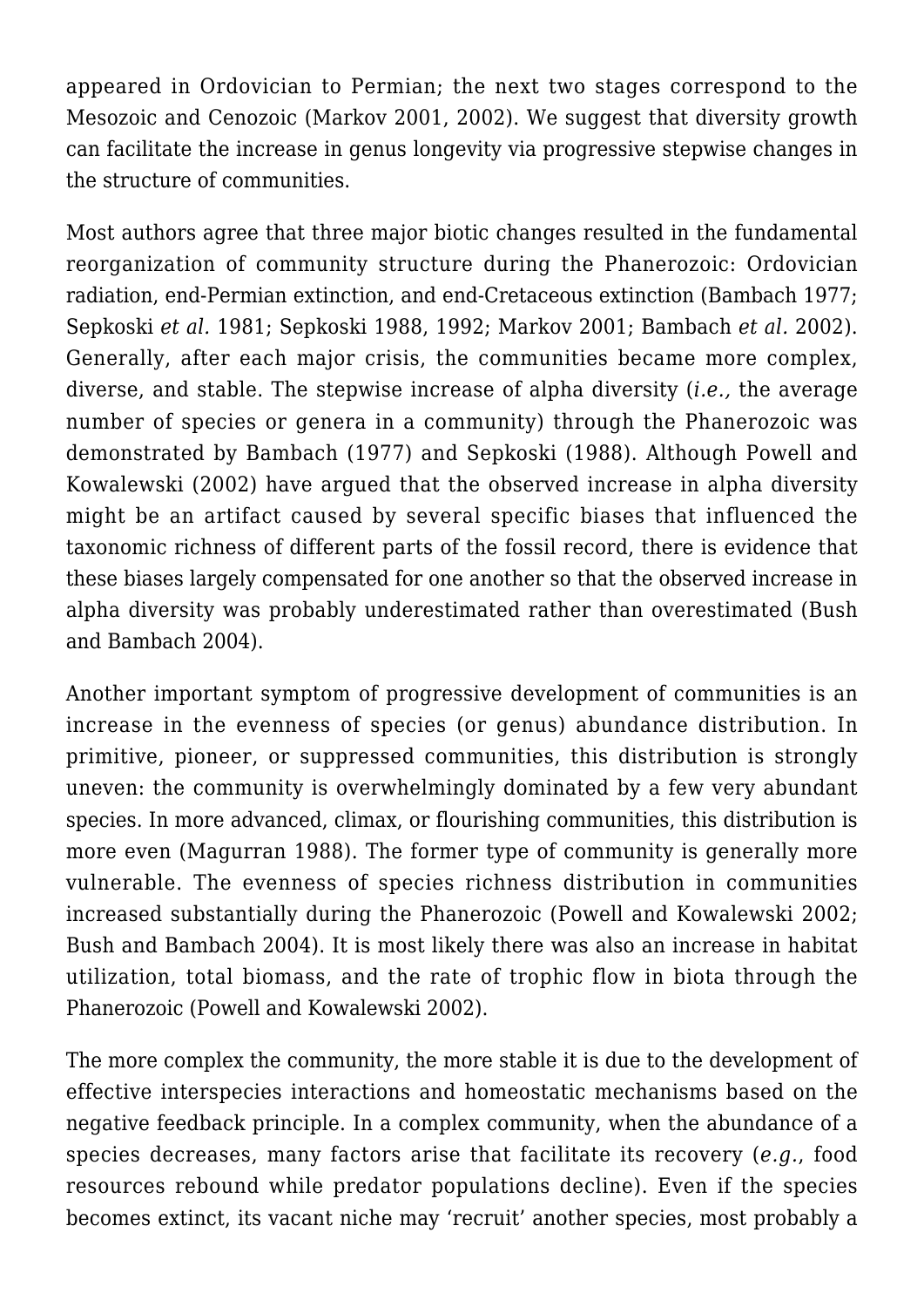related one that may acquire morphological similarity with its predecessor and thus will be assigned to the same genus by taxonomists. So a complex community can facilitate the stability (and longevity) of its components, such as niches, taxa and morphotypes. This effect reveals itself in the phenomenon of 'coordinated stasis'. The fossil record contains many examples in which particular communities persist for million years while the rates of extinction and taxonomic turnover are minimized (Brett *et al.* 1996, 2007).

Selective extinction leads to the accumulation of 'extinction-tolerant' taxa in the biota (Sepkoski 1991b). Although there is evidence that mass extinctions can be nonselective in some aspects (Jablonski 2005), they are obviously highly selective with respect to the ability of taxa to endure unpredictable environmental changes. This can be seen, for instance, in the selectivity of the end-Cretaceous mass extinction with respect to the time of the first occurrence of genera. In younger cohorts, the extinction level was higher than that of the older cohorts (see Markov and Korotayev 2007: fig. 2). The same pattern can be observed during the periods of 'background' extinction as well. This means that genera differ in their ability to survive extinction events, and that extinction-tolerant genera accumulate in each cohort over the course of time. Thus, taxa generally become more stable and longlived through the course of evolution, apart from the effects of communities. The communities composed of more stable taxa would be, in turn, more stable themselves, thus creating positive feedback.

The stepwise change of dominant taxa plays a major role in biotic evolution. This pattern is maintained not only by the selectivity of extinction (discussed above), but also by the selectivity of the recovery after crises (Bambach *et al.* 2002). The taxonomic structure of the Phanerozoic biota was changing in a stepwise way, as demonstrated by the concept of three sequential 'evolutionary faunas' (Sepkoski 1992). There were also stepwise changes in the proportion of major groups of animals with different ecological and physiological parameters. There was stepwise growth in the proportion of motile genera to non-motile, 'physiologically buffered' genera to 'unbuffered', and predators

to prey (Bambach *et al.* 2002). All these trends should have facilitated the stability of communities. For example, the diversification of predators implies that they became more specialized. A specialized predator regulates its prey's abundance more effectively than a non-specialized predator.

There is also another possible mechanism of second-order positive feedback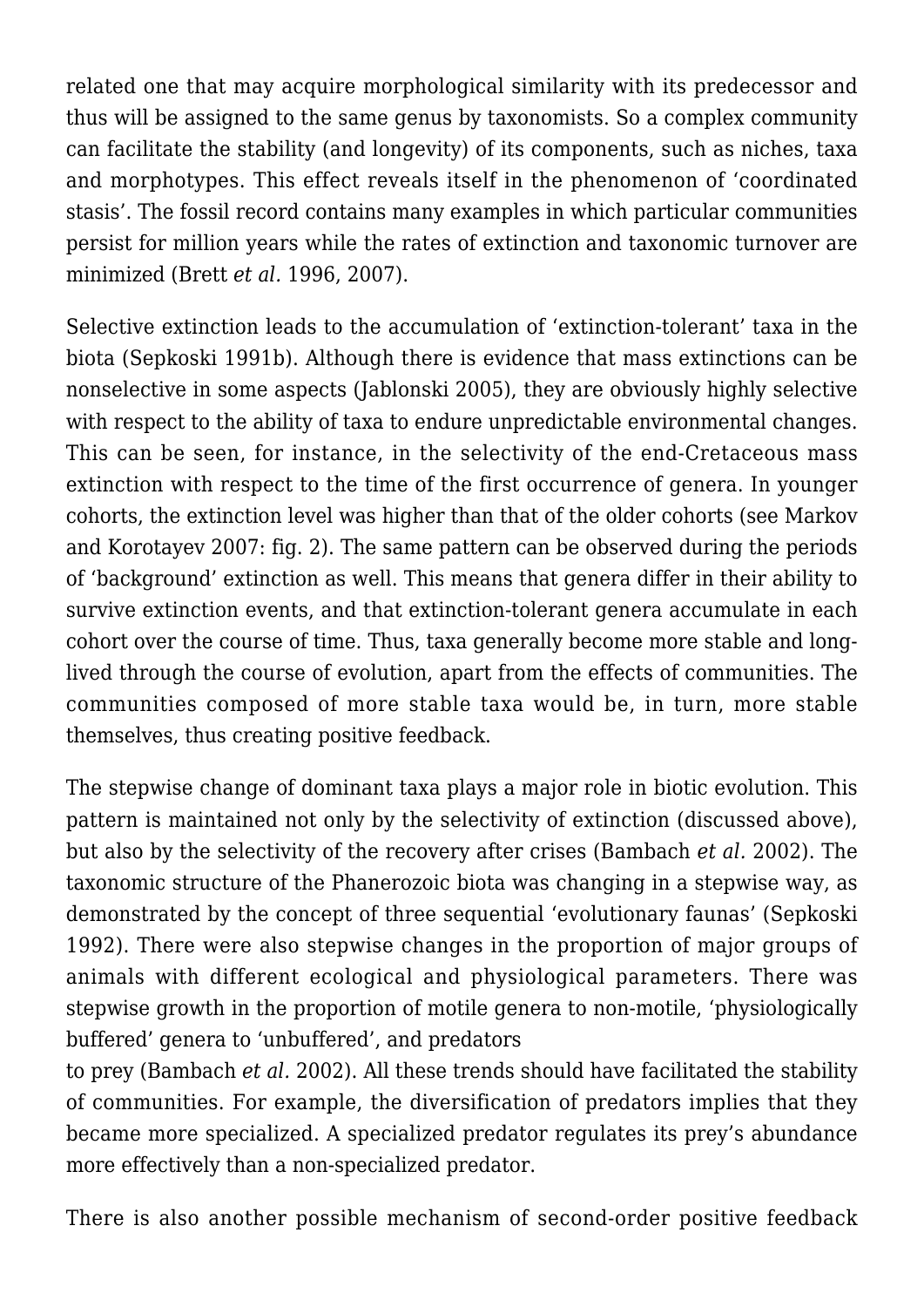between diversity and its growth rate. Recent research has demonstrated a shift in typical relative-abundance distributions in paleocommunities after the Paleozoic (Wagner *et al.* 2006). One possible interpretation of this shift is that community structure and the interactions between species in the communities became more complex. In post-Paleozoic communities, new species probably increased ecospace more efficiently, either by facilitating opportunities for additional species or by niche construction (Wagner *et al.* 2006; Solé *et al.* 2002; Laland *et al.* 1999). This possibility makes the mechanisms underlying the hyperbolic growth of biodiversity and human population even more similar, because the total ecospace of the biota is analogous to the 'carrying capacity of the Earth' in demography. As far as new species can increase ecospace and facilitate opportunities for additional species entering the community, they are analogous to the 'inventors' of the demographic models whose inventions increase the carrying capacity of the Earth.

Exponential and logistic models of biodiversity imply several possible ways in which the rates of origination and extinction may change through time (Sepkoski 1991a). For instance, exponential growth can be derived from constant per-taxon extinction and origination rates, the latter being higher than the former. However, actual paleontological data suggest that origination and extinction rates did not follow any distinct trend through the Phanerozoic, and their changes through time look very much like chaotic fluctuations (Cornette and Lieberman 2004). Therefore, it is more difficult to find a simple mathematical approximation for the origination and extinction rates than for the total diversity. In fact, the only critical requirement of the exponential model is that the difference between the origination and extinction through time should be proportional to the current diversity level:

$$
(N_o - N_e)/\Delta t \approx kN, \tag{Eq. 12}
$$

where  $N_{\circ}$  and  $N_{\rm e}$  are the numbers of genera with, respectively, first and last occurrences within the time interval Δ*t*, and *N* is the mean diversity level during the interval. The same is true for the hyperbolic model. It does not predict the exact way in which origination and extinction should change, but it does predict that their difference should be roughly proportional to the square of the current diversity level: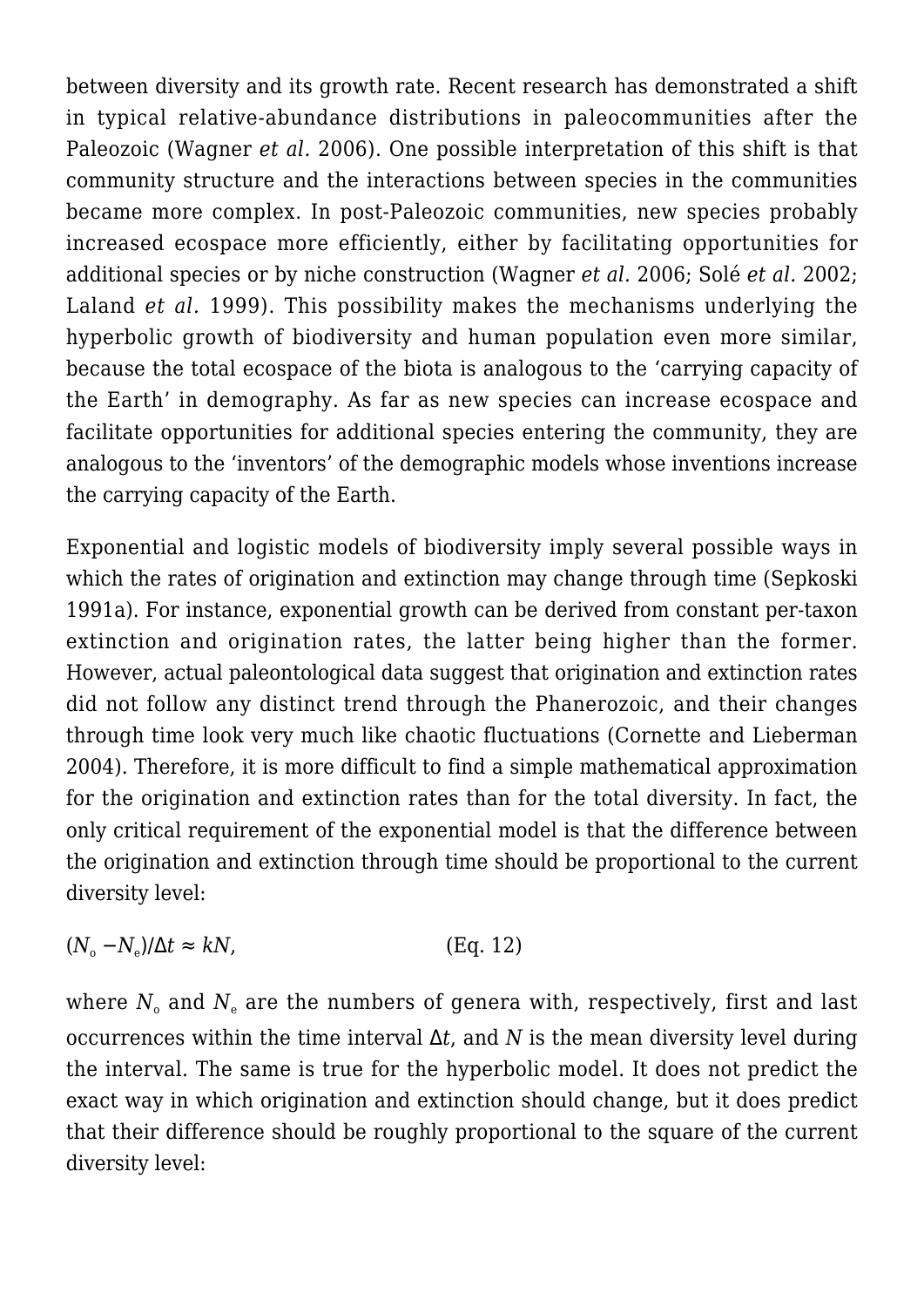$$
(N_{\rm o} - N_{\rm e})/\Delta t \approx kN^2. \tag{Eq. 13}
$$

In the demographic models discussed above, the hyperbolic growth of the world population was not decomposed into separate trends of birth and death rates. The main driving force of this growth was presumably an increase in the carrying capacity of the Earth. The way in which this capacity was realized – either by decreasing death rate or by increasing birth rate, or both – depended upon many factors and may varied from time to time.

The same is probably true for biodiversity. The overall shape of the diversity curve depends mostly on the differences in the mean rates of diversity growth in the Paleozoic (low), Mesozoic (moderate), and Cenozoic (high). The Mesozoic increase was mainly due to a lower extinction rate (compared to the Paleozoic), while the Cenozoic increase was largely due to a higher origination rate (compared to the Mesozoic) (see Markov and Korotayev 2007: 316, figs. 3a and b). This probably means that the acceleration of diversity growth during the last two eras was driven by different mechanisms of positive feedback between diversity and its growth rate. Generally, the increment rate  $((N_{\rm o}\,-N_{\rm e})/\Delta t)$  was changing in a more regular way than the origination

rate  $N_{\circ}/\Delta t$  and extinction rate  $N_{\circ}/\Delta t.$  The large-scale changes in the increment rate

correlate better with  $N^2$  than with  $N$  (see Markov and Korotayev 2007: 316, Figs 3c and d), thus supporting the hyperbolic rather than the exponential model.

#### *Conclusion*

In mathematical models of historical macrodynamics, a hyperbolic pattern of world population growth arises from non-linear second-order positive feedback between the demographic growth and technological development. Based on the analogy with macrosociological models and diverse paleontological data, we suggest that the hyperbolic character of biodiversity growth can be similarly accounted for by non-linear second-order positive feedback between the diversity growth and the complexity of community structure. This hints at the presence, within the biosphere, of a certain analogue to the collective learning mechanism. The feedback can work via two parallel mechanisms: (1) a decreasing extinction rate (more surviving taxa – higher alpha diversity – communities become more complex and stable – extinction rate decreases – more taxa, and so on), and (2) an increasing origination rate (new taxa – niche construction – newly formed niches occupied by the next 'generation' of taxa – new taxa, and so on). The latter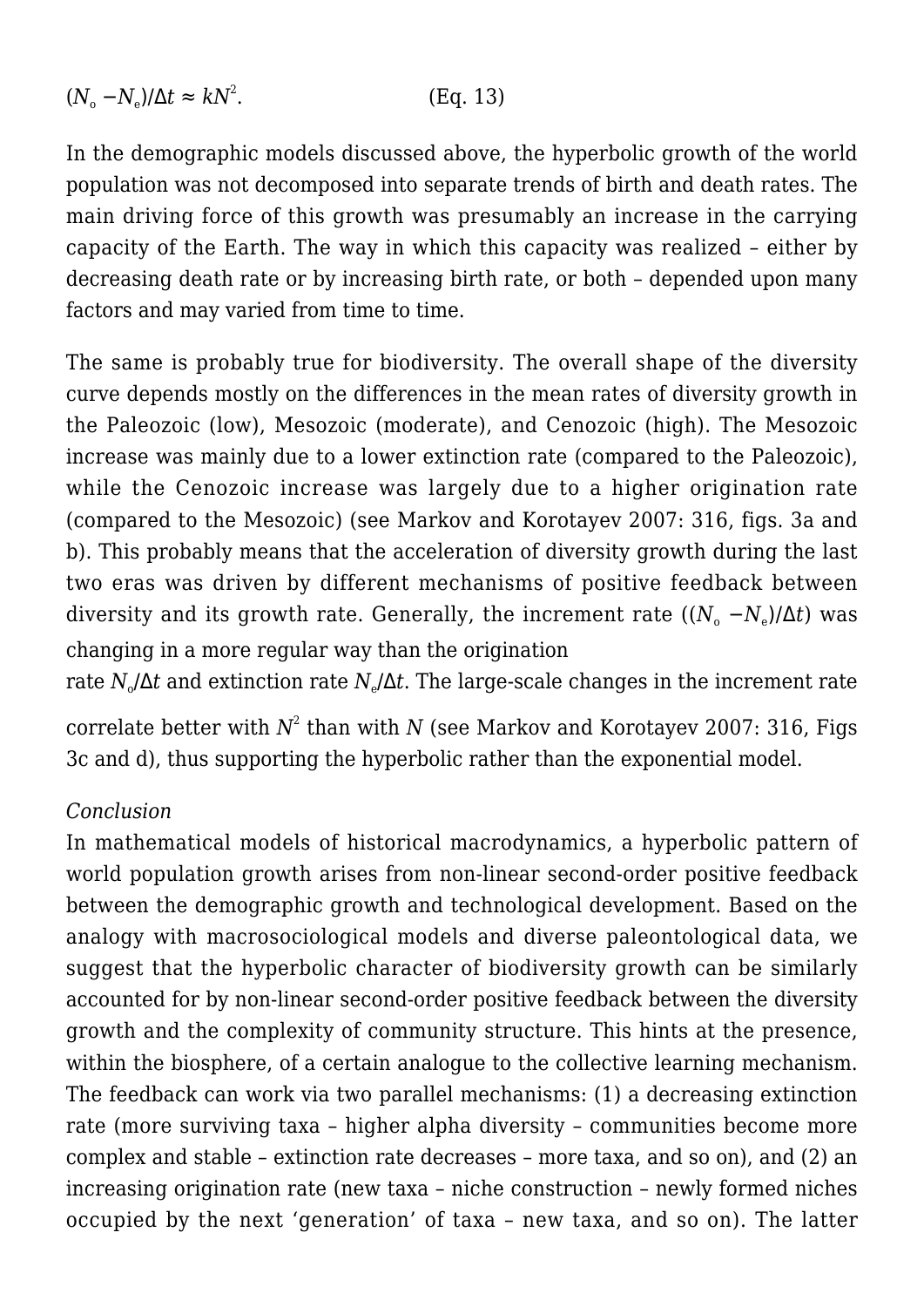possibility makes the mechanisms underlying the hyperbolic growth of biodiversity and human population even more similar, because the total ecospace of the biota is analogous to the 'carrying capacity of the Earth' in demography. As far as new species can increase ecospace and facilitate opportunities for additional species entering the community, they are analogous to the 'inventors' of the demographic models whose inventions increase the carrying capacity of the Earth.

The hyperbolic growth of Phanerozoic biodiversity suggests that 'cooperative' interactions between taxa can play an important role in evolution, along with generally accepted competitive interactions. Due to this 'cooperation' (which may be roughly analogous to 'collective learning'), the evolution of biodiversity acquires some features of a self-accelerating process. The same is naturally true of cooperation/collective learning in global social evolution. This analysis suggests that we can trace rather similar macropatterns within both the biological and social phases of Big History. These macropatterns can be represented by relatively similar curves and described accurately with very simple mathematical models.

### **NOTES**

 $*$  This research has been supported by the Russian Science Foundation (Project No 14-11-00634).

<span id="page-32-0"></span>[\[1\]](#page-2-0) We denote as *mega*evolution all the process of evolution throughout the whole of Big History, whereas we denote as *macro*evolution the process of evolution during one of its particular phases.

<span id="page-32-1"></span> $\frac{[2]}{2}$  $\frac{[2]}{2}$  $\frac{[2]}{2}$  To be exact, the equation proposed by von Foerster and his colleagues looked as follows: . However, as von Hoerner (1975) and Kapitza (1999) showed, it can be simplified as .

<span id="page-32-2"></span> $\frac{13}{2}$  The second characteristic (*p*, standing for 'probability') is a measure of the correlation's statistical significance. A bit counter-intuitively, the lower the value of *p*, the higher the statistical significance of the respective correlation. This is because *p* indicates the probability that the observed correlation could be accounted solely by chance. Thus, *p =* 0.99 indicates an extremely low statistical significance, as it means that there are 99 chances out of 100 that the observed correlation is the result of a coincidence, and, thus, we can be quite confident that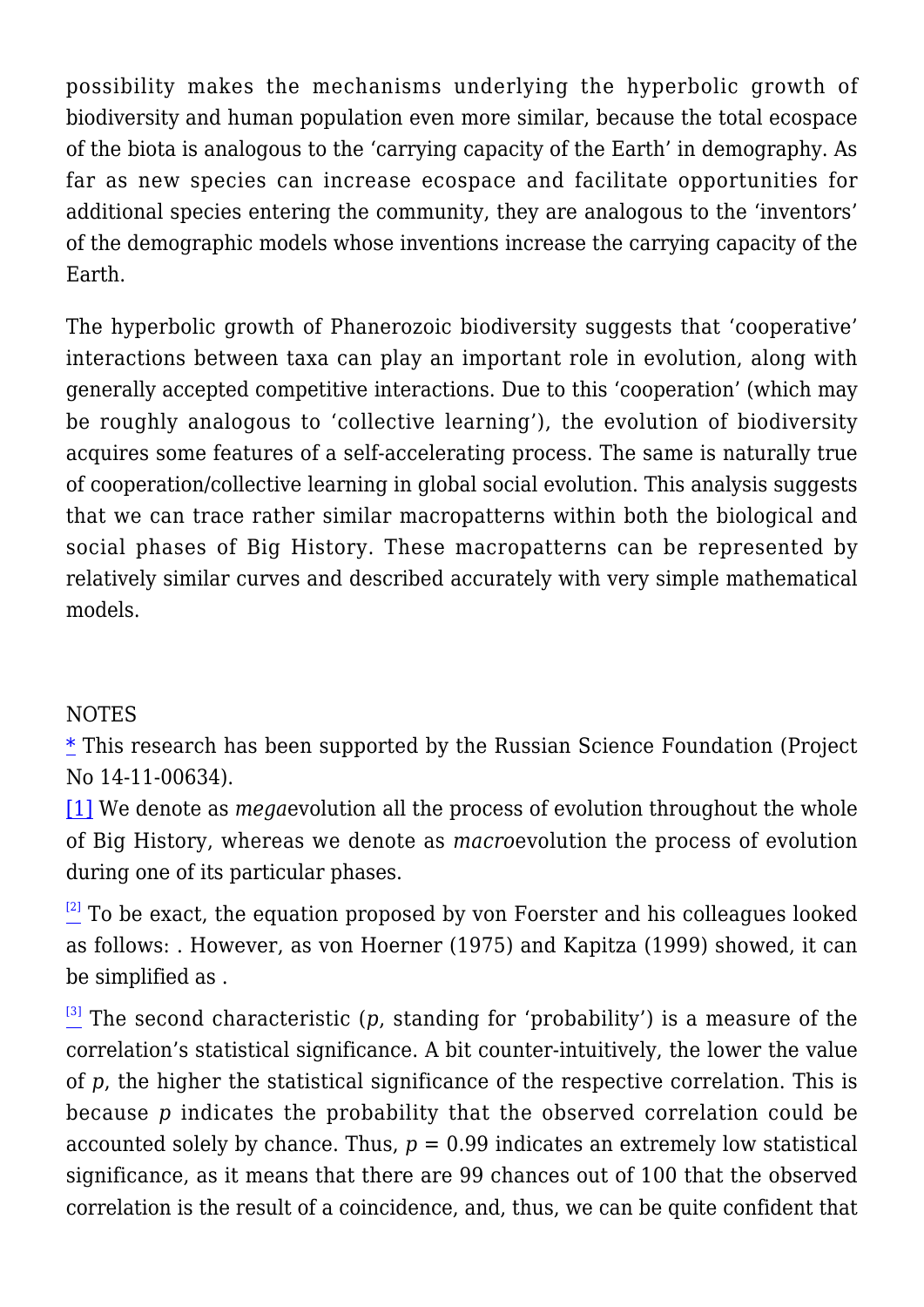there is no systematic relationship (at least, of the kind that we study) between

the two respective variables. On the other hand,  $p = 1 \times 10^{-16}$  indicates an extremely high statistical significance for the correlation, as it means that there is only one chance out of 10,000,000,000,000,000 that the observed correlation is the result of pure coincidence (a correlation is usually considered statistically significant once  $p < 0.05$ ).

<span id="page-33-0"></span>[\[4\]](#page-11-1) In fact, with slightly different parameters ( $C = 164890.45$ ;  $t_0 = 2014$ ) the fit

 $(R^2)$  between the dynamics generated by von Foerster's equation and the macrovariation of world population for 1000–1970 CE as estimated by McEvedy and Jones (1978) and the U.S. Bureau of the Census (2013) reaches 0.9992 (99.92 per cent); for 500 BCE – 1970 CE this fit increases to 0.9993 (99.93 per cent) with the following parameters:  $C = 171042.78$ ;  $t_0 = 2016$ .

<span id="page-33-1"></span> $\frac{5}{10}$  In addition to this, the absolute growth rate is proportional to the population itself. With a given relative growth rate, a larger population will increase more in absolute number than a smaller one.

<span id="page-33-2"></span> $\frac{6}{10}$  Note that 'the growth rate of technology' here means the relative growth rate (*i.e.*, the level to which technology will grow in a given unit of time in proportion to the level observed at the beginning of this period).

<span id="page-33-3"></span> $\frac{[7]}{2}$  $\frac{[7]}{2}$  $\frac{[7]}{2}$  Kremer did not test this hypothesis empirically in a direct way. Note, however, that our own empirical test of this hypothesis has supported it (see Korotayev, Malkov *et al.* 2006b: 141–146).

<span id="page-33-4"></span>[\[8\]](#page-18-0) Since literacy appeared, almost all of the Earth's literate population has lived within the World System; hence, the literate population of the Earth and the literate population of the World System have been almost perfectly synonymous.

### *References*

*Abel W. 1980. Agricultural Fluctuations in Europe from the Thirteenth to the Twentieth Centuries.* New York: St. Martin's.

*Aghion P., and Howitt P. 1998. Endogenous Growth Theory.* Cambridge, MA: MIT Press.

*Bambach R. K. 1977.* Species Richness in Marine Benthic Habitats through the Phanerozoic. *Paleobiology* 3: 152–167.

*Bambach R. K., Knoll A. H., and Sepkoski J. J. 2002.* Anatomical and Ecological Constraints on Phanerozoic Animal Diversity in the Marine Realm. *Proceedings of the National Academy of Sciences* 99(10): 6854–6859.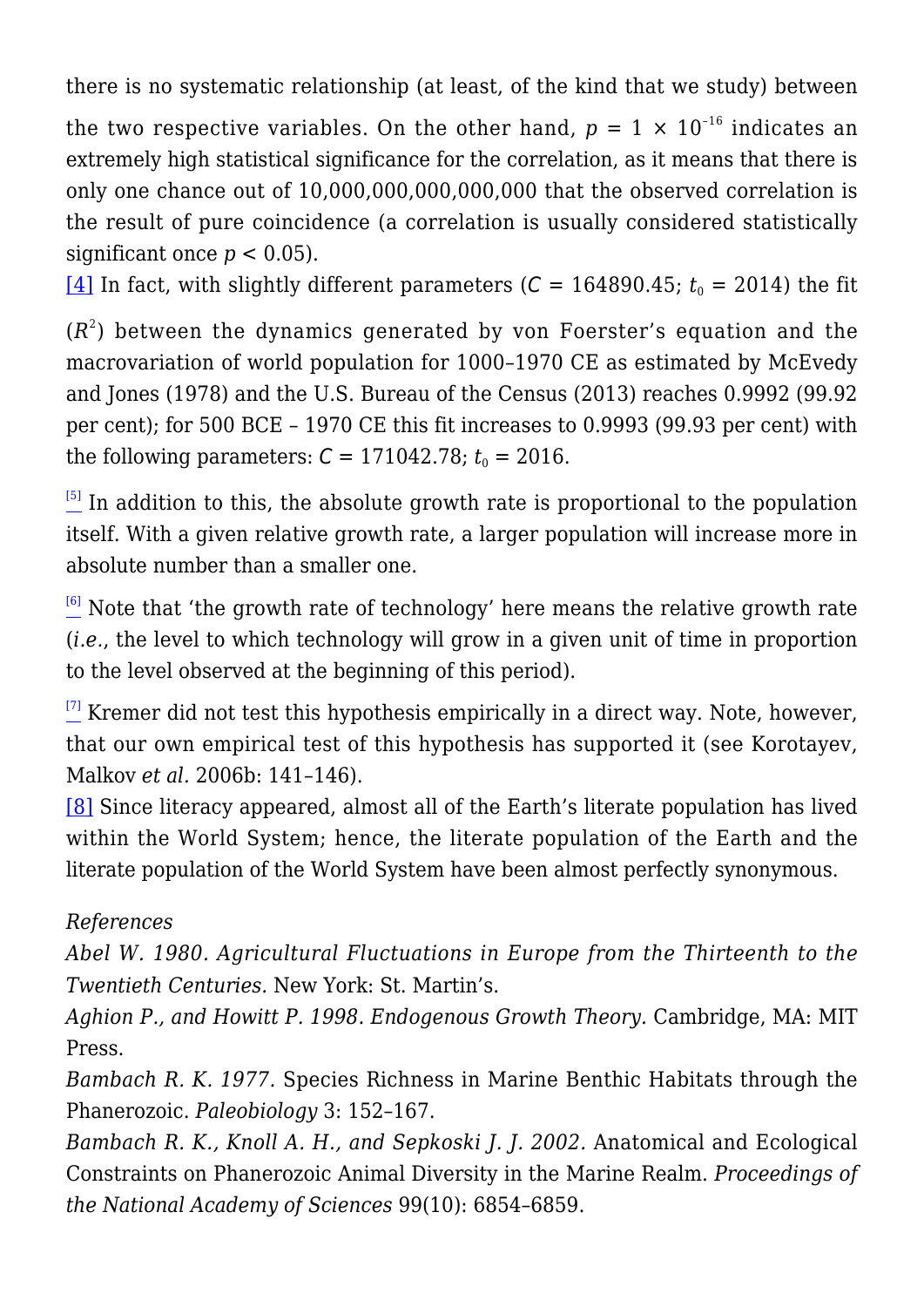*Benton M. J. 1995.* Diversification and Extinction in the History of Life. *Science* 268: 52–58.

*Boyd R., and Richerson P. J. 1996.* Why Culture is Common, but Cultural Evolution is Rare. *Proceedings of the British Academy* 88: 77–93.

*Braudel F. 1973. Capitalism and Material Life, 1400–1800.* New York: Harper and Row.

*Brett C. E., Hendy A. J. W., Bartholomew A. J., Bonelli J. R., Jr., and McLaughlin P. I. 2007.* Response of Shallow Marine Biotas to Sea-Level Fluctuations: A Review of Faunal Replacement and the Process of Habitat Tracking. *Palaios* 22: 228–244.

*Brett C. E., Ivany L. C., and Schopf K. M. 1996.* Coordinated Stasis: An Overview. *Palaeogeography, Palaeoclimatology, Palaeoecology* 127: 1–20.

*Bush A. M., and Bambach R. K. 2004.* Did Alpha Diversity Increase during the Phanerozoic? Lifting the Veils of Taphonomic, Latitudinal, and Environmental Biases. *Journal of Geology* 112: 625–642.

*Chandler T. 1987. Four Thousand Years of Urban Growth: An Historical Census.* Lewiston, NY: Edwin Mellen Press.

*Christian D. 2005. Maps of Time: An Introduction to Big History.* Berkeley, CA: University of California Press.

*Chu C. Y. C., and Lee R. D. 1994.* Famine, Revolt, and the Dynastic Cycle: Population Dynamics in Historic China. *Journal of Population Economics* 7: 351–378.

*Chubarov V. V. 1991.* The Middle Eastern Locomotive: The Developmental Pace of Technique and Technology in the Ancient World. *The Archaic Society: The Main Problems of Developmental Sociology.* Vol. 1 / Ed. by A. V. Korotayev and V. V. Chubarov, pp. 92–135. Moscow: Institute for History, Academy of Sciences, USSR. *In Russian* (Чубаров В. В. Ближневосточный локомотив*:* Темпы развития техники и технологии в древнем мире*.* Архаическое общество: Узловые проблемы социологии развития. Т. 1 / Ред. А. В. Коротаев, В. В. Чубаров, с. 92–135. М.: Ин-т истории АН СССР).

*Cohen J. E. 1995.* Population Growth and Earth's Carrying Capacity. *Science* 269(5222): 341–346.

*Cornette J. L., and Lieberman B. S. 2004.* Random Walks in the History of Life. *Proceedings of the National Academy of Sciences* 101(1): 187–191.

*Durkheim E. 1991 [1893]. The Division of Labor in Society. Sociological Method.* Moscow: Nauka. *In Russian* (Дюркгейм Э. О разделении общественного труда. Метод социологии. М.: Наука).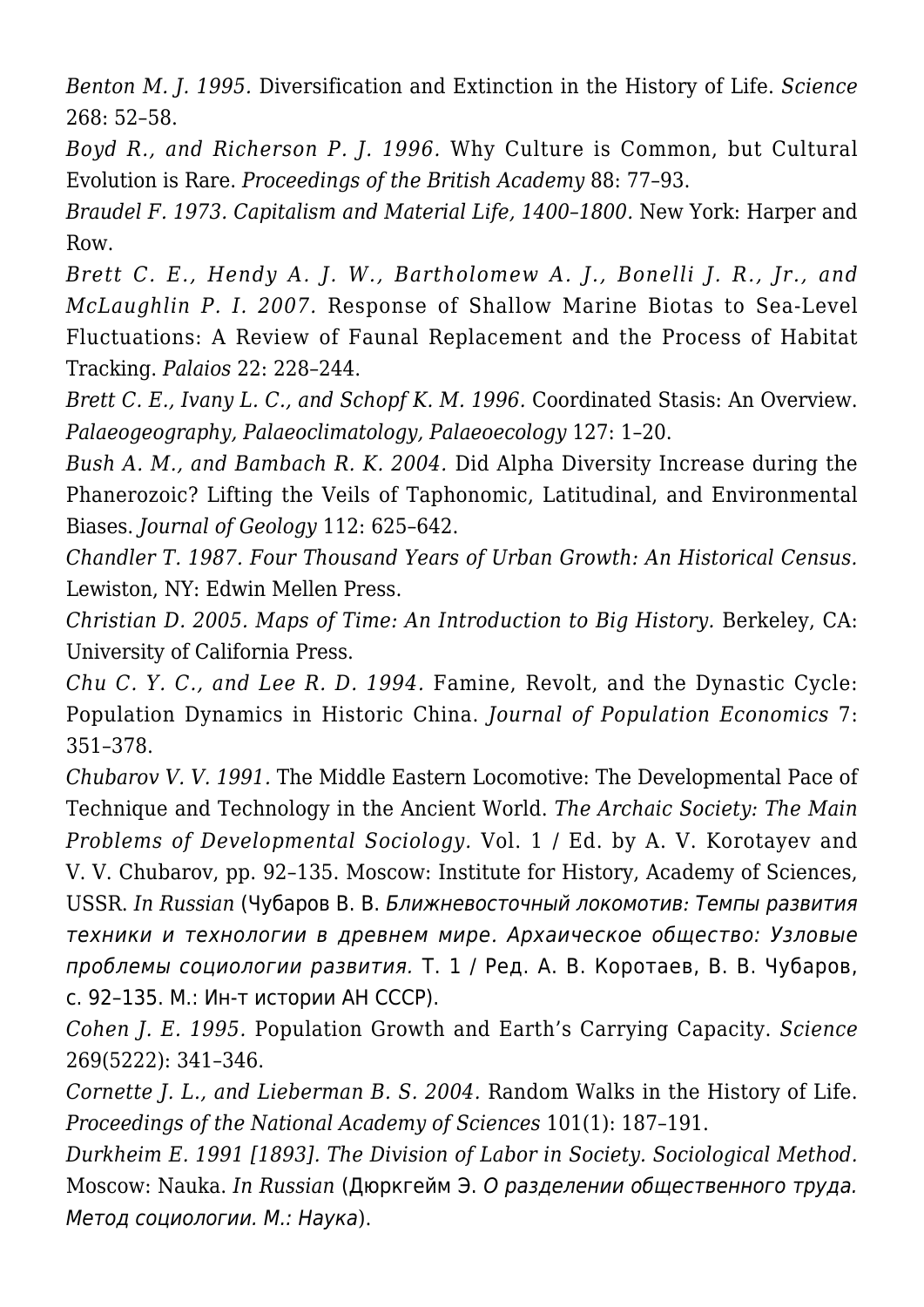*von Foerster H., Mora P., and Amiot L. 1960.* Doomsday: Friday, 13 November, A.D. 2026. *Science* 132: 1291–1295.

*Goldstone J. A. 1991. Revolution and Rebellion in the Early Modern World.* Berkeley, CA: University of California Press.

*Golosovsky M. 2010.* Hyperbolic Growth of the Human Population of the Earth: Analysis of Existing Models. *History & Mathematics: Processes and Models of Global Dynamics* / Ed. by L. Grinin, P. Herrmann, A. Korotayev, and A. Tausch, pp. 188–204. Volgograd: Uchitel.

*Grinin L. E. 2007a.* Problems in the Analysis of the Driving Forces of Historical Development: Social Progress and Social Evolution. *Philosophy of History: Problems and Prospects* / Ed. by Yu. I. Semenov, I. A. Gobozov, and L. E. Grinin, pp. 148–247. Moscow: KomKniga/URSS. *In Russian* (Гринин Л. Е. Проблемы анализа движущих сил исторического развития, общественного прогресса и социальной эволюции. Философия истории: проблемы и перспективы / Ред. Ю. И. Семенов, И. А. Гобозов, Л. Е. Гринин, с. 148–247. М.: КомКнига/URSS).

*Grinin L. E. 2007b***.** Industrial Revolutions as the Most Important Thresholds in History. *Man and Nature: Confrontation and Harmony.* Series 'Socionatural History: The Genesis of Natural and Societal Crises in Russia' / Ed. by E. S. Kulpin, pp. 191–221. Moscow: Publishing-Analytical Centre 'Energy'. *In Russian* (Гри-нин Л. Е. Производственные революции как важнейшие рубежи истории. Человек и природа: противостояние и гармония. Серия «Социоестественная история. Генезис кризисов природы и общества в России» / Ред. Э. С. Кульпин,с. 191–221. М.: Издательско-аналитический центр «Энергия»).

*Grinin L. E. 2012. Macrohistory and Globalization.* Volgograd: Uchitel.

*Grinin L. E., Carneiro R. L., Korotayev A. V., and Spier F. (Eds.) 2011. Evolution: Cosmic, Biological, and Social.* Volgograd: Uchitel.

*Grinin L. E., and Korotayev A. V. 2006.* Political Development of the World System: A Formal Quantitative Analysis. *History & Mathematics: Historical Dynamics and Development of Complex Societies* / Ed. by P. Turchin, L. E. Grinin, V. C. de Munck, and A. V. Korotayev, pp. 63–114. Moscow: KomKniga.

*Grinin L. E., and Korotayev A. V. 2007a***.** Political Development of the World System: A Formal Quantitative Analysis. *History and Mathematics: Macrohistorical Dynamics of the Society and State* / Ed. by S. Yu. Malkov, L. E. Grinin, and A. V. Korotayev, pp. 49–101. Moscow: KomKniga. *In Russian* (Гринин Л. Е., Коротаев А. В. Политическое развитие Мир-Системы: формальный и количественный анализ. История и Математика: макроисторическая динамика общества и государства / Ред. С. Ю. Малков, Л. Е. Гринин, А. В.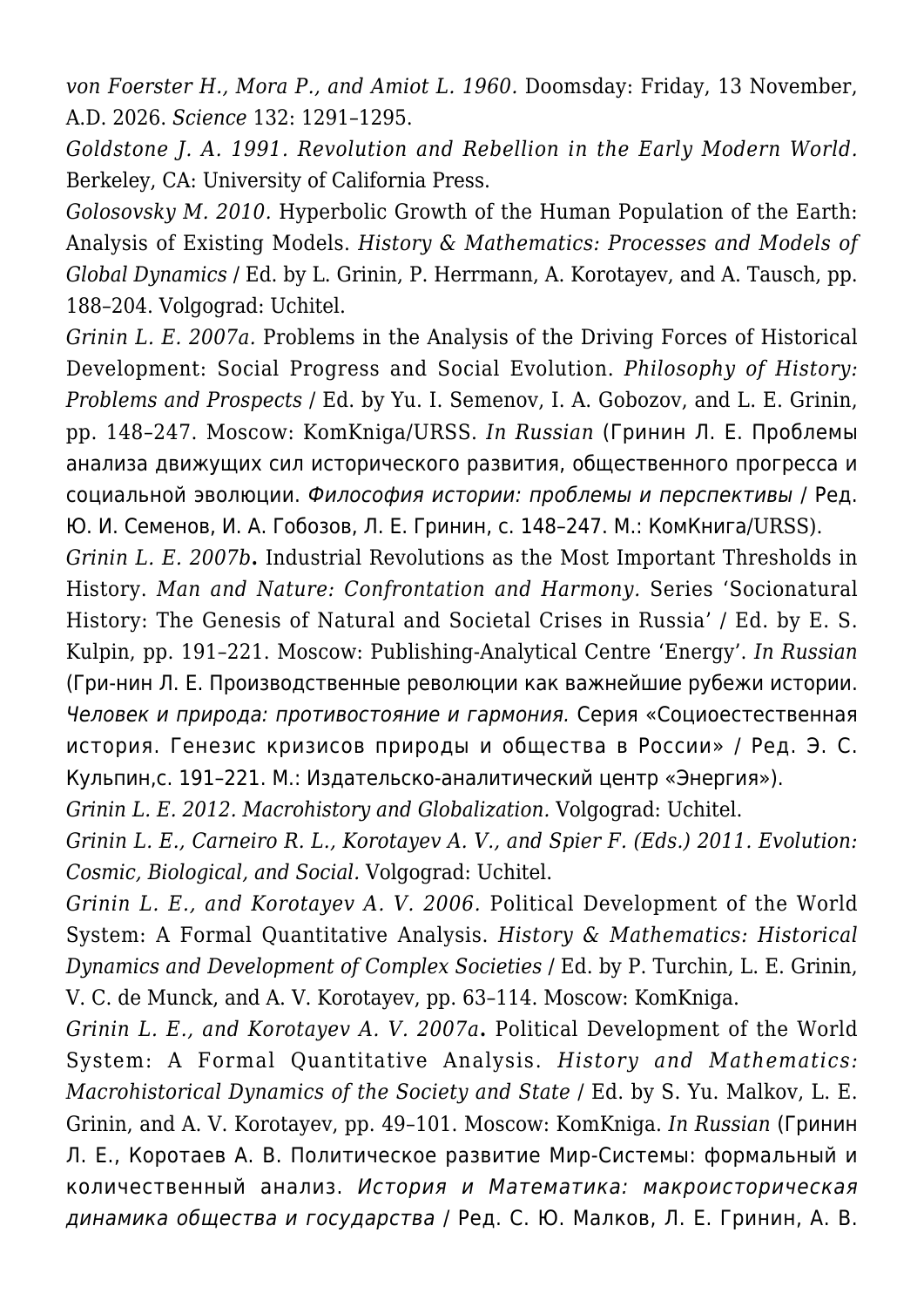Коротаев, с. 49–101. М.: КомКнига).

*Grinin L. E., and Korotayev A. V. 2007b.* Social Macroevolution and Historical Process. *Filosofiya i obschestvo* 2: 19–66; 3: 5–48; 4: 17–50. *In Russian* (Гринин Л. Е., Коротаев А. В. Социальная макроэволюция и исторический процесс. Философия и общество 2: 19–66; 3: 5–76; 4: 17–50).

*Grinin L. E., and Korotayev A. V. 2008.* Macroevolution and the World-System: New Facets of Conceptualization. *Istoriya i sovremennost* 1: 3–31. *In Russian* (Гринин Л. Е., Коротаев А. В. Макроэволюция и Мир-Система: новые грани концептуализации. История и современность 1: 3–31).

*Grinin L. E., and Korotayev A. V. 2009*а. Social Macroevolution: Growth of the World System Integrity and a System of Phase Transitions. *World Futures* 65(7): 477–506.

*Grinin L. E., and Korotayev A. V. 2009b. Social Macroevolution: Genesis and Transformations of the World System.* Moscow: LIBROKOM. *In Russian* (Гринин Л. Е., Коротаев А. В. Социальная макроэволюция: Генезис и трансформации Мир-Системы. М.: ЛИБРОКОМ).

*Grinin L. E., and Korotayev A. V. 2012. Cycles, Crises, and Traps of the Modern World System.* Moscow: URSS. *In Russian* (Гринин Л. Е, Коротаев А. В. Циклы, кризисы, ловушки современной Мир-Системы. М.: URSS).

*Grinin L. E., Korotayev A. V., and Malkov S. Yu. 2008.* Mathematical Models of Socio-Demographic Cycles and Escape from the Malthusian Trap. *Problems of Mathematical History: Mathematical Modeling of Historical Processes* / Ed. by G. G. Malinetsky, and A. V. Korotayev, pp. 78–117. Moscow: URSS. *In Russian* (Гринин Л. Е., Коротаев А. В., Малков С. Ю. Математические модели социально-демографических циклов и выхода из мальтузианской ловушки. Проблемы математической истории. Математическое моделирование исторических процессов / Ред. Г. Г. Малинецкий, А. В. Коротаев, с. 78–117. М.: URSS).

*Grinin L. E., Malkov S. Yu., Gusev V. A., and Korotayev A. V. 2009.* Possible Directions for Further Development of Socio-Demographic Cycle Theory and Mathematical Models of the Escape from the Malthusian Trap. *History & Mathematics: Processes & Models* / Ed. by S. Yu. Malkov, L. E. Grinin, and A. V. Korotayev, pp. 134–210. Moscow: URSS. *In Russian* (Гринин Л. Е., Малков С. Ю., Гусев В. А., Коротаев А. В. Некоторые возможные направления развития теории социально-демографических циклов и математические модели выхода из мальтузианской ловушки. История и Математика: процессы и модели / Ред. С. Ю. Малков, Л. Е. Гринин, А. В. Коротаев, с. 134–210. М.: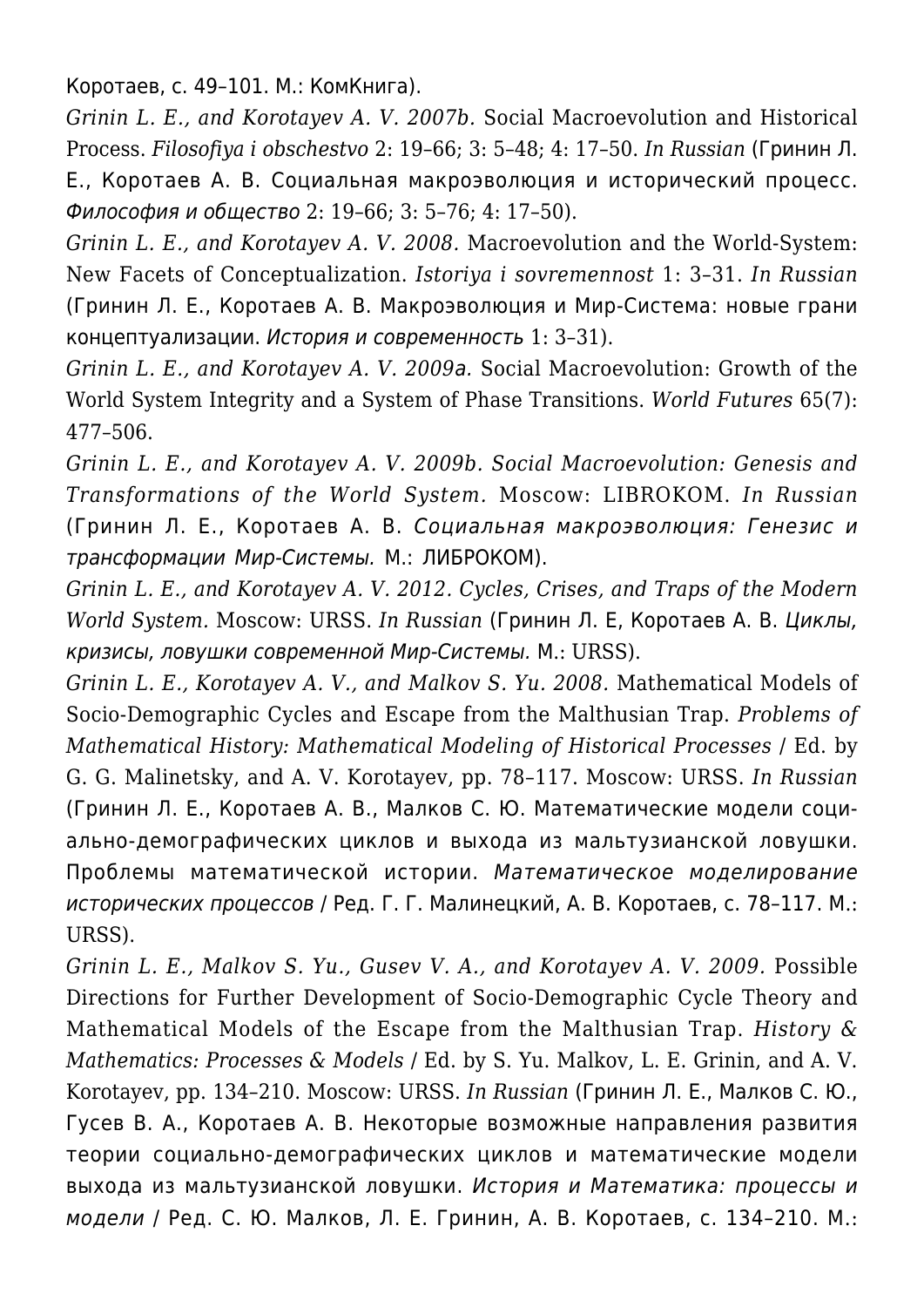URSS).

*Grinin L. E., Markov A. V., and Korotayev A. V. 2008. Macroevolution in Biological and Social Systems.* Мoscow: LKI. *In Russian* (Гринин Л. Е., Марков А. В., Коротаев А. В. Макроэволюция в живой природе и обществе*.* М.: ЛКИ).

*Grinin L. E., Markov A. V., and Korotayev A. V. 2009a.* Aromorphoses in Biological and Social Evolution: Some General Rules for Biological and Social Forms of Macroevolution. *Social Evolution & History* 8(2): 6–50.

*Grinin L. E., Markov A. V., and Korotayev A. V. 2009b.* Aromorphoses in Biological and Social Evolution: An Experiment Comparing Biological and Social Forms of Macroevolution. *Evolution: Cosmic, Biological, and Social* / Ed. by L. E. Grinin, A. V. Markov, and A. V. Korotayev, pp. 176–225. Moscow: LIBROCOM. *In Russian* (Гринин Л. Е., Марков А. В., Коротаев А. В. Ароморфозы в живой природе и обществе: опыт сравнения биологической и социальной форм макроэволюции. Эволюция: космическая, биологическая, социальная / Ред. Л. Е. Гринин, А. В. Марков, А. В. Коротаев, с. 176–225. М.: ЛИБРОКОМ).

*Grinin L. E., Markov A. V., and Korotayev A. V. 2011.* Biological and Social Aromorphoses: A Comparison between Two Forms of Macroevolution. *Evolution: Cosmic, Biological, and Social* / Ed. by L. E. Grinin, R. L. Carneiro, A. V. Korotayev, and F. Spier, pp. 162–211. Volgograd: Uchitel.

*Grinin L. E., Markov A. V., and Korotayev A. V. 2012. Biological and Social Phases* of Big History: Similarities and Differences of Evolutionary Principles and Mechanisms. *Evolution: A Big History Perspective* / Ed. by L. E. Grinin, A. V. Korotayev, and B. H. Rodrigue, pp. 158–198. Volgograd: Uchitel.

*Grossman G., and Helpman E. 1991. Innovation and Growth in the Global Economy.* Cambridge, MA: MIT Press.

*Gruebler A. 2006. Urbanization as Core Process of Global Change: The Last 1000 Years and Next 100.* Paper presented at the International Seminar 'Globalization as Evolutionary Process: Modeling, Simulating, and Forecasting Global Change', International Institute for Applied Systems Analysis (IIASA), Laxenburg, Austria, April 6–8.

*Hallpike C. R. 1986. Principles of Social Evolution.* Oxford: Clarendon.

*Heylighen F. 2011*. Conceptions of a Global Brain: An Historical Review. *Evolution: Cosmic, Biological, and Social* / Ed. by L. E. Grinin, R. L. Carneiro, A. V. Korotayev, and F. Spier, pp. 274–289. Volgograd: Uchitel.

*von Hoerner S. J. 1975.* Population Explosion and Interstellar Expansion. *Journal of the British Interplanetary Society* 28: 691–712.

*Jablonski D. 2005.* Mass Extinctions and Macroevolution. *Paleobiology* 31(2):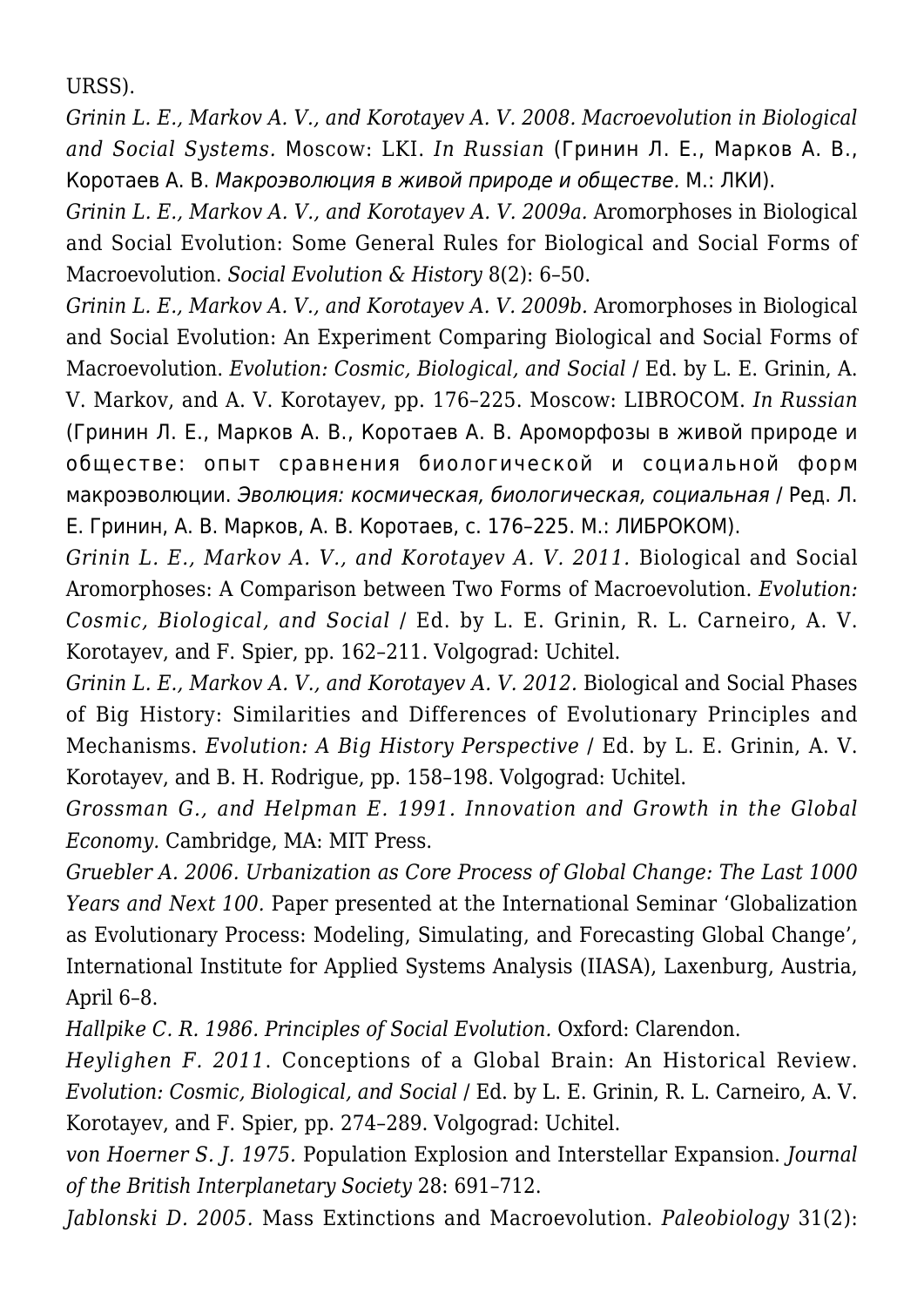192–210.

*Jones C. I. 1995.* R&D-based Models of Economic Growth. *The Journal of Political Economy* 103: 759–784.

*Jones C. I. 2005.* The Shape of Production Functions and the Direction of Technical Change. *The Quarterly Journal of Economics* 120: 517–549.

*Kapitza S. P. 1999. How Many People have ever Lived, are Living, and will Live on the Earth.* Moscow: Nauka. *In Russian* (Капица С. П. Сколько людей жило, живет и будет жить на земле. М.: Наука).

*van Kessel-Hagesteijn R. 2009.* Dynamics in Political Centralization Processes: The Various Faces of 'Decline'. *International Symposium on Early State Formation Handbook,* pp. 46–63. Peking: National Academy of China.

*Komlos J., and Nefedov S. 2002.* A Compact Macromodel of Pre-Industrial Population Growth. *Historical Methods* 35: 92–94.

*Korotayev A. 2005.* A Compact Macromodel of World System Evolution. *Journal of World-Systems Research* 11(1): 79–93.

*Korotayev A. V. 2006. The Long-Term Political-Demographic Dynamics of Egypt: Cycles and Trends.* Moscow: Vostochnaya Literatura. *In Russian* (Коротаев А. В. Долгосрочная политико*–*демографическая динамика Египта*:* циклы и тенденции*.* М.: Восточная литература).

*Korotayev A. V. 2007.* Compact Mathematical Models of World System Development, and How They Can Help Us to Clarify Our Understanding of Globalization Processes. *Globalization as Evolutionary Process: Modeling Global Change* / Ed. by G. Modelski, T. Devezas, and W. R. Thompson, pp. 133–160. London: Routledge.

*Korotayev A. V. 2008.* Globalization and Mathematical Modeling of Global Development. *Hierarchy and Power in the History of Civilizations: Political Aspects of Modernity* / Ed. by L. E. Grinin, D. D. Beliaev, and A. V. Korotayev, pp. 225–240. Moscow: LIBROCOM/URSS.

*Korotayev A. V. 2009.* Compact Mathematical Models of the World System Development and Their Applicability to the Development of Local Solutions in Third World Countries. *Systemic Development: Local Solutions in a Global Environment* / Ed. by J. Sheffield, pp. 103−116. Litchfield Park, AZ: ISCE Publishing.

*Korotayev A. V. 2012*. Globalization and Mathematical Modeling of Global Development. *Globalistics and Globalization Studies* / Ed. by L. Grinin, I. Ilyin, and A. Korotayev, pp. 148–158. Moscow – Volgograd: Moscow University – Uchitel.

*Korotayev A. V., and Khaltourina D. A. 2006. Introduction to Social*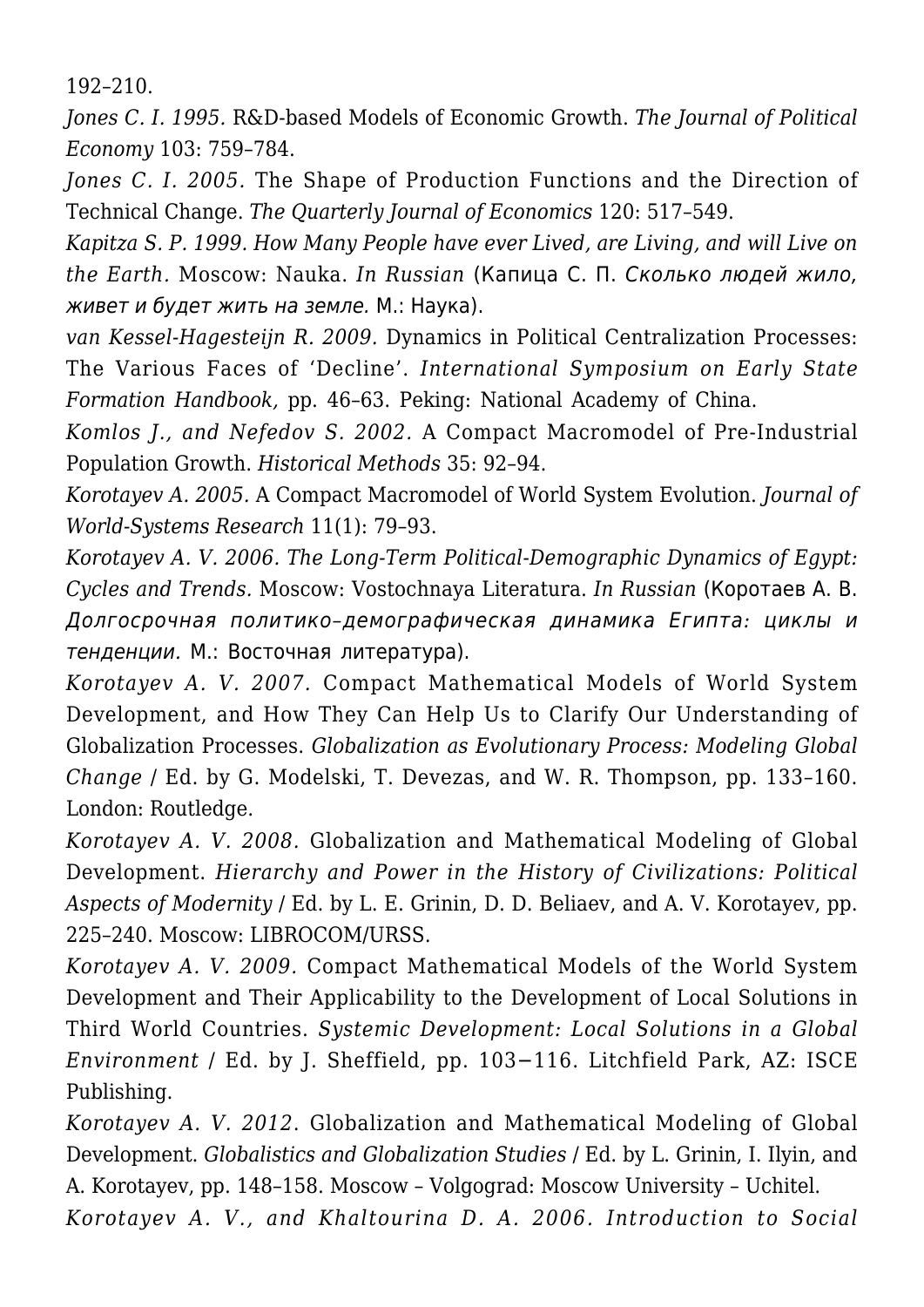*Macrodynamics: Secular Cycles and Millennial Trends in Africa.* Moscow: URSS. *Korotayev A. V., Khaltourina D. A., and Bogevolnov J. V. 2010*. *Laws of History. Secular Cycles and Millennial Trends. Demography. Economy. Wars.* Moscow: URSS. *In Russian* (Коротаев А. В., Халтурина Д. А., Божевольнов Ю. В. Законы истории*.* Вековые циклы и тысячелетние тренды. Демография. Экономика. Войны. М.: URSS).

*Korotayev A. V., Khaltourina D. A., Malkov A. S., Bogevolnov J. V., Kobzeva S. V., and Zinkina J. V. 2010. Laws of History: Mathematical Modeling and Forecasting World and Regional Development.* Moscow: URSS. *In Russian* (Коротаев А. В., Халтурина Д. А., Малков А. С., Божевольнов Ю. В., Кобзева С. В., Зинькина Ю. В. Законы истории. Математическое моделирование и прогнозирование мирового и регионального развития. М.: URSS).

*Korotayev A. V., Komarova N. L., and Khaltourina D. A. 2007. Laws of History: Secular Cycles and Millennial Trends.* Moscow: URSS. *In Russian* (Коротаев А. В., Комарова Н. Л., Халтурина Д. А. Законы истории. Вековые циклы и тысячелетние тренды. М.: URSS).

*Korotayev A. V., and Malkov S. Yu. 2012.* Mathematical Models of the World-System Development. *Routledge Handbook of World-Systems Analysis* / Ed. by S. Babones, and C. Chase-Dunn, pp. 158–161. London: Routledge.

*Korotayev A. V., Malkov A. S., and Khaltourina D. A. 2006a. Introduction to Social Macrodynamics: Compact Macromodels of the World System Growth.* Moscow: URSS.

*Korotayev A. V., Malkov A. S., and Khaltourina D. A. 2006b. Introduction to Social Macrodynamics: Secular Cycles and Millennial Trends.* Moscow: URSS.

*Kremer M. 1993.* Population Growth and Technological Change: One Million B.C. to 1990. *The Quarterly Journal of Economics* 108: 681–716.

*Kurdyumov S. P. (Ed.) 1999. Blow-up Regimes.* Moscow: Nauka. *In Russian* (Курдюмов С. П. (Ред.). Режимы с обострением*.* М.: Наука).

*Kuznets S. 1960.* Population Change and Aggregate Output. *Demographic and Economic Change in Developed Countries*, pp. 324–340. Princeton, NY: Princeton University Press.

Laland K. N., Odling-Smee F. J., and Feldman M. W. 1999. Evolutionary Consequences of Niche Construction and Their Implications for Ecology. *Proceedings of the National Academy of Sciences* 96(18): 10242–10247.

*Lekevičius E. 2009.* On Some Analogues between the Evolution of Ecosystems and Economic Development: From A. Smith and C. Darwin to the Newest Ideas. *Evolution: Cosmic, Biological, and Social* / Ed. by L. E. Grinin, A. V. Markov, and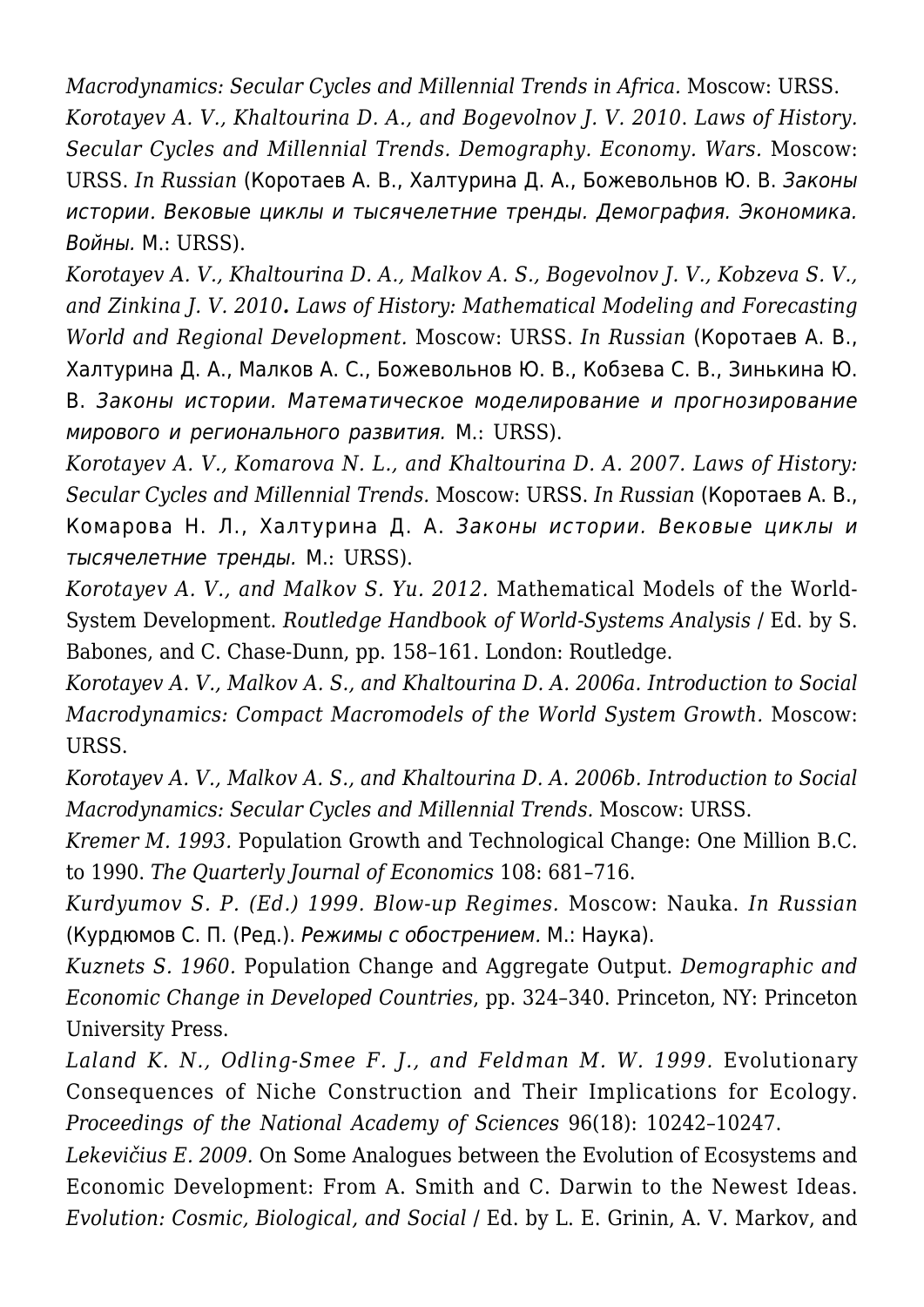A. V. Korotayev, pp. 226–259. Moscow: LIBROKOM. *In Russian* (Лекявичюс Э. О некоторых аналогиях между эволюцией экосистем и развитием экономики: от А. Смита и Ч. Дарвина до новейших идей. Эволюция: космическая, биологическая, социальная / Ред. Л. Е. Гринин, А. В. Марков, А. В. Коротаев, с. 226–259. М.: ЛИБРОКОМ).

*Lekevičius E. 2011.* Ecological Darwinism or Preliminary Answers to Some Crucial Though Seldom Asked Questions. *Evolution: Cosmic, Biological, and Social* / Ed. by L. E. Grinin, R. L. Carneiro, A. V. Korotayev, and F. Spier, pp. 101–121. Volgograd: Uchitel.

*Levinson D., and Malone M. 1980. Toward Explaining Human Culture.* New Haven, CT: HRAF Press.

*Maddison A. 2001. Monitoring the World Economy: A Millennial Perspective.* Paris: OECD.

*Magurran A. E. 1988. Ecological Diversity and Its Measurement.* Princeton, NY: Princeton University Press.

*Malthus T. 1978 [1798]. Population: The First Essay.* Ann Arbor, MI: University of Michigan Press.

*Markov A. V. 2001.* Dynamics of the Marine Faunal Diversity in the Phanerozoic: A New Approach. *Paleontological Journal* 35: 1–9.

*Markov A. V. 2002.* Mechanisms Responsible for the Increase in the Taxonomic Diversity in the Phanerozoic Marine Biota. *Paleontological Journal* 36: 121–130.

*Markov A. V., and Korotayev A. V. 2007.* Phanerozoic Marine Biodiversity Follows a Hyperbolic Trend. *Palaeoworld* 16: 311–318.

*Markov A. V., and Korotayev A. V. 2008.* Hyperbolic Growth of Phanerozoic Marine and Continental Biodiversity. *Zhurnal obshchey biologii* 3: 175–194. *In Russian* (Марков А. В., Коротаев А. В. Гиперболический рост разнообразия морской и континентальной биот фанерозоя. Журнал общей биологии 3: 175–194).

*Markov A. V., and Naymark E. B. 2009.* On Some of the Newest Achievements in Evolutionary Biology. *Evolution: Cosmic, Biological, and Social* / Ed. by L. E. Grinin, A. V. Markov, and A. V. Korotayev, pp. 306–363. Moscow: LIBROCOM. *In Russian* (Марков А. В., Наймарк Е. Б. О некоторых новейших достижениях эволюционной биологии. Эволюция: космическая, биологическая, социальная / Ред. Л. Е. Гринин, А. В. Марков, А. В. Коротаев, с. 306–363. М.: ЛИБРОКОМ).

*McEvedy C., and Jones R. 1978. Atlas of World Population History.* New York: Facts on File.

*Meliantsev V. A. 2004.* Russia's Comparative Economic Development in the Long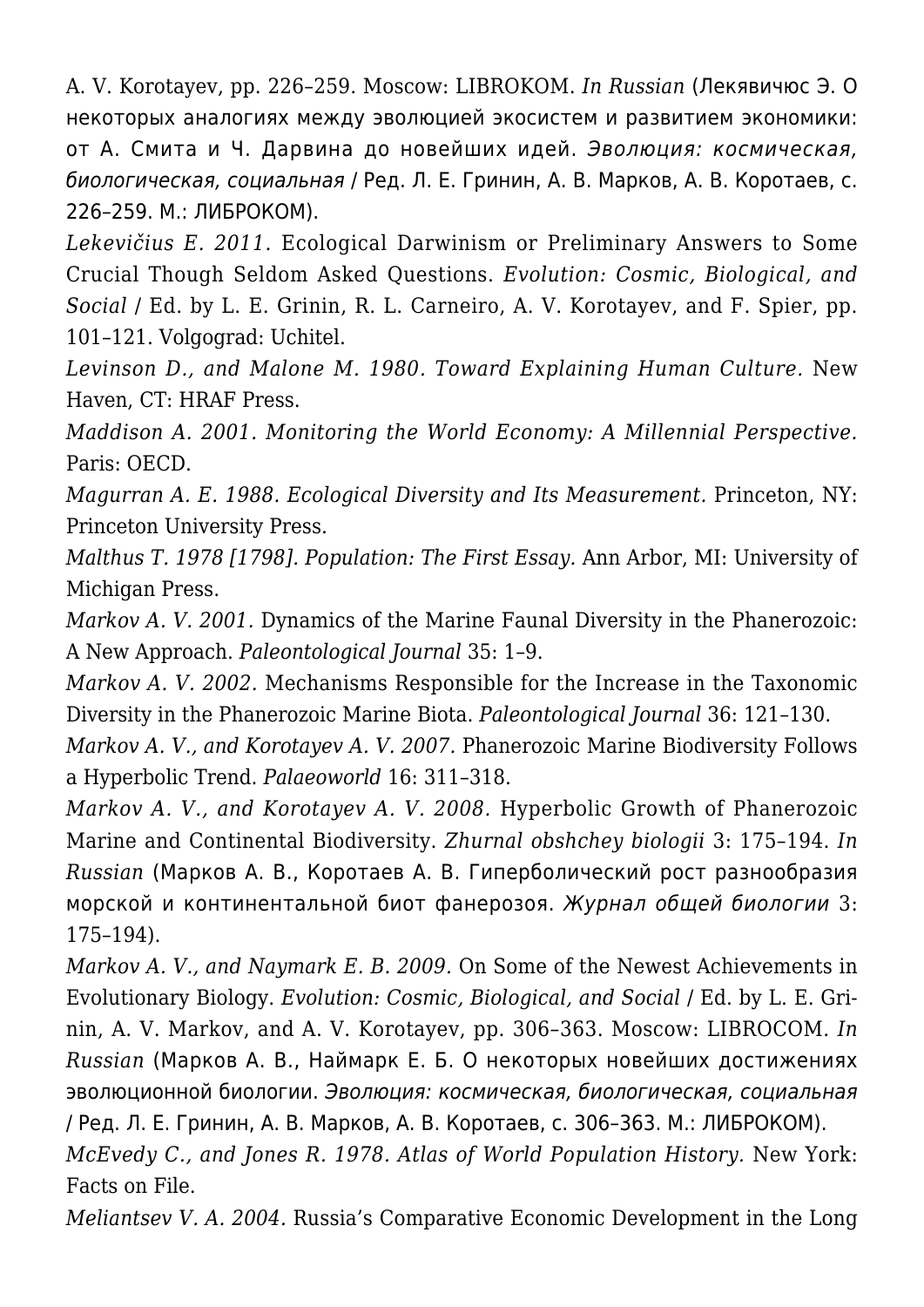Run. *Social Evolution & History* 3(1): 106–136

*Mesoudi A., Whiten A., and Laland K. 2006.* Towards a Unified Science of Cultural Evolution. *Behavioral and Brain Sciences* 29: 329–383.

*Modelski G. 2003. World Cities: –3000 to 2000.* Washington: Faros2000.

*Naroll R., and Divale W. T. 1976.* Natural Selection in Cultural Evolution: Warfare versus Peaceful Diffusion. *American Ethnologist* 3: 97–128.

*Nefedov S. A. 2004.* A Model of Demographic Cycles in Traditional Societies: The Case of Ancient China. *Social Evolution & History* 3(1): 69–80.

*Podlazov A. V. 2004.* Theory of the Global Demographic Process. *Mathematical Modeling of Social and Economic Dynamic* / Ed. by M. G. Dmitriev, and A. P. Petrov, pp. 269–272. Moscow: Russian State Social University.

*Powell M. G., and Kowalewski M. 2002.* Increase in Evenness and Sampled Alpha Diversity through the Phanerozoic: Comparison of Early Paleozoic and Cenozoic Marine Fossil Assemblages. *Geology* 30(4): 331–334.

*Raup D. M., Gould S. J., Schopf T. J. M., and Simberloff D. S. 1973.* Stochastic Models of Phylogeny and the Evolution of Diversity. *Journal of Geology* 81(5): 525–542.

*Raup D. M., and Sepkoski J. J. 1984.* Periodicity of Extinctions in the Geologic Past. *Proceedings of the National Academy of Sciences* 81(3): 801–805.

*Reeve H. K., and Hölldobler B. 2007.* The Emergence of a Superorganism through Intergroup Competition. *Proceedings of the National Academy of Sciences of the USA* 104(23): 9736−9740.

*Reznikova Zh. 2011.* Evolutionary and Behavioural Aspects of Altruism in Animal Communities: Is There Room for Intelligence? *Evolution: Cosmic, Biological, and Social* / Ed. by L. E. Grinin, R. L. Carneiro, A. V. Korotayev, and F. Spier, pp. 162–211. Volgograd: Uchitel.

*Robson S. K., and Traniello J. F. A. 2002.* Transient Division of Labour and Behavioral Specialization in the Ant Formica Schaufussi. *Naturwissenschaften* 89: 128–131.

*Rohde R. A., and Muller R. A. 2005.* Cycles in Fossil Diversity. *Nature* 434(7030): 147–148.

*Ryabko B., and Reznikova Zh. 2009.* The Use of Ideas of Information Theory for Studying 'Language' and Intelligence in Ants. *Entropy* 11(4): 836–853.

*Sepkoski J. J. 1988.* Alpha, Beta or Gamma: Where Does All the Diversity Go? *Paleobiology* 14: 221–234.

*Sepkoski J. J. 1991a.* Population Biology Models in Macroevolution. *Analytical Paleobiology. Short Courses in Paleontology*. Vol. 4 / Ed. by N. L. Gilinsky, and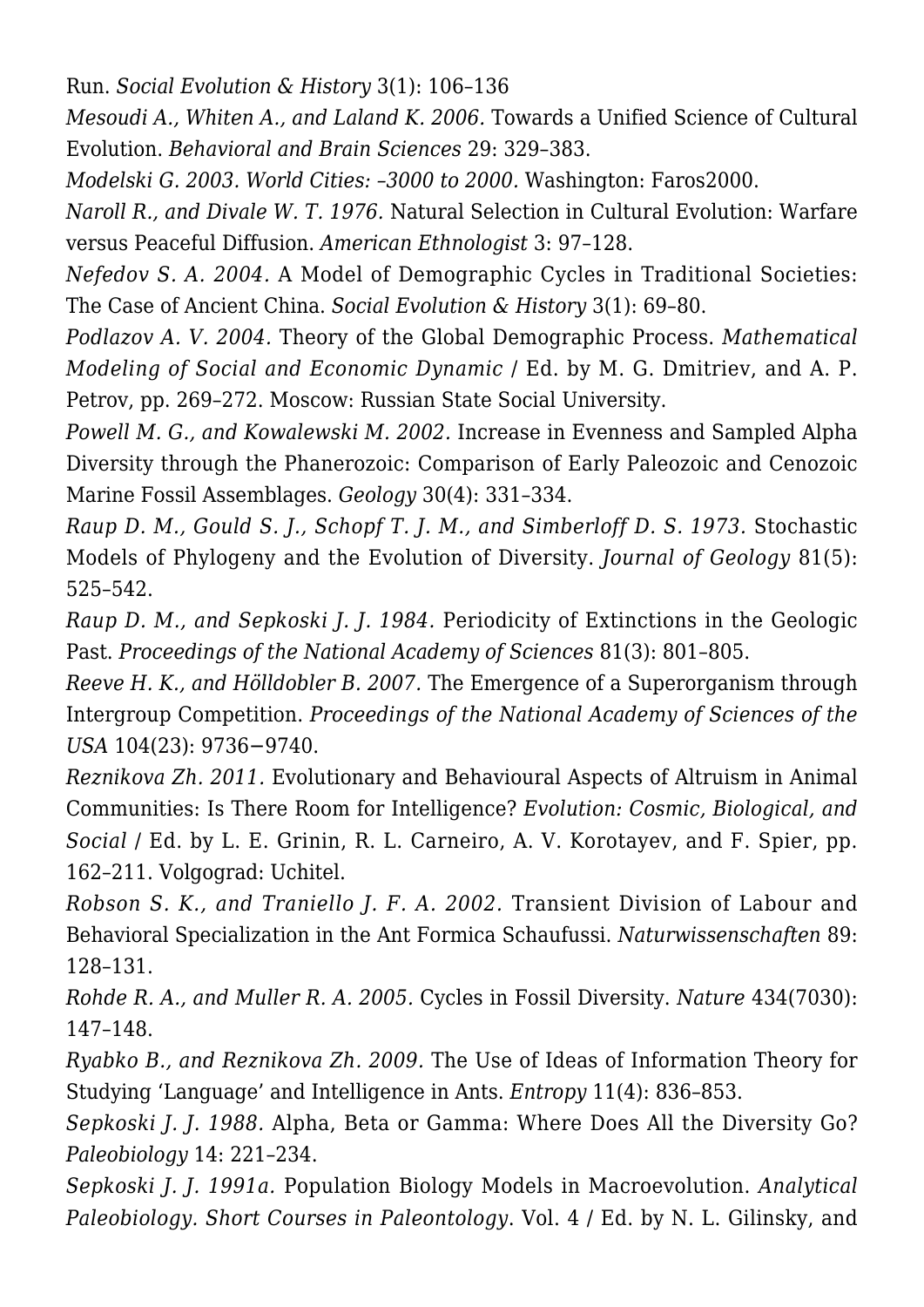P. W. Signor, pp. 136–156. Knoxville, TN: The Paleontological Society.

*Sepkoski J. J. 1991b.* Diversity in the Phanerozoic Oceans: A Partisan Review. *The Unity of Evolutionary Biology* / Ed. by E. C. Dudley, pp. 210–326. Portland, OR: Dioscorides Press.

*Sepkoski J. J. 1992.* Phylogenetic and Ecologic Patterns in the Phanerozoic History of Marine Biodiversity. *Systematics, Ecology and the Biodiversity Crisis* / Ed. by N. Eldredge, pp. 77–100. New York: Columbia University Press.

*Sepkoski J. J. 1994.* Limits to Randomness in Paleobiologic Models: The Case of Phanerozoic Species Diversity. *Acta Palaeontologica Polonica* 38(3–4): 174–198.

*Sepkoski J. J., Bambach R. K., Raup D. M., and Valentine J. W. 1981.* Phanerozoic Marine Diversity and the Fossil Record. *Nature* 293: 435–437.

*Severtsov A. S. 1987.* Criteria and Conditions for the Appearance of Aromorphic Organization. *Evolution and Biocenotic Crises* / Ed. by L. P. Tatarinov, and A. P. Rasnitsyn, pp. 64–76. Moscow: Nauka. *In Russian* (Северцов А. С. Критерии и условия возникновения ароморфной организации. Эволюция и биоценотические кризисы / Ред. Л. П. Татаринов, А. П. Расницын, с. 64–76. М.: Наука).

*Shmal'gauzen I. I. 1969. The Problems of Darwinism.* Leningrad: Nauka. *In Russian* (Шмальгаузен И. И. Проблемы дарвинизма. Л.: Наука).

*Simon J. 1977. The Economics of Population Growth.* Princeton, NY: Princeton University Press.

*Simon J. 2000. The Great Breakthrough and Its Cause.* Ann Arbor, MI: University of Michigan Press.

*Solé R. V., Montoya J. M., and Erwin D. H. 2002.* Recovery after Mass Extinction: Evolutionary Assembly in Large-Scale Biosphere Dynamics. *Philosophical Transactions of the Royal Society of London, B* 357: 697–707.

*Spencer H. 1898. Principles of Sociology. Complete Work.* Vol. 1. St. Petersburg: T-vo I. D. Sytina, Otd. N. A. Rubakina. *In Russian* (Спенсер Г. Основания социологии. Соч. Т. 1. СПб.: Т-во И. Д. Сытина, Отд. Н. А. Рубакина).

*Taagapera R. 1976.* Crisis around 2005 A.D.? A Technology-Population Interaction Model. *General Systems* 21: 137–138.

*Taagapera R. 1979.* People, Skills, and Resources: An Interaction Model for World Population Growth. *Technological Forecasting and Social Change* 13: 13–30.

*Tsirel S. V. 2004.* On the Possible Reasons for the Hyperexponential Growth of the Earth Population. *Mathematical Modeling of Social and Economic Dynamics* / Ed. by M. G. Dmitriev, and A. P. Petrov, pp. 367–369. Moscow: Russian State Social University.